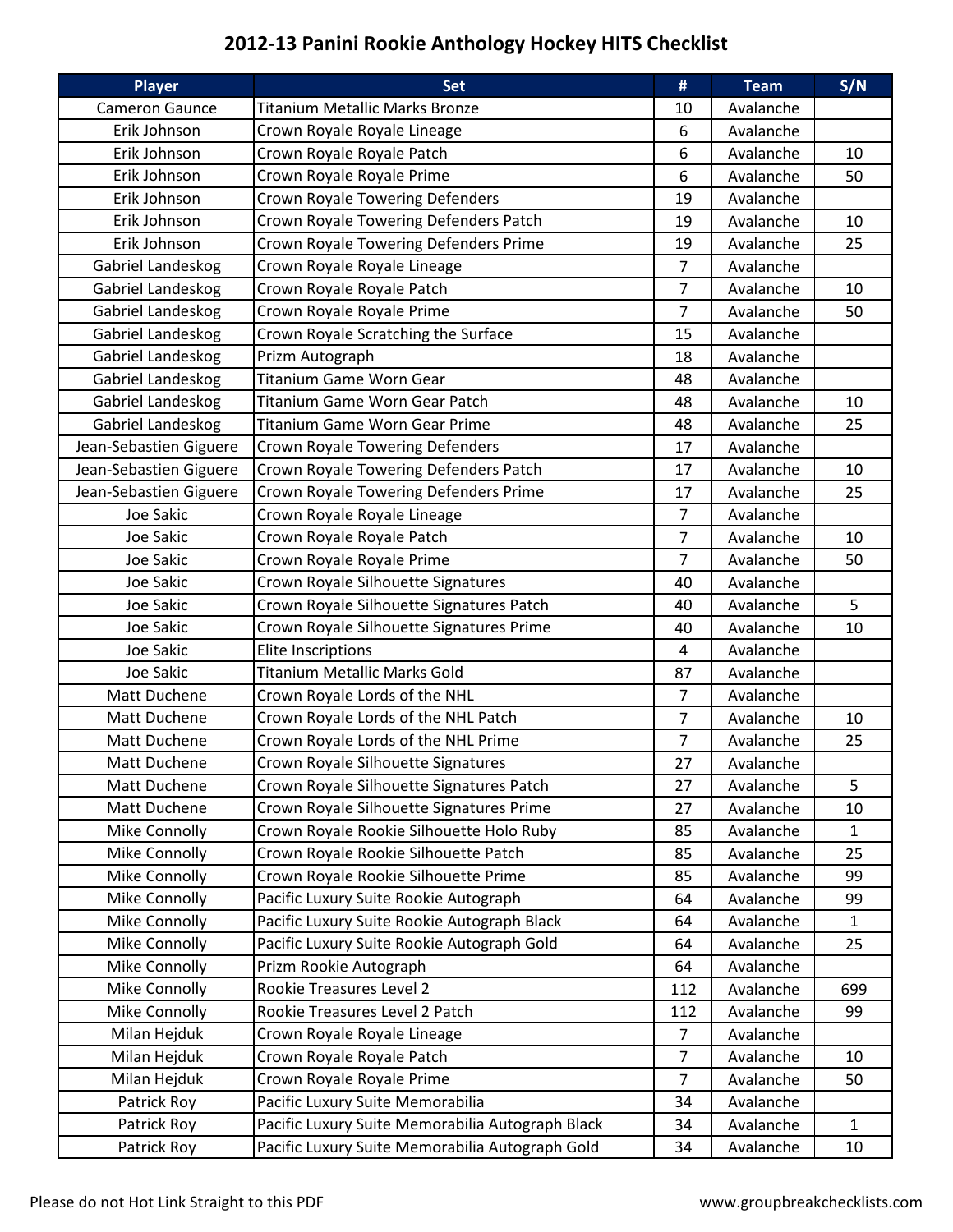| <b>Player</b>       | <b>Set</b>                                  | #   | <b>Team</b> | S/N |
|---------------------|---------------------------------------------|-----|-------------|-----|
| Ray Bourque         | Crown Royale Royale Lineage                 | 6   | Avalanche   |     |
| Ray Bourque         | Crown Royale Royale Patch                   | 6   | Avalanche   | 10  |
| Ray Bourque         | Crown Royale Royale Prime                   | 6   | Avalanche   | 50  |
| Stefan Elliott      | Titanium Metallic Marks Bronze              | 52  | Avalanche   |     |
| <b>Tyson Barrie</b> | Crown Royale Rookie Silhouette Holo Ruby    | 45  | Avalanche   | 1   |
| <b>Tyson Barrie</b> | Crown Royale Rookie Silhouette Patch        | 45  | Avalanche   | 25  |
| <b>Tyson Barrie</b> | Crown Royale Rookie Silhouette Prime        | 45  | Avalanche   | 99  |
| <b>Tyson Barrie</b> | Crown Royale Royale Lineage                 | 6   | Avalanche   |     |
| <b>Tyson Barrie</b> | Crown Royale Royale Patch                   | 6   | Avalanche   | 10  |
| <b>Tyson Barrie</b> | Crown Royale Royale Prime                   | 6   | Avalanche   | 50  |
| <b>Tyson Barrie</b> | Crown Royale Scratching the Surface         | 22  | Avalanche   |     |
| <b>Tyson Barrie</b> | Pacific Luxury Suite Rookie Autograph       | 63  | Avalanche   | 99  |
| <b>Tyson Barrie</b> | Pacific Luxury Suite Rookie Autograph Black | 63  | Avalanche   | 1   |
| <b>Tyson Barrie</b> | Pacific Luxury Suite Rookie Autograph Gold  | 63  | Avalanche   | 25  |
| <b>Tyson Barrie</b> | Prizm Rookie Autograph                      | 63  | Avalanche   |     |
| <b>Tyson Barrie</b> | Rookie Treasures Level 2                    | 111 | Avalanche   | 699 |
| <b>Tyson Barrie</b> | Rookie Treasures Level 2 Patch              | 111 | Avalanche   | 99  |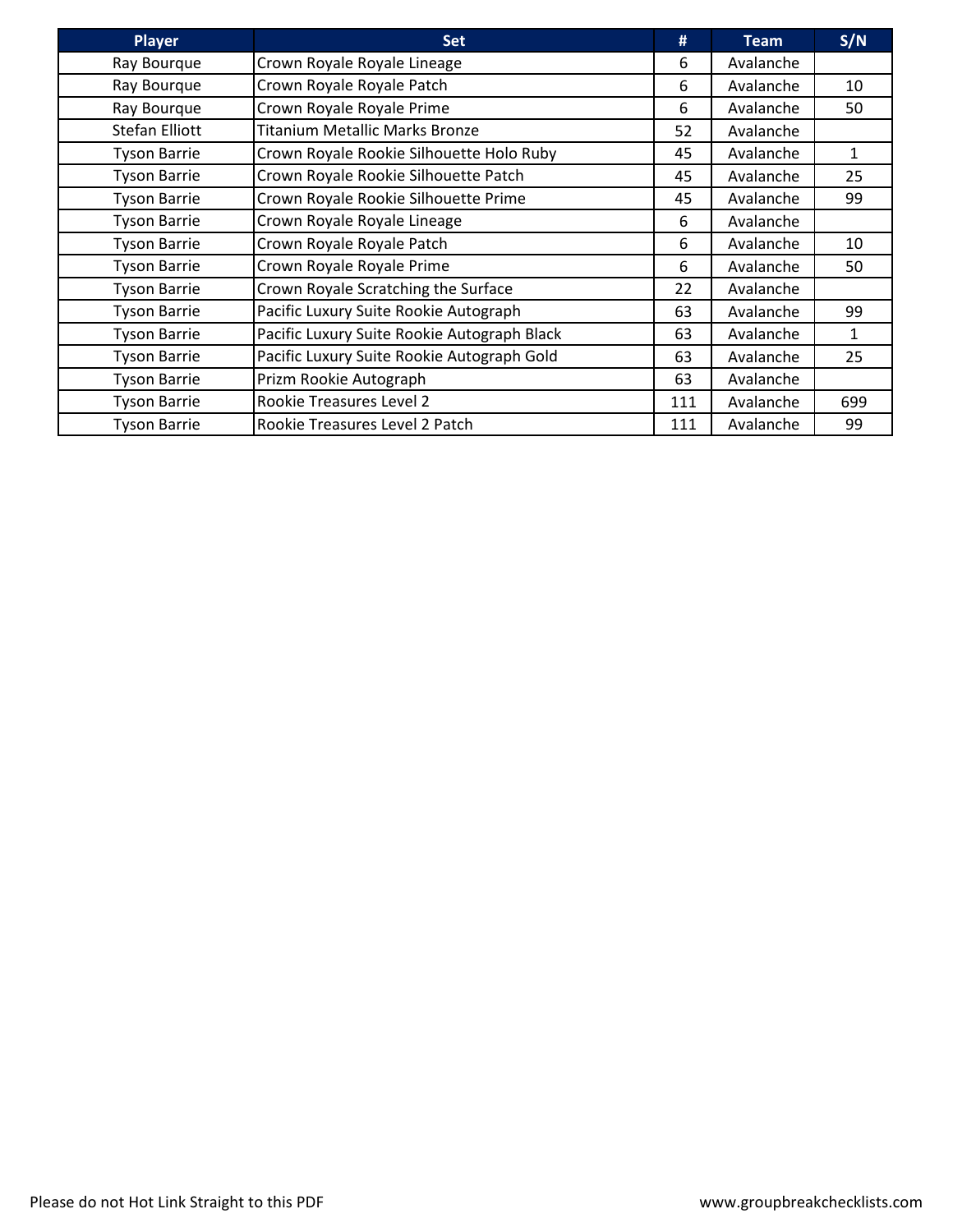| <b>Player</b>         | <b>Set</b>                                       | #   | <b>Team</b>       | S/N          |
|-----------------------|--------------------------------------------------|-----|-------------------|--------------|
| Al Secord             | Titanium Metallic Marks Silver                   | 64  | <b>Blackhawks</b> |              |
| Andrew Shaw           | Prizm Autograph                                  | 4   | <b>Blackhawks</b> |              |
| Andrew Shaw           | <b>Titanium Metallic Marks Bronze</b>            | 3   | <b>Blackhawks</b> |              |
| <b>Bobby Hull</b>     | Pacific Luxury Suite Memorabilia                 | 5   | <b>Blackhawks</b> |              |
| <b>Bobby Hull</b>     | Pacific Luxury Suite Memorabilia Autograph Black | 5   | <b>Blackhawks</b> | 1            |
| <b>Bobby Hull</b>     | Pacific Luxury Suite Memorabilia Autograph Gold  | 5   | <b>Blackhawks</b> | 10           |
| <b>Bobby Hull</b>     | Titanium Metallic Marks Gold                     | 90  | <b>Blackhawks</b> |              |
| <b>Brandon Bollig</b> | Crown Royale Rookie Silhouette Holo Ruby         | 58  | <b>Blackhawks</b> | $\mathbf{1}$ |
| <b>Brandon Bollig</b> | Crown Royale Rookie Silhouette Patch             | 58  | <b>Blackhawks</b> | 25           |
| <b>Brandon Bollig</b> | Crown Royale Rookie Silhouette Prime             | 58  | <b>Blackhawks</b> | 99           |
| <b>Brandon Bollig</b> | Pacific Luxury Suite Rookie Autograph            | 62  | <b>Blackhawks</b> | 99           |
| <b>Brandon Bollig</b> | Pacific Luxury Suite Rookie Autograph Black      | 62  | <b>Blackhawks</b> | $\mathbf{1}$ |
| <b>Brandon Bollig</b> | Pacific Luxury Suite Rookie Autograph Gold       | 62  | <b>Blackhawks</b> | 25           |
| <b>Brandon Bollig</b> | Prizm Rookie Autograph                           | 62  | <b>Blackhawks</b> |              |
| <b>Brandon Bollig</b> | Rookie Treasures Level 2                         | 110 | <b>Blackhawks</b> | 499          |
| <b>Brandon Bollig</b> | Rookie Treasures Level 2 Patch                   | 110 | <b>Blackhawks</b> | 50           |
| <b>Chris Chelios</b>  | Crown Royale Royale Lineage                      | 21  | <b>Blackhawks</b> |              |
| <b>Chris Chelios</b>  | Crown Royale Royale Patch                        | 21  | <b>Blackhawks</b> | 10           |
| <b>Chris Chelios</b>  | Crown Royale Royale Prime                        | 21  | <b>Blackhawks</b> | 50           |
| Henrik Karlsson       | <b>Crown Royale Towering Defenders</b>           | 14  | <b>Blackhawks</b> |              |
| Henrik Karlsson       | Crown Royale Towering Defenders Patch            | 14  | <b>Blackhawks</b> | 10           |
| Henrik Karlsson       | Crown Royale Towering Defenders Prime            | 14  | <b>Blackhawks</b> | 25           |
| Jonathan Toews        | Crown Royale Lords of the NHL                    | 6   | <b>Blackhawks</b> |              |
| Jonathan Toews        | Crown Royale Lords of the NHL Patch              | 6   | <b>Blackhawks</b> | 10           |
| Jonathan Toews        | Crown Royale Lords of the NHL Prime              | 6   | <b>Blackhawks</b> | 25           |
| Jonathan Toews        | Crown Royale Royale Lineage                      | 21  | <b>Blackhawks</b> |              |
| Jonathan Toews        | Crown Royale Royale Patch                        | 21  | <b>Blackhawks</b> | 10           |
| Jonathan Toews        | Crown Royale Royale Prime                        | 21  | <b>Blackhawks</b> | 50           |
| Jonathan Toews        | Crown Royale Silhouette Signatures               | 25  | <b>Blackhawks</b> |              |
| Jonathan Toews        | Crown Royale Silhouette Signatures Patch         | 25  | <b>Blackhawks</b> | 5            |
| Jonathan Toews        | Crown Royale Silhouette Signatures Prime         | 25  | <b>Blackhawks</b> | 10           |
| Jonathan Toews        | Prizm Autograph                                  | 36  | <b>Blackhawks</b> |              |
| Marcus Kruger         | Prizm Autograph                                  | 6   | <b>Blackhawks</b> |              |
| Marian Hossa          | Crown Royale Royale Lineage                      | 21  | <b>Blackhawks</b> |              |
| Marian Hossa          | Crown Royale Royale Patch                        | 21  | <b>Blackhawks</b> | 10           |
| Marian Hossa          | Crown Royale Royale Prime                        | 21  | <b>Blackhawks</b> | 50           |
| Marian Hossa          | <b>Titanium Game Worn Gear</b>                   | 81  | <b>Blackhawks</b> |              |
| Marian Hossa          | Titanium Game Worn Gear Patch                    | 81  | <b>Blackhawks</b> | 25           |
| Marian Hossa          | Titanium Game Worn Gear Prime                    | 81  | <b>Blackhawks</b> | 50           |
| Max Sauve             | Pacific Luxury Suite Rookie Autograph            | 56  | <b>Blackhawks</b> | 99           |
| Max Sauve             | Pacific Luxury Suite Rookie Autograph Black      | 56  | <b>Blackhawks</b> | $\mathbf{1}$ |
| Max Sauve             | Pacific Luxury Suite Rookie Autograph Gold       | 56  | <b>Blackhawks</b> | 25           |
| Max Sauve             | Rookie Treasures Level 2                         | 104 | <b>Blackhawks</b> | 499          |
| Max Sauve             | Rookie Treasures Level 2 Patch                   | 104 | <b>Blackhawks</b> | 50           |
| Patrick Sharp         | Crown Royale Silhouette                          | 19  | <b>Blackhawks</b> |              |
| Patrick Sharp         | Crown Royale Silhouette Patch                    | 19  | <b>Blackhawks</b> | 10           |
| Patrick Sharp         | Crown Royale Silhouette Prime                    | 19  | <b>Blackhawks</b> | 25           |
| Stan Mikita           | Pacific Luxury Suite Memorabilia                 | 41  | <b>Blackhawks</b> |              |
| Stan Mikita           | Pacific Luxury Suite Memorabilia Autograph Black | 41  | <b>Blackhawks</b> | $\mathbf{1}$ |
| Stan Mikita           | Pacific Luxury Suite Memorabilia Autograph Gold  | 41  | <b>Blackhawks</b> | 10           |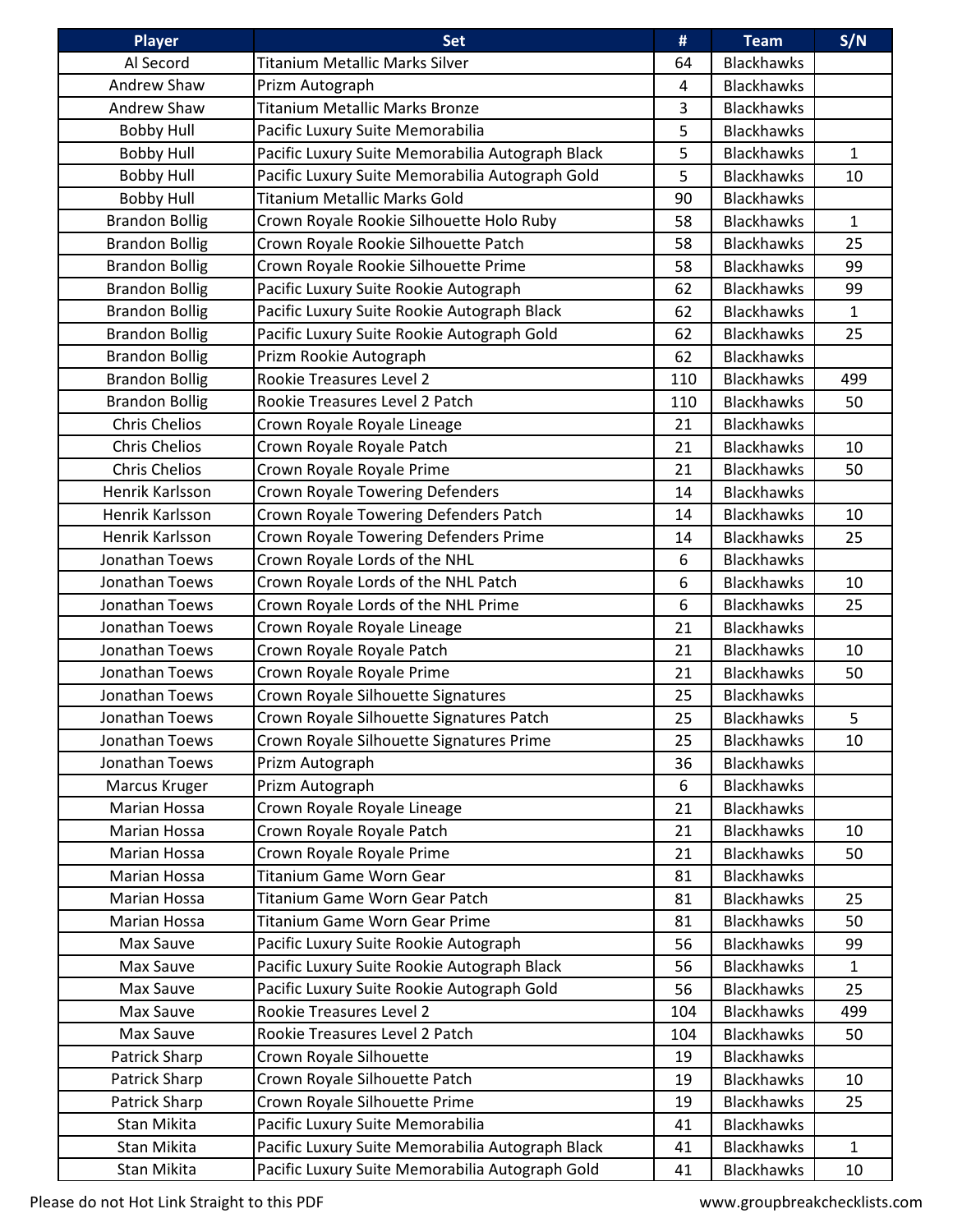| <b>Player</b>           | <b>Set</b>                                  | #   | <b>Team</b>         | S/N          |
|-------------------------|---------------------------------------------|-----|---------------------|--------------|
| Andrew Joudrey          | Crown Royale Rookie Silhouette Holo Ruby    | 64  | <b>Blue Jackets</b> | $\mathbf{1}$ |
| Andrew Joudrey          | Crown Royale Rookie Silhouette Patch        | 64  | <b>Blue Jackets</b> | 25           |
| Andrew Joudrey          | Crown Royale Rookie Silhouette Prime        | 64  | <b>Blue Jackets</b> | 99           |
| Andrew Joudrey          | Pacific Luxury Suite Rookie Autograph       | 65  | <b>Blue Jackets</b> | 99           |
| Andrew Joudrey          | Pacific Luxury Suite Rookie Autograph Black | 65  | <b>Blue Jackets</b> | $\mathbf{1}$ |
| Andrew Joudrey          | Pacific Luxury Suite Rookie Autograph Gold  | 65  | <b>Blue Jackets</b> | 25           |
| Andrew Joudrey          | Prizm Rookie Autograph                      | 65  | <b>Blue Jackets</b> |              |
| Andrew Joudrey          | Rookie Treasures Level 2                    | 113 | <b>Blue Jackets</b> | 499          |
| Andrew Joudrey          | Rookie Treasures Level 2 Patch              | 113 | <b>Blue Jackets</b> | 50           |
| Artem Anisimov          | Crown Royale Royale Lineage                 | 27  | <b>Blue Jackets</b> |              |
| Artem Anisimov          | Crown Royale Royale Patch                   | 27  | <b>Blue Jackets</b> | 10           |
| Artem Anisimov          | Crown Royale Royale Prime                   | 27  | <b>Blue Jackets</b> | 50           |
| Artem Anisimov          | Titanium Game Worn Gear                     | 10  | <b>Blue Jackets</b> |              |
| Artem Anisimov          | Titanium Game Worn Gear Patch               | 10  | <b>Blue Jackets</b> | 25           |
| Artem Anisimov          | <b>Titanium Game Worn Gear Prime</b>        | 10  | <b>Blue Jackets</b> | 50           |
| <b>Brandon Dubinsky</b> | Crown Royale Lords of the NHL               | 8   | <b>Blue Jackets</b> |              |
| <b>Brandon Dubinsky</b> | Crown Royale Lords of the NHL Patch         | 8   | <b>Blue Jackets</b> | 10           |
| <b>Brandon Dubinsky</b> | Crown Royale Lords of the NHL Prime         | 8   | <b>Blue Jackets</b> | 25           |
| <b>Brandon Dubinsky</b> | Crown Royale Royale Lineage                 | 27  | <b>Blue Jackets</b> |              |
| <b>Brandon Dubinsky</b> | Crown Royale Royale Patch                   | 27  | <b>Blue Jackets</b> | 10           |
| <b>Brandon Dubinsky</b> | Crown Royale Royale Prime                   | 27  | <b>Blue Jackets</b> | 50           |
| <b>Brandon Dubinsky</b> | <b>Titanium Game Worn Gear</b>              | 14  | <b>Blue Jackets</b> |              |
| <b>Brandon Dubinsky</b> | Titanium Game Worn Gear Patch               | 14  | <b>Blue Jackets</b> | 25           |
| <b>Brandon Dubinsky</b> | <b>Titanium Game Worn Gear Prime</b>        | 14  | <b>Blue Jackets</b> | 50           |
| Cody Goloubef           | Crown Royale Rookie Silhouette Holo Ruby    | 81  | <b>Blue Jackets</b> | $\mathbf{1}$ |
| Cody Goloubef           | Crown Royale Rookie Silhouette Patch        | 81  | <b>Blue Jackets</b> | 25           |
| Cody Goloubef           | Crown Royale Rookie Silhouette Prime        | 81  | <b>Blue Jackets</b> | 99           |
| Cody Goloubef           | Pacific Luxury Suite Rookie Autograph       | 67  | <b>Blue Jackets</b> | 99           |
| Cody Goloubef           | Pacific Luxury Suite Rookie Autograph Black | 67  | <b>Blue Jackets</b> | $\mathbf{1}$ |
| Cody Goloubef           | Pacific Luxury Suite Rookie Autograph Gold  | 67  | <b>Blue Jackets</b> | 25           |
| Cody Goloubef           | Prizm Rookie Autograph                      | 67  | <b>Blue Jackets</b> |              |
| Cody Goloubef           | Rookie Treasures Level 2                    | 115 | <b>Blue Jackets</b> | 699          |
| Cody Goloubef           | Rookie Treasures Level 2 Patch              | 115 | <b>Blue Jackets</b> | 50           |
| <b>Dalton Prout</b>     | Crown Royale Rookie Silhouette Holo Ruby    | 70  | <b>Blue Jackets</b> | $\mathbf{1}$ |
| <b>Dalton Prout</b>     | Crown Royale Rookie Silhouette Patch        | 70  | <b>Blue Jackets</b> | 25           |
| <b>Dalton Prout</b>     | Crown Royale Rookie Silhouette Prime        | 70  | <b>Blue Jackets</b> | 99           |
| <b>Dalton Prout</b>     | Pacific Luxury Suite Rookie Autograph       | 68  | <b>Blue Jackets</b> | 99           |
| <b>Dalton Prout</b>     | Pacific Luxury Suite Rookie Autograph Black | 68  | <b>Blue Jackets</b> | $\mathbf{1}$ |
| <b>Dalton Prout</b>     | Pacific Luxury Suite Rookie Autograph Gold  | 68  | <b>Blue Jackets</b> | 25           |
| <b>Dalton Prout</b>     | Prizm Rookie Autograph                      | 68  | <b>Blue Jackets</b> |              |
| <b>Dalton Prout</b>     | Rookie Treasures Level 2                    | 116 | <b>Blue Jackets</b> | 699          |
| <b>Dalton Prout</b>     | Rookie Treasures Level 2 Patch              | 116 | <b>Blue Jackets</b> | 50           |
| Derick Brassard         | <b>Titanium Metallic Marks Bronze</b>       | 19  | <b>Blue Jackets</b> |              |
| Jack Johnson            | Crown Royale Silhouette                     | 5   | <b>Blue Jackets</b> |              |
| Jack Johnson            | Crown Royale Silhouette Patch               | 5   | <b>Blue Jackets</b> | 10           |
| Jack Johnson            | Crown Royale Silhouette Prime               | 5   | <b>Blue Jackets</b> | 25           |
| Jack Johnson            | Prizm Autograph                             | 21  | <b>Blue Jackets</b> |              |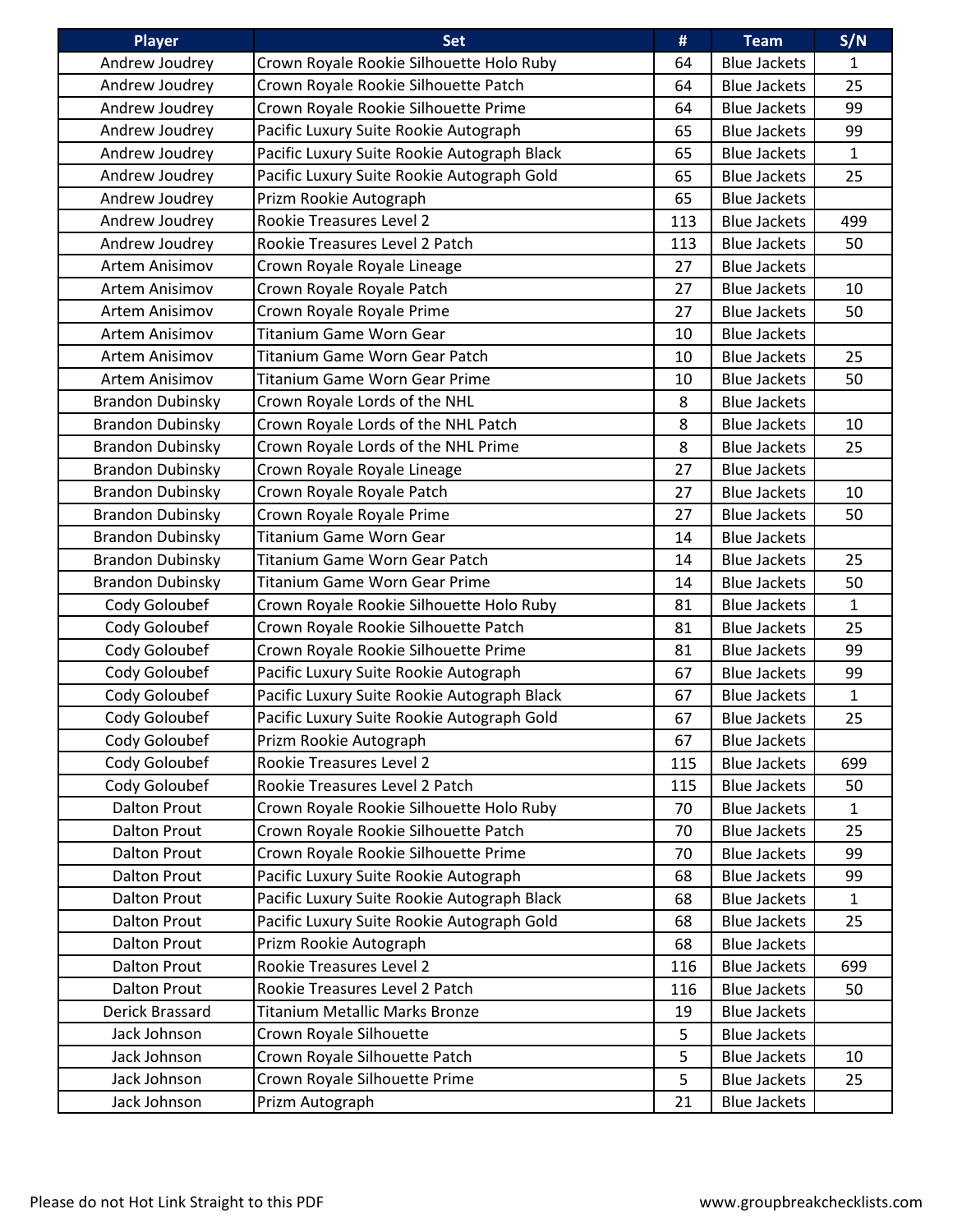| <b>Player</b>        | <b>Set</b>                                  | #   | <b>Team</b>         | S/N |
|----------------------|---------------------------------------------|-----|---------------------|-----|
| Jared Boll           | Crown Royale Royale Lineage                 | 27  | <b>Blue Jackets</b> |     |
| Jared Boll           | Crown Royale Royale Patch                   | 27  | <b>Blue Jackets</b> | 10  |
| Jared Boll           | Crown Royale Royale Prime                   | 27  | <b>Blue Jackets</b> | 50  |
| John Moore           | <b>Titanium Metallic Marks Bronze</b>       | 30  | <b>Blue Jackets</b> |     |
| Matt Calvert         | Prizm Autograph                             | 37  | <b>Blue Jackets</b> |     |
| Shawn Hunwick        | Crown Royale Rookie Silhouette Holo Ruby    | 84  | <b>Blue Jackets</b> | 1   |
| <b>Shawn Hunwick</b> | Crown Royale Rookie Silhouette Patch        | 84  | <b>Blue Jackets</b> | 25  |
| <b>Shawn Hunwick</b> | Crown Royale Rookie Silhouette Prime        | 84  | <b>Blue Jackets</b> | 99  |
| <b>Shawn Hunwick</b> | Pacific Luxury Suite Rookie Autograph       | 66  | <b>Blue Jackets</b> | 99  |
| Shawn Hunwick        | Pacific Luxury Suite Rookie Autograph Black | 66  | <b>Blue Jackets</b> | 1   |
| Shawn Hunwick        | Pacific Luxury Suite Rookie Autograph Gold  | 66  | <b>Blue Jackets</b> | 25  |
| Shawn Hunwick        | Prizm Rookie Autograph                      | 66  | <b>Blue Jackets</b> |     |
| Shawn Hunwick        | Rookie Treasures Level 2                    | 114 | <b>Blue Jackets</b> | 699 |
| Shawn Hunwick        | Rookie Treasures Level 2 Patch              | 114 | <b>Blue Jackets</b> | 99  |
| <b>Steve Mason</b>   | <b>Titanium Metallic Marks Silver</b>       | 65  | <b>Blue Jackets</b> |     |
| Tim Erixon           | <b>Titanium Metallic Marks Bronze</b>       | 54  | <b>Blue Jackets</b> |     |
| <b>Tomas Kubalik</b> | <b>Titanium Metallic Marks Bronze</b>       | 55  | <b>Blue Jackets</b> |     |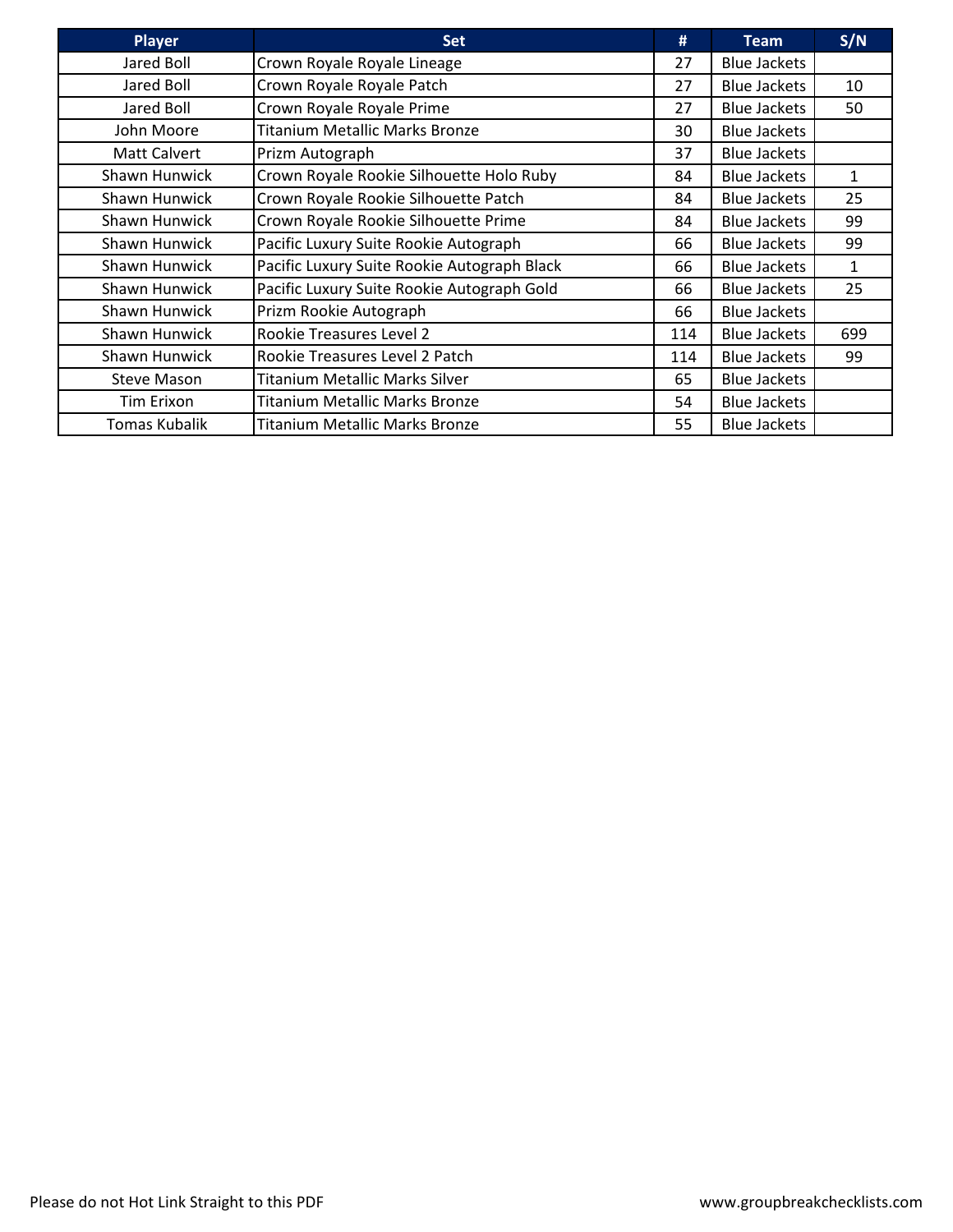| <b>Player</b>        | Set                                              | #              | <b>Team</b>  | S/N          |
|----------------------|--------------------------------------------------|----------------|--------------|--------------|
| Al MacInnis          | Crown Royale Royale Lineage                      | 4              | <b>Blues</b> |              |
| Al MacInnis          | Crown Royale Royale Patch                        | 4              | <b>Blues</b> | 10           |
| Al MacInnis          | Crown Royale Royale Prime                        | $\overline{4}$ | <b>Blues</b> | 50           |
| Al MacInnis          | Titanium Game Worn Gear                          | $\mathbf{1}$   | <b>Blues</b> |              |
| Al MacInnis          | Titanium Game Worn Gear Patch                    | $\mathbf{1}$   | <b>Blues</b> | 25           |
| Al MacInnis          | <b>Titanium Game Worn Gear Prime</b>             | $\mathbf{1}$   | <b>Blues</b> | 50           |
| Alex Pietrangelo     | Prizm Autograph                                  | 50             | <b>Blues</b> |              |
| Barret Jackman       | Titanium Game Worn Gear                          | 11             | <b>Blues</b> |              |
| Barret Jackman       | Titanium Game Worn Gear Patch                    | 11             | <b>Blues</b> | 25           |
| Barret Jackman       | <b>Titanium Game Worn Gear Prime</b>             | 11             | <b>Blues</b> | 50           |
| <b>Brett Hull</b>    | Crown Royale Silhouette Signatures               | 32             | <b>Blues</b> |              |
| <b>Brett Hull</b>    | Crown Royale Silhouette Signatures Patch         | 32             | <b>Blues</b> | 5            |
| <b>Brett Hull</b>    | Crown Royale Silhouette Signatures Prime         | 32             | <b>Blues</b> | 10           |
| <b>Brett Hull</b>    | Pacific Luxury Suite Memorabilia                 | 9              | <b>Blues</b> |              |
| <b>Brett Hull</b>    | Pacific Luxury Suite Memorabilia Autograph Black | 9              | <b>Blues</b> | $\mathbf{1}$ |
| <b>Brett Hull</b>    | Pacific Luxury Suite Memorabilia Autograph Gold  | 9              | <b>Blues</b> | 10           |
| <b>Brian Elliott</b> | Prizm Autograph                                  | $\overline{7}$ | <b>Blues</b> |              |
| <b>Brian Elliott</b> | Titanium Game Worn Gear                          | 21             | <b>Blues</b> |              |
| <b>Brian Elliott</b> | Titanium Game Worn Gear Patch                    | 21             | <b>Blues</b> | 25           |
| <b>Brian Elliott</b> | Titanium Game Worn Gear Prime                    | 21             | <b>Blues</b> | 50           |
| <b>Chris Stewart</b> | Titanium Game Worn Gear                          | 25             | <b>Blues</b> |              |
| <b>Chris Stewart</b> | Titanium Game Worn Gear Patch                    | 25             | <b>Blues</b> | 25           |
| <b>Chris Stewart</b> | <b>Titanium Game Worn Gear Prime</b>             | 25             | <b>Blues</b> | 50           |
| David Backes         | Crown Royale Lords of the NHL                    | 25             | <b>Blues</b> |              |
| David Backes         | Crown Royale Lords of the NHL Patch              | 25             | <b>Blues</b> | 10           |
| David Backes         | Crown Royale Lords of the NHL Prime              | 25             | <b>Blues</b> | 25           |
| David Backes         | Crown Royale Royale Lineage                      | $\overline{4}$ | <b>Blues</b> |              |
| David Backes         | Crown Royale Royale Patch                        | $\overline{4}$ | <b>Blues</b> | 10           |
| David Backes         | Crown Royale Royale Prime                        | 4              | <b>Blues</b> | 50           |
| David Backes         | <b>Titanium Game Worn Gear</b>                   | 35             | <b>Blues</b> |              |
| David Backes         | Titanium Game Worn Gear Patch                    | 35             | <b>Blues</b> | 25           |
| David Backes         | <b>Titanium Game Worn Gear Prime</b>             | 35             | <b>Blues</b> | 50           |
| Jaden Schwartz       | Crown Royale Rookie Silhouette Holo Ruby         | 47             | <b>Blues</b> | $\mathbf{1}$ |
| Jaden Schwartz       | Crown Royale Rookie Silhouette Patch             | 47             | <b>Blues</b> | 25           |
| Jaden Schwartz       | Crown Royale Rookie Silhouette Prime             | 47             | <b>Blues</b> | 99           |
| Jaden Schwartz       | Crown Royale Royale Lineage                      | 4              | <b>Blues</b> |              |
| Jaden Schwartz       | Crown Royale Royale Patch                        | 4              | <b>Blues</b> | 10           |
| Jaden Schwartz       | Crown Royale Royale Prime                        | 4              | <b>Blues</b> | 50           |
| Jaden Schwartz       | Crown Royale Scratching the Surface              | 9              | <b>Blues</b> |              |
| Jaden Schwartz       | Pacific Luxury Suite Rookie Autograph            | 100            | <b>Blues</b> | 99           |
| Jaden Schwartz       | Pacific Luxury Suite Rookie Autograph Black      | 100            | <b>Blues</b> | $\mathbf{1}$ |
| Jaden Schwartz       | Pacific Luxury Suite Rookie Autograph Gold       | 100            | <b>Blues</b> | 25           |
| Jaden Schwartz       | Prizm Rookie Autograph                           | 100            | <b>Blues</b> |              |
| Jaden Schwartz       | Rookie Treasures Level 1                         | 147            | <b>Blues</b> | 199          |
| Jaden Schwartz       | Rookie Treasures Level 1 Patch                   | 147            | <b>Blues</b> | 25           |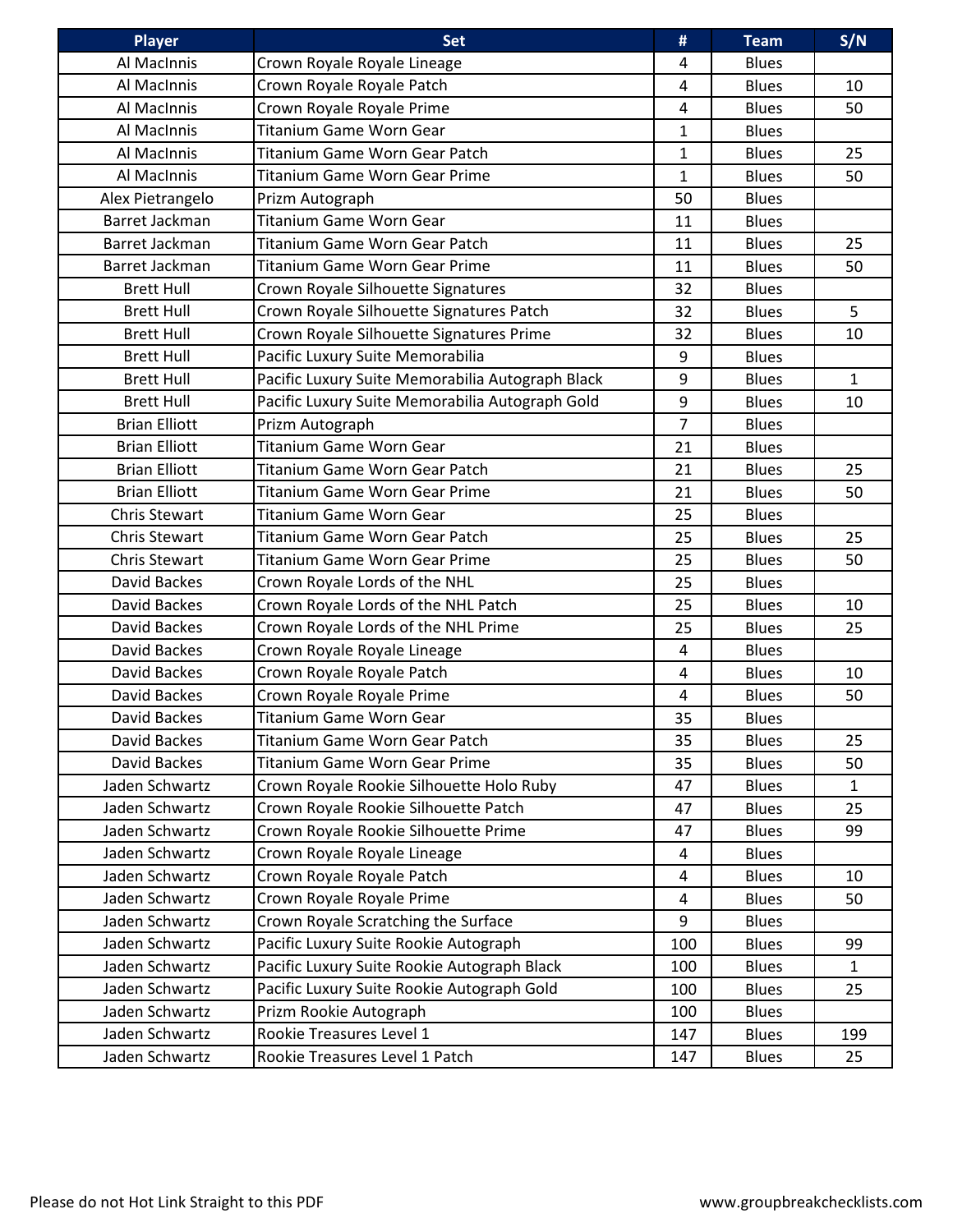| <b>Player</b>  | <b>Set</b>                                       | #   | <b>Team</b>  | S/N |
|----------------|--------------------------------------------------|-----|--------------|-----|
| Jake Allen     | Crown Royale Rookie Silhouette Holo Ruby         | 49  | <b>Blues</b> | 1   |
| Jake Allen     | Crown Royale Rookie Silhouette Patch             | 49  | <b>Blues</b> | 25  |
| Jake Allen     | Crown Royale Rookie Silhouette Prime             | 49  | <b>Blues</b> | 99  |
| Jake Allen     | Crown Royale Scratching the Surface              | 2   | <b>Blues</b> |     |
| Jake Allen     | Pacific Luxury Suite Rookie Autograph            | 93  | <b>Blues</b> | 99  |
| Jake Allen     | Pacific Luxury Suite Rookie Autograph Black      | 93  | <b>Blues</b> | 1   |
| Jake Allen     | Pacific Luxury Suite Rookie Autograph Gold       | 93  | <b>Blues</b> | 25  |
| Jake Allen     | Prizm Rookie Autograph                           | 93  | <b>Blues</b> |     |
| Jake Allen     | <b>Rookie Treasures Level 2</b>                  | 141 | <b>Blues</b> | 499 |
| Jake Allen     | Rookie Treasures Level 2 Patch                   | 141 | <b>Blues</b> | 50  |
| Jaroslav Halak | Crown Royale Silhouette                          | 17  | <b>Blues</b> |     |
| Jaroslav Halak | Crown Royale Silhouette Patch                    | 17  | <b>Blues</b> | 10  |
| Jaroslav Halak | Crown Royale Silhouette Prime                    | 17  | <b>Blues</b> | 25  |
| Jaroslav Halak | Pacific Luxury Suite Memorabilia                 | 20  | <b>Blues</b> |     |
| Jaroslav Halak | Pacific Luxury Suite Memorabilia Autograph Black | 20  | <b>Blues</b> | 1   |
| Jaroslav Halak | Pacific Luxury Suite Memorabilia Autograph Gold  | 20  | <b>Blues</b> | 10  |
| Jaroslav Halak | <b>Titanium Game Worn Gear</b>                   | 59  | <b>Blues</b> |     |
| Jaroslav Halak | Titanium Game Worn Gear Patch                    | 59  | <b>Blues</b> | 25  |
| Jaroslav Halak | <b>Titanium Game Worn Gear Prime</b>             | 59  | <b>Blues</b> | 50  |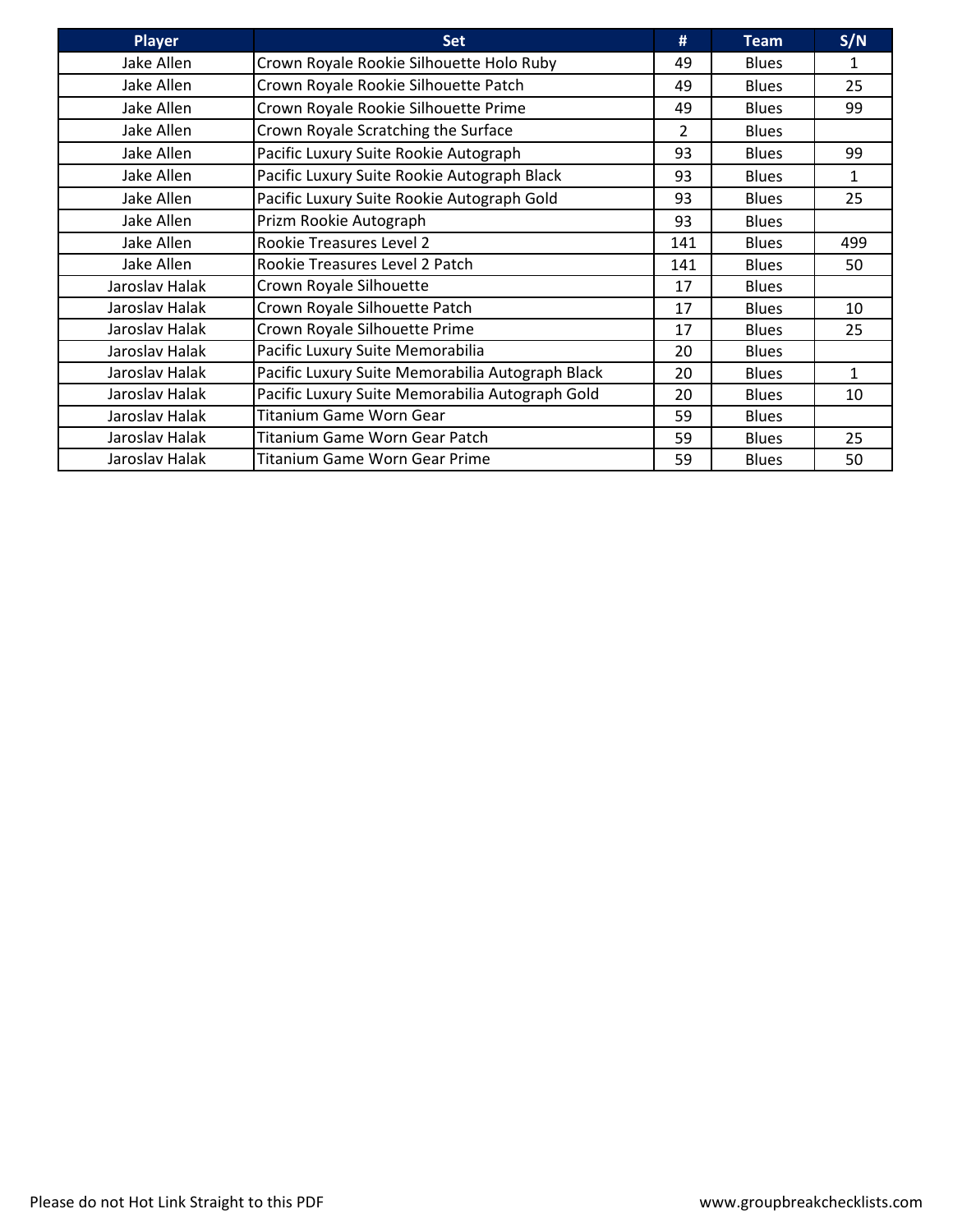| Player             | <b>Set</b>                                       | #   | <b>Team</b>   | S/N          |
|--------------------|--------------------------------------------------|-----|---------------|--------------|
| <b>Adam Oates</b>  | Pacific Luxury Suite Memorabilia                 | 50  | <b>Bruins</b> |              |
| <b>Adam Oates</b>  | Pacific Luxury Suite Memorabilia Autograph Black | 50  | <b>Bruins</b> | $\mathbf{1}$ |
| <b>Adam Oates</b>  | Pacific Luxury Suite Memorabilia Autograph Gold  | 50  | <b>Bruins</b> | 10           |
| Cam Neely          | Crown Royale Royale Lineage                      | 14  | <b>Bruins</b> |              |
| Cam Neely          | Crown Royale Royale Patch                        | 14  | <b>Bruins</b> | 10           |
| Cam Neely          | Crown Royale Royale Prime                        | 14  | <b>Bruins</b> | 50           |
| Carter Camper      | Crown Royale Rookie Silhouette Holo Ruby         | 86  | <b>Bruins</b> | $\mathbf{1}$ |
| Carter Camper      | Crown Royale Rookie Silhouette Patch             | 86  | <b>Bruins</b> | 25           |
| Carter Camper      | Crown Royale Rookie Silhouette Prime             | 86  | <b>Bruins</b> | 99           |
| Carter Camper      | Pacific Luxury Suite Rookie Autograph            | 54  | <b>Bruins</b> | 99           |
| Carter Camper      | Pacific Luxury Suite Rookie Autograph Black      | 54  | <b>Bruins</b> | $\mathbf{1}$ |
| Carter Camper      | Pacific Luxury Suite Rookie Autograph Gold       | 54  | <b>Bruins</b> | 25           |
| Carter Camper      | Prizm Rookie Autograph                           | 54  | <b>Bruins</b> |              |
| Carter Camper      | Rookie Treasures Level 2                         | 102 | <b>Bruins</b> | 699          |
| Carter Camper      | Rookie Treasures Level 2 Patch                   | 102 | <b>Bruins</b> | 99           |
| Colby Cohen        | <b>Titanium Metallic Marks Bronze</b>            | 13  | <b>Bruins</b> |              |
| Don Cherry         | <b>Titanium Metallic Marks Silver</b>            | 63  | <b>Bruins</b> |              |
| Jaromir Jagr       | Pacific Luxury Suite Memorabilia                 | 40  | <b>Bruins</b> |              |
| Jaromir Jagr       | Pacific Luxury Suite Memorabilia Autograph Black | 40  | <b>Bruins</b> | 1            |
| Jaromir Jagr       | Pacific Luxury Suite Memorabilia Autograph Gold  | 40  | <b>Bruins</b> | 10           |
| Jordan Caron       | <b>Titanium Metallic Marks Bronze</b>            | 34  | <b>Bruins</b> |              |
| Lane MacDermid     | Crown Royale Rookie Silhouette Holo Ruby         | 88  | <b>Bruins</b> | $\mathbf{1}$ |
| Lane MacDermid     | Crown Royale Rookie Silhouette Patch             | 88  | <b>Bruins</b> | 25           |
| Lane MacDermid     | Crown Royale Rookie Silhouette Prime             | 88  | <b>Bruins</b> | 99           |
| Lane MacDermid     | Prizm Rookie Autograph                           | 55  | <b>Bruins</b> |              |
| Matt Bartkowski    | <b>Titanium Metallic Marks Bronze</b>            | 42  | <b>Bruins</b> |              |
| Max Sauve          | Crown Royale Rookie Silhouette Holo Ruby         | 65  | <b>Bruins</b> | 1            |
| Max Sauve          | Crown Royale Rookie Silhouette Patch             | 65  | <b>Bruins</b> | 25           |
| Max Sauve          | Crown Royale Rookie Silhouette Prime             | 65  | <b>Bruins</b> | 99           |
| Max Sauve          | Prizm Rookie Autograph                           | 56  | <b>Bruins</b> |              |
| Michael Hutchinson | Crown Royale Rookie Silhouette Holo Ruby         | 71  | <b>Bruins</b> | $\mathbf{1}$ |
| Michael Hutchinson | Crown Royale Rookie Silhouette Patch             | 71  | <b>Bruins</b> | 25           |
| Michael Hutchinson | Crown Royale Rookie Silhouette Prime             | 71  | <b>Bruins</b> | 99           |
| Michael Hutchinson | Pacific Luxury Suite Rookie Autograph            | 58  | <b>Bruins</b> | 99           |
| Michael Hutchinson | Pacific Luxury Suite Rookie Autograph Black      | 58  | <b>Bruins</b> | $\mathbf{1}$ |
| Michael Hutchinson | Pacific Luxury Suite Rookie Autograph Gold       | 58  | <b>Bruins</b> | 25           |
| Michael Hutchinson | Prizm Rookie Autograph                           | 58  | <b>Bruins</b> |              |
| Michael Hutchinson | Rookie Treasures Level 2                         | 106 | <b>Bruins</b> | 699          |
| Michael Hutchinson | Rookie Treasures Level 2 Patch                   | 106 | <b>Bruins</b> | 99           |
| Milan Lucic        | Crown Royale Silhouette                          | 20  | <b>Bruins</b> |              |
| Milan Lucic        | Crown Royale Silhouette Patch                    | 20  | <b>Bruins</b> | 10           |
| Milan Lucic        | Crown Royale Silhouette Prime                    | 20  | <b>Bruins</b> | 25           |
| Milan Lucic        | Titanium Game Worn Gear                          | 90  | <b>Bruins</b> |              |
| Milan Lucic        | Titanium Game Worn Gear Patch                    | 90  | <b>Bruins</b> | 25           |
| Milan Lucic        | Titanium Game Worn Gear Prime                    | 90  | <b>Bruins</b> | 50           |
| Patrice Bergeron   | Crown Royale Royale Lineage                      | 14  | <b>Bruins</b> |              |
| Patrice Bergeron   | Crown Royale Royale Patch                        | 14  | <b>Bruins</b> | 10           |
| Patrice Bergeron   | Crown Royale Royale Prime                        | 14  |               | 50           |
|                    |                                                  |     | <b>Bruins</b> |              |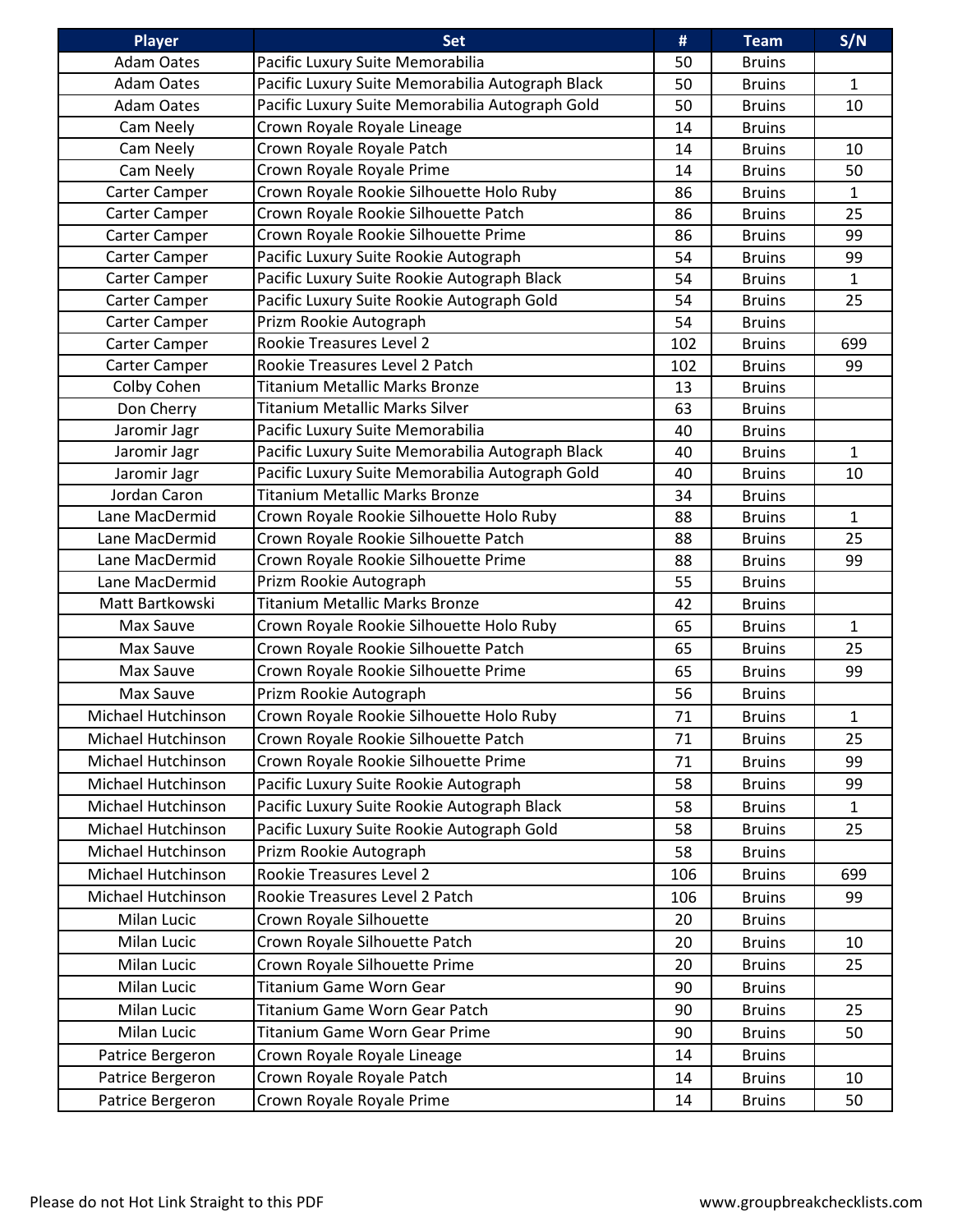| <b>Player</b>         | <b>Set</b>                                       | #              | <b>Team</b>   | S/N          |
|-----------------------|--------------------------------------------------|----------------|---------------|--------------|
| Ray Bourque           | Pacific Luxury Suite Memorabilia                 | 48             | <b>Bruins</b> |              |
| Ray Bourque           | Pacific Luxury Suite Memorabilia Autograph Black | 48             | <b>Bruins</b> | $\mathbf{1}$ |
| Ray Bourque           | Pacific Luxury Suite Memorabilia Autograph Gold  | 48             | <b>Bruins</b> | 10           |
| Ray Bourque           | Titanium Metallic Marks Gold                     | 92             | <b>Bruins</b> |              |
| <b>Rick Middleton</b> | Pacific Luxury Suite Memorabilia                 | 51             | <b>Bruins</b> |              |
| <b>Rick Middleton</b> | Pacific Luxury Suite Memorabilia Autograph Black | 51             | <b>Bruins</b> | $\mathbf{1}$ |
| <b>Rick Middleton</b> | Pacific Luxury Suite Memorabilia Autograph Gold  | 51             | <b>Bruins</b> | 10           |
| Tim Thomas            | <b>Titanium Metallic Marks Silver</b>            | 81             | <b>Bruins</b> |              |
| <b>Torey Krug</b>     | Crown Royale Rookie Silhouette Holo Ruby         | 80             | <b>Bruins</b> | $\mathbf{1}$ |
| <b>Torey Krug</b>     | Crown Royale Rookie Silhouette Patch             | 80             | <b>Bruins</b> | 25           |
| <b>Torey Krug</b>     | Crown Royale Rookie Silhouette Prime             | 80             | <b>Bruins</b> | 99           |
| <b>Torey Krug</b>     | Pacific Luxury Suite Rookie Autograph            | 57             | <b>Bruins</b> | 99           |
| <b>Torey Krug</b>     | Pacific Luxury Suite Rookie Autograph Black      | 57             | <b>Bruins</b> | $\mathbf{1}$ |
| <b>Torey Krug</b>     | Pacific Luxury Suite Rookie Autograph Gold       | 57             | <b>Bruins</b> | 25           |
| <b>Torey Krug</b>     | Prizm Rookie Autograph                           | 57             | <b>Bruins</b> |              |
| <b>Torey Krug</b>     | Rookie Treasures Level 2                         | 105            | <b>Bruins</b> | 699          |
| <b>Torey Krug</b>     | Rookie Treasures Level 2 Patch                   | 105            | <b>Bruins</b> | 99           |
| Tuukka Rask           | <b>Crown Royale Towering Defenders</b>           | 15             | <b>Bruins</b> |              |
| Tuukka Rask           | Crown Royale Towering Defenders Patch            | 15             | <b>Bruins</b> | 10           |
| Tuukka Rask           | Crown Royale Towering Defenders Prime            | 15             | <b>Bruins</b> | 25           |
| <b>Tyler Seguin</b>   | Crown Royale Lords of the NHL                    | $\overline{2}$ | <b>Bruins</b> |              |
| <b>Tyler Seguin</b>   | Crown Royale Lords of the NHL Patch              | $\overline{2}$ | <b>Bruins</b> | 10           |
| <b>Tyler Seguin</b>   | Crown Royale Lords of the NHL Prime              | 2              | <b>Bruins</b> | 25           |
| <b>Tyler Seguin</b>   | Crown Royale Royale Lineage                      | 14             | <b>Bruins</b> |              |
| <b>Tyler Seguin</b>   | Crown Royale Royale Patch                        | 14             | <b>Bruins</b> | 10           |
| <b>Tyler Seguin</b>   | Crown Royale Royale Prime                        | 14             | <b>Bruins</b> | 50           |
| <b>Tyler Seguin</b>   | <b>Titanium Game Worn Gear</b>                   | 46             | <b>Bruins</b> |              |
| <b>Tyler Seguin</b>   | Titanium Game Worn Gear Patch                    | 46             | <b>Bruins</b> | 25           |
| <b>Tyler Seguin</b>   | <b>Titanium Game Worn Gear Prime</b>             | 46             | <b>Bruins</b> | 50           |
| <b>Tyler Seguin</b>   | <b>Titanium Metallic Marks Silver</b>            | 82             | Bruins        |              |
| Zdeno Chara           | Crown Royale Silhouette                          | 3              | <b>Bruins</b> |              |
| Zdeno Chara           | Crown Royale Silhouette Patch                    | 3              | <b>Bruins</b> | 10           |
| Zdeno Chara           | Crown Royale Silhouette Prime                    | 3              | <b>Bruins</b> | 25           |
| Zdeno Chara           | Crown Royale Towering Defenders                  | $\mathbf{1}$   | <b>Bruins</b> |              |
| Zdeno Chara           | Crown Royale Towering Defenders Patch            | 1              | <b>Bruins</b> | 10           |
| Zdeno Chara           | Crown Royale Towering Defenders Prime            | $\mathbf{1}$   | <b>Bruins</b> | 25           |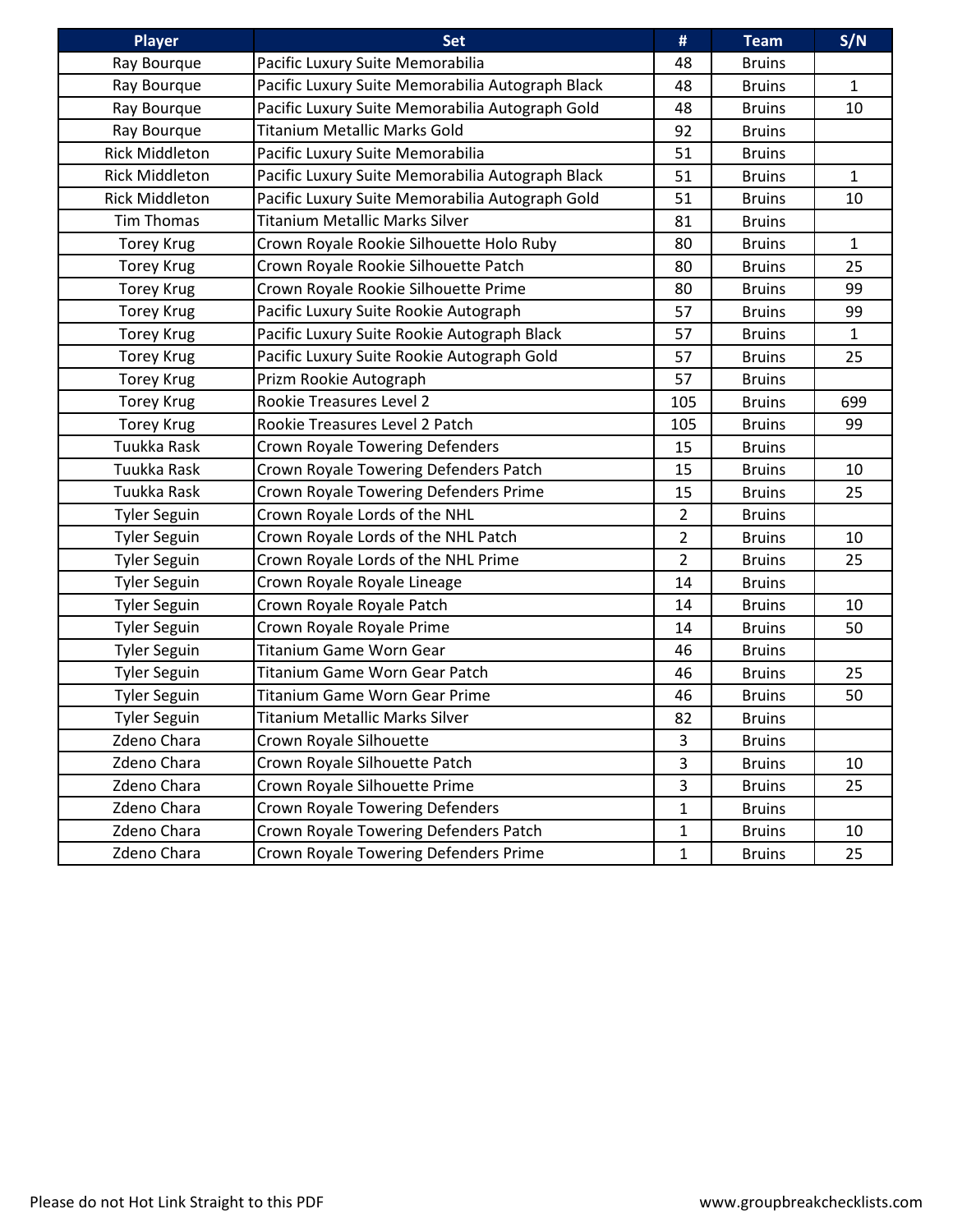| <b>Player</b>          | <b>Set</b>                                       | #   | <b>Team</b> | S/N          |
|------------------------|--------------------------------------------------|-----|-------------|--------------|
| Andrei Markov          | Titanium Game Worn Gear                          | 6   | Canadiens   |              |
| Andrei Markov          | Titanium Game Worn Gear Patch                    | 6   | Canadiens   | 25           |
| Andrei Markov          | Titanium Game Worn Gear Prime                    | 6   | Canadiens   | 50           |
| <b>Brandon Prust</b>   | <b>Titanium Game Worn Gear</b>                   | 15  | Canadiens   |              |
| <b>Brandon Prust</b>   | Titanium Game Worn Gear Patch                    | 15  | Canadiens   | 25           |
| <b>Brandon Prust</b>   | <b>Titanium Game Worn Gear Prime</b>             | 15  | Canadiens   | 50           |
| <b>Carey Price</b>     | Crown Royale Lords of the NHL                    | 15  | Canadiens   |              |
| <b>Carey Price</b>     | Crown Royale Lords of the NHL Patch              | 15  | Canadiens   | 10           |
| Carey Price            | Crown Royale Lords of the NHL Prime              | 15  | Canadiens   | 25           |
| Carey Price            | Crown Royale Royale Lineage                      | 28  | Canadiens   |              |
| Carey Price            | Crown Royale Royale Patch                        | 28  | Canadiens   | 10           |
| Carey Price            | Crown Royale Royale Prime                        | 28  | Canadiens   | 50           |
| Carey Price            | Pacific Luxury Suite Memorabilia                 | 10  | Canadiens   |              |
| Carey Price            | Pacific Luxury Suite Memorabilia Autograph Black | 10  | Canadiens   | $\mathbf{1}$ |
| Carey Price            | Pacific Luxury Suite Memorabilia Autograph Gold  | 10  | Canadiens   | 10           |
| <b>Carey Price</b>     | Prizm Autograph                                  | 23  | Canadiens   |              |
| <b>Colby Armstrong</b> | <b>Titanium Game Worn Gear</b>                   | 26  | Canadiens   |              |
| <b>Colby Armstrong</b> | Titanium Game Worn Gear Patch                    | 26  | Canadiens   | 25           |
| <b>Colby Armstrong</b> | <b>Titanium Game Worn Gear Prime</b>             | 26  | Canadiens   | 50           |
| <b>Gabriel Dumont</b>  | Crown Royale Rookie Silhouette Holo Ruby         | 74  | Canadiens   | $\mathbf{1}$ |
| <b>Gabriel Dumont</b>  | Crown Royale Rookie Silhouette Patch             | 74  | Canadiens   | 25           |
| <b>Gabriel Dumont</b>  | Crown Royale Rookie Silhouette Prime             | 74  | Canadiens   | 99           |
| <b>Gabriel Dumont</b>  | Pacific Luxury Suite Rookie Autograph            | 82  | Canadiens   | 99           |
| <b>Gabriel Dumont</b>  | Pacific Luxury Suite Rookie Autograph Black      | 82  | Canadiens   | $\mathbf{1}$ |
| <b>Gabriel Dumont</b>  | Pacific Luxury Suite Rookie Autograph Gold       | 82  | Canadiens   | 25           |
| <b>Gabriel Dumont</b>  | Prizm Rookie Autograph                           | 82  | Canadiens   |              |
| <b>Gabriel Dumont</b>  | Rookie Treasures Level 2                         | 130 | Canadiens   | 699          |
| <b>Gabriel Dumont</b>  | Rookie Treasures Level 2 Patch                   | 130 | Canadiens   | 99           |
| Guy Lafleur            | Crown Royale Royale Lineage                      | 28  | Canadiens   |              |
| <b>Guy Lafleur</b>     | Crown Royale Royale Patch                        | 28  | Canadiens   | 10           |
| Guy Lafleur            | Crown Royale Royale Prime                        | 28  | Canadiens   | 50           |
| Guy Lafleur            | Pacific Luxury Suite Memorabilia                 | 49  | Canadiens   |              |
| Guy Lafleur            | Pacific Luxury Suite Memorabilia Autograph Black | 49  | Canadiens   | $\mathbf{1}$ |
| Guy Lafleur            | Pacific Luxury Suite Memorabilia Autograph Gold  | 49  | Canadiens   | 10           |
| Jean Beliveau          | <b>Titanium Metallic Marks Silver</b>            | 61  | Canadiens   |              |
| Louis Leblanc          | Prizm Autograph                                  | 27  | Canadiens   |              |
| Louis Leblanc          | <b>Titanium Metallic Marks Bronze</b>            | 39  | Canadiens   |              |
| Max Pacioretty         | Crown Royale Royale Lineage                      | 28  | Canadiens   |              |
| Max Pacioretty         | Crown Royale Royale Patch                        | 28  | Canadiens   | 10           |
| Max Pacioretty         | Crown Royale Royale Prime                        | 28  | Canadiens   | 50           |
| P.K. Subban            | Crown Royale Silhouette                          | 10  | Canadiens   |              |
| P.K. Subban            | Crown Royale Silhouette Patch                    | 10  | Canadiens   | 10           |
| P.K. Subban            | Crown Royale Silhouette Prime                    | 10  | Canadiens   | 25           |
| P.K. Subban            | <b>Titanium Metallic Marks Silver</b>            | 76  | Canadiens   |              |
| Patrick Roy            | Elite Inscriptions                               | 3   | Canadiens   |              |
| Patrick Roy            | <b>Titanium Metallic Marks Gold</b>              | 89  | Canadiens   |              |
| Raphael Diaz           | <b>Titanium Metallic Marks Bronze</b>            | 46  | Canadiens   |              |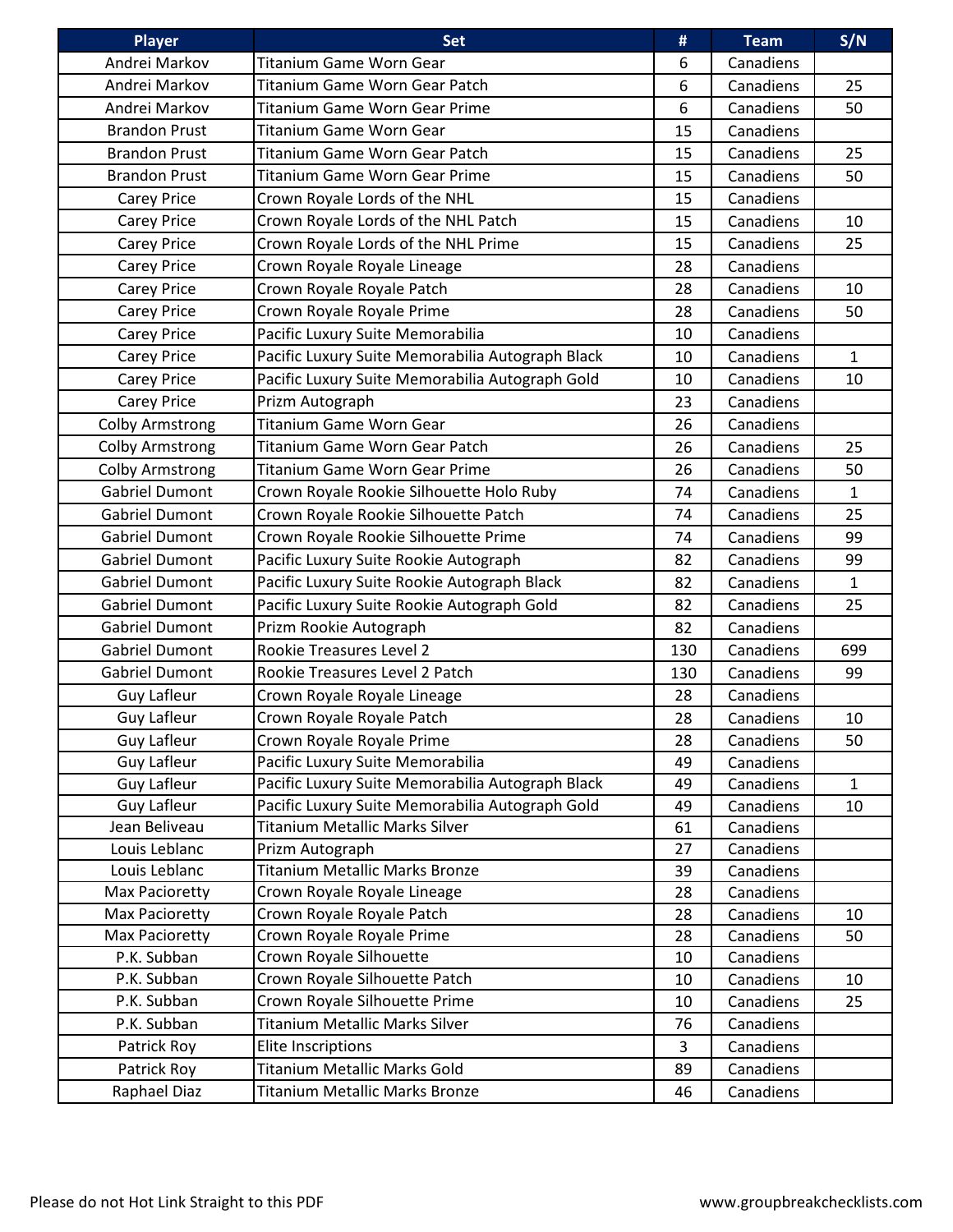| <b>Player</b>       | <b>Set</b>                                  | #   | <b>Team</b> | S/N |
|---------------------|---------------------------------------------|-----|-------------|-----|
| <b>Robert Mayer</b> | Crown Royale Rookie Silhouette Holo Ruby    | 59  | Canadiens   | 1   |
| <b>Robert Mayer</b> | Crown Royale Rookie Silhouette Patch        | 59  | Canadiens   | 25  |
| <b>Robert Mayer</b> | Crown Royale Rookie Silhouette Prime        | 59  | Canadiens   | 99  |
| Robert Mayer        | Pacific Luxury Suite Rookie Autograph       | 81  | Canadiens   | 99  |
| Robert Mayer        | Pacific Luxury Suite Rookie Autograph Black | 81  | Canadiens   | 1   |
| <b>Robert Mayer</b> | Pacific Luxury Suite Rookie Autograph Gold  | 81  | Canadiens   | 25  |
| Robert Mayer        | Prizm Rookie Autograph                      | 81  | Canadiens   |     |
| <b>Robert Mayer</b> | <b>Rookie Treasures Level 2</b>             | 129 | Canadiens   | 499 |
| <b>Robert Mayer</b> | Rookie Treasures Level 2 Patch              | 129 | Canadiens   | 99  |
| Rogie Vachon        | <b>Titanium Game Worn Gear</b>              | 99  | Canadiens   |     |
| Rogie Vachon        | Titanium Game Worn Gear Patch               | 99  | Canadiens   | 25  |
| Rogie Vachon        | <b>Titanium Game Worn Gear Prime</b>        | 99  | Canadiens   | 50  |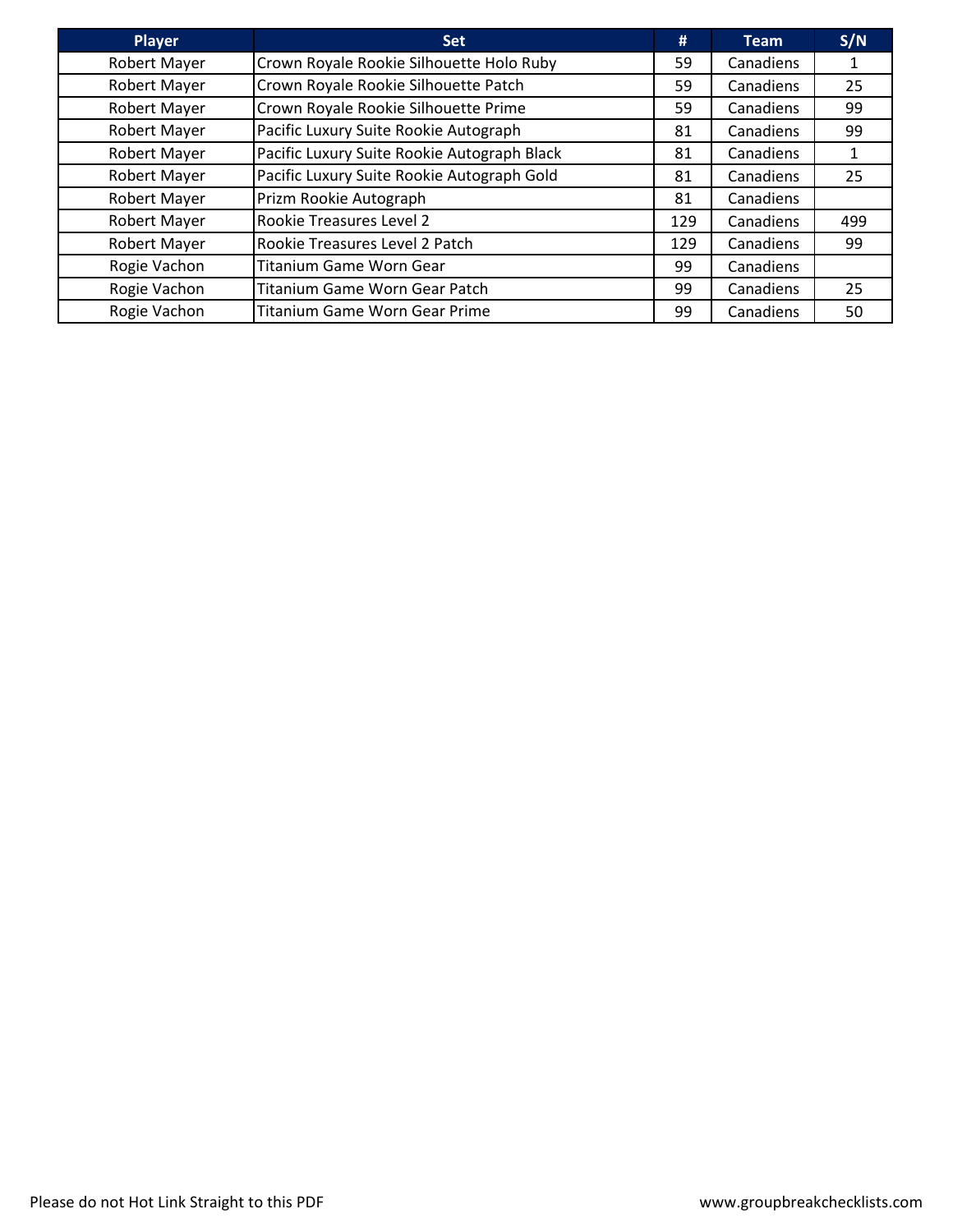| <b>Player</b>            | <b>Set</b>                                       | #  | <b>Team</b> | S/N          |
|--------------------------|--------------------------------------------------|----|-------------|--------------|
| <b>Alexandre Burrows</b> | Crown Royale Royale Lineage                      | 29 | Canucks     |              |
| <b>Alexandre Burrows</b> | Crown Royale Royale Patch                        | 29 | Canucks     | 10           |
| <b>Alexandre Burrows</b> | Crown Royale Royale Prime                        | 29 | Canucks     | 50           |
| <b>Alexandre Burrows</b> | Prizm Autograph                                  | 8  | Canucks     |              |
| Cory Schneider           | Crown Royale Silhouette Signatures               | 37 | Canucks     |              |
| Cory Schneider           | Crown Royale Silhouette Signatures Patch         | 37 | Canucks     | 5            |
| Cory Schneider           | Crown Royale Silhouette Signatures Prime         | 37 | Canucks     | 10           |
| Cory Schneider           | Titanium Game Worn Gear                          | 28 | Canucks     |              |
| Cory Schneider           | Titanium Game Worn Gear Patch                    | 28 | Canucks     | 25           |
| Cory Schneider           | <b>Titanium Game Worn Gear Prime</b>             | 28 | Canucks     | 50           |
| Daniel Sedin             | Crown Royale Royale Lineage                      | 29 | Canucks     |              |
| Daniel Sedin             | Crown Royale Royale Patch                        | 29 | Canucks     | 10           |
| Daniel Sedin             | Crown Royale Royale Prime                        | 29 | Canucks     | 50           |
| Daniel Sedin             | Crown Royale Silhouette                          | 14 | Canucks     |              |
| Daniel Sedin             | Crown Royale Silhouette Patch                    | 14 | Canucks     | 10           |
| Daniel Sedin             | Crown Royale Silhouette Prime                    | 14 | Canucks     | 25           |
| Daniel Sedin             | Pacific Luxury Suite Memorabilia                 | 12 | Canucks     |              |
| Daniel Sedin             | Pacific Luxury Suite Memorabilia Autograph Black | 12 | Canucks     | $\mathbf{1}$ |
| Daniel Sedin             | Pacific Luxury Suite Memorabilia Autograph Gold  | 12 | Canucks     | 10           |
| Daniel Sedin             | <b>Titanium Game Worn Gear</b>                   | 33 | Canucks     |              |
| Daniel Sedin             | Titanium Game Worn Gear Patch                    | 33 | Canucks     | 25           |
| Daniel Sedin             | Titanium Game Worn Gear Prime                    | 33 | Canucks     | 50           |
| <b>Eddie Lack</b>        | Prizm Autograph                                  | 30 | Canucks     |              |
| Henrik Sedin             | Crown Royale Lords of the NHL                    | 28 | Canucks     |              |
| Henrik Sedin             | Crown Royale Lords of the NHL Patch              | 28 | Canucks     | 10           |
| Henrik Sedin             | Crown Royale Lords of the NHL Prime              | 28 | Canucks     | 25           |
| Henrik Sedin             | <b>Titanium Metallic Marks Silver</b>            | 69 | Canucks     |              |
| Roberto Luongo           | Crown Royale Royale Lineage                      | 29 | Canucks     |              |
| Roberto Luongo           | Crown Royale Royale Patch                        | 29 | Canucks     | 10           |
| Roberto Luongo           | Crown Royale Royale Prime                        | 29 | Canucks     | 50           |
| Roberto Luongo           | Pacific Luxury Suite Memorabilia                 | 36 | Canucks     |              |
| Roberto Luongo           | Pacific Luxury Suite Memorabilia Autograph Black | 36 | Canucks     | $\mathbf{1}$ |
| Roberto Luongo           | Pacific Luxury Suite Memorabilia Autograph Gold  | 36 | Canucks     | 10           |
| Roberto Luongo           | Titanium Game Worn Gear                          | 70 | Canucks     |              |
| Roberto Luongo           | Titanium Game Worn Gear Patch                    | 70 | Canucks     | 25           |
| Roberto Luongo           | Titanium Game Worn Gear Prime                    | 70 | Canucks     | 50           |
| Roberto Luongo           | <b>Titanium Metallic Marks Silver</b>            | 78 | Canucks     |              |
| Ryan Kesler              | Prizm Autograph                                  | 38 | Canucks     |              |
| Zack Kassian             | Prizm Autograph                                  | 46 | Canucks     |              |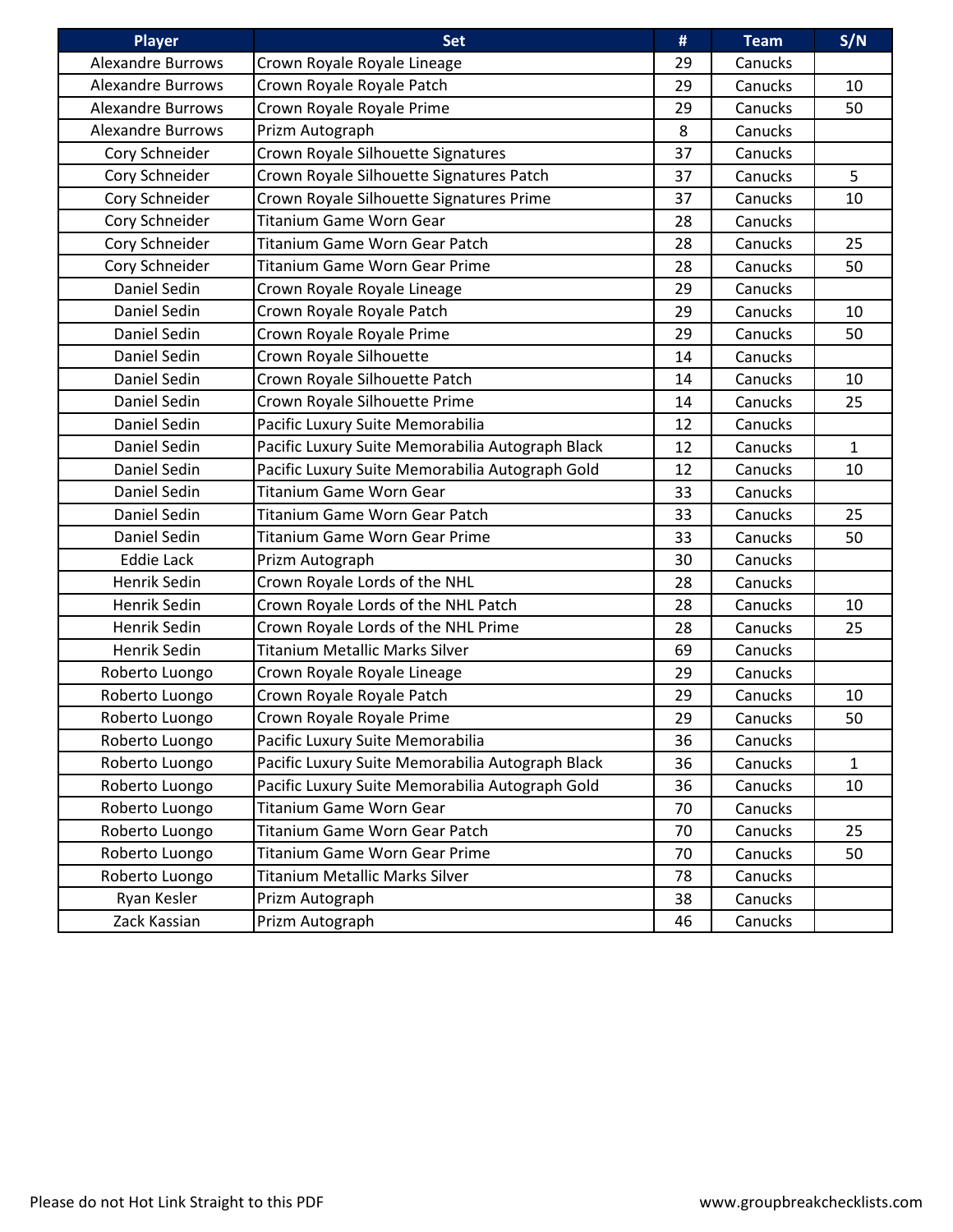| <b>Player</b>            | <b>Set</b>                                       | #              | <b>Team</b> | S/N          |
|--------------------------|--------------------------------------------------|----------------|-------------|--------------|
| Alex Ovechkin            | Crown Royale Lords of the NHL                    | 29             | Capitals    |              |
| Alex Ovechkin            | Crown Royale Lords of the NHL Patch              | 29             | Capitals    | 10           |
| Alex Ovechkin            | Crown Royale Lords of the NHL Prime              | 29             | Capitals    | 25           |
| Alex Ovechkin            | Crown Royale Royale Lineage                      | 30             | Capitals    |              |
| Alex Ovechkin            | Crown Royale Royale Patch                        | 30             | Capitals    | 10           |
| Alex Ovechkin            | Crown Royale Royale Prime                        | 30             | Capitals    | 50           |
| Alex Ovechkin            | Pacific Luxury Suite Memorabilia                 | 3              | Capitals    |              |
| Alex Ovechkin            | Pacific Luxury Suite Memorabilia Autograph Black | 3              | Capitals    | $\mathbf{1}$ |
| Alex Ovechkin            | Pacific Luxury Suite Memorabilia Autograph Gold  | $\overline{3}$ | Capitals    | 10           |
| Alex Ovechkin            | Prizm Autograph                                  | $\overline{2}$ | Capitals    |              |
| Alex Ovechkin            | <b>Titanium Game Worn Gear</b>                   | $\overline{3}$ | Capitals    |              |
| Alex Ovechkin            | <b>Titanium Game Worn Gear Patch</b>             | 3              | Capitals    | 25           |
| Alex Ovechkin            | <b>Titanium Game Worn Gear Prime</b>             | $\overline{3}$ | Capitals    | 50           |
| <b>Braden Holtby</b>     | Crown Royale Royale Lineage                      | 30             | Capitals    |              |
| <b>Braden Holtby</b>     | Crown Royale Royale Patch                        | 30             | Capitals    | 10           |
| <b>Braden Holtby</b>     | Crown Royale Royale Prime                        | 30             | Capitals    | 50           |
| Chay Genoway             | Pacific Luxury Suite Rookie Autograph            | 79             | Capitals    | 99           |
| Chay Genoway             | Pacific Luxury Suite Rookie Autograph Black      | 79             | Capitals    | $\mathbf{1}$ |
| Chay Genoway             | Pacific Luxury Suite Rookie Autograph Gold       | 79             | Capitals    | 25           |
| Chay Genoway             | Prizm Rookie Autograph                           | 79             | Capitals    |              |
| Chay Genoway             | <b>Rookie Treasures Level 2</b>                  | 127            | Capitals    | 699          |
| Chay Genoway             | Rookie Treasures Level 2 Patch                   | 127            | Capitals    | 99           |
| Jeff Schultz             | <b>Crown Royale Towering Defenders</b>           | 10             | Capitals    |              |
| Jeff Schultz             | Crown Royale Towering Defenders Patch            | 10             | Capitals    | 10           |
| Jeff Schultz             | Crown Royale Towering Defenders Prime            | 10             | Capitals    | 25           |
| Marcus Johansson         | Crown Royale Royale Lineage                      | 30             | Capitals    |              |
| Marcus Johansson         | Crown Royale Royale Patch                        | 30             | Capitals    | 10           |
| Marcus Johansson         | Crown Royale Royale Prime                        | 30             | Capitals    | 50           |
| Nicklas Backstrom        | <b>Titanium Game Worn Gear</b>                   | 92             | Capitals    |              |
| <b>Nicklas Backstrom</b> | Titanium Game Worn Gear Patch                    | 92             | Capitals    | 25           |
| <b>Nicklas Backstrom</b> | <b>Titanium Game Worn Gear Prime</b>             | 92             | Capitals    | 50           |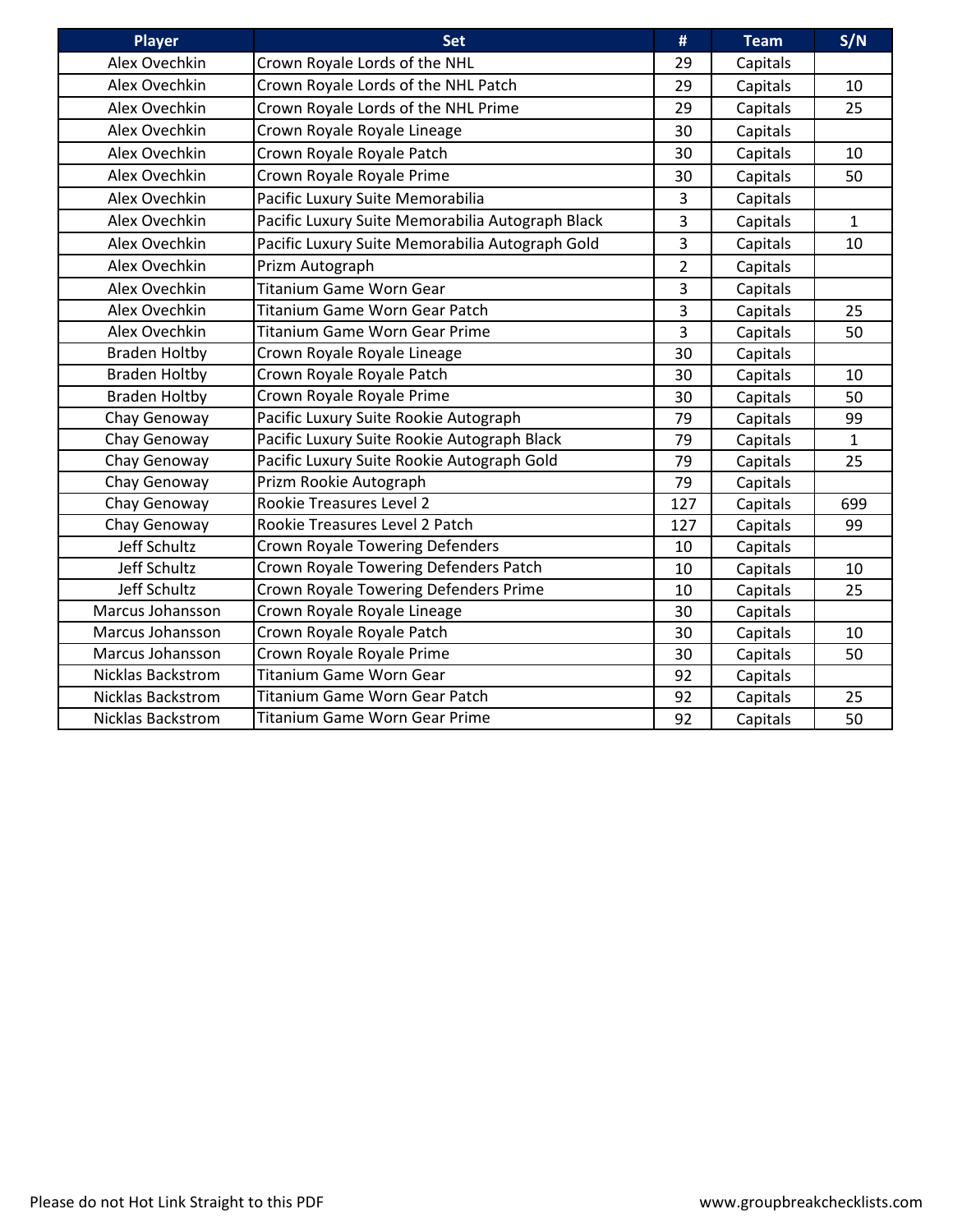| <b>Player</b>        | <b>Set</b>                                       | #   | <b>Team</b> | S/N          |
|----------------------|--------------------------------------------------|-----|-------------|--------------|
| <b>Brett Hull</b>    | Crown Royale Scratching the Surface              | 12  | Coyotes     |              |
| <b>Brett MacLean</b> | Titanium Metallic Marks Bronze                   | 9   | Coyotes     |              |
| Dale Hawerchuk       | Pacific Luxury Suite Memorabilia                 | 22  | Coyotes     |              |
| Dale Hawerchuk       | Pacific Luxury Suite Memorabilia Autograph Black | 22  | Coyotes     | $\mathbf{1}$ |
| Dale Hawerchuk       | Pacific Luxury Suite Memorabilia Autograph Gold  | 22  | Coyotes     | 10           |
| David Rundblad       | <b>Titanium Metallic Marks Bronze</b>            | 18  | Coyotes     |              |
| Keith Yandle         | Crown Royale Royale Lineage                      | 16  | Coyotes     |              |
| Keith Yandle         | Crown Royale Royale Patch                        | 16  | Coyotes     | 10           |
| Keith Yandle         | Crown Royale Royale Prime                        | 16  | Coyotes     | 50           |
| Keith Yandle         | <b>Titanium Game Worn Gear</b>                   | 75  | Coyotes     |              |
| Keith Yandle         | Titanium Game Worn Gear Patch                    | 75  | Coyotes     | 25           |
| Keith Yandle         | <b>Titanium Game Worn Gear Prime</b>             | 75  | Coyotes     | 50           |
| <b>Martin Hanzal</b> | Crown Royale Royale Lineage                      | 16  | Coyotes     |              |
| <b>Martin Hanzal</b> | Crown Royale Royale Patch                        | 16  | Coyotes     | 10           |
| <b>Martin Hanzal</b> | Crown Royale Royale Prime                        | 16  | Coyotes     | 50           |
| Michael Stone        | Crown Royale Rookie Silhouette Holo Ruby         | 55  | Coyotes     | $\mathbf{1}$ |
| Michael Stone        | Crown Royale Rookie Silhouette Patch             | 55  | Coyotes     | 25           |
| <b>Michael Stone</b> | Crown Royale Rookie Silhouette Prime             | 55  | Coyotes     | 99           |
| Michael Stone        | Pacific Luxury Suite Rookie Autograph            | 91  | Coyotes     | 99           |
| <b>Michael Stone</b> | Pacific Luxury Suite Rookie Autograph Black      | 91  | Coyotes     | $\mathbf{1}$ |
| Michael Stone        | Pacific Luxury Suite Rookie Autograph Gold       | 91  | Coyotes     | 25           |
| Michael Stone        | Prizm Rookie Autograph                           | 91  | Coyotes     |              |
| <b>Michael Stone</b> | Rookie Treasures Level 2                         | 139 | Coyotes     | 699          |
| Michael Stone        | Rookie Treasures Level 2 Patch                   | 139 | Coyotes     | 99           |
| Mike Smith           | Crown Royale Towering Defenders                  | 11  | Coyotes     |              |
| Mike Smith           | Crown Royale Towering Defenders Patch            | 11  | Coyotes     | 10           |
| Mike Smith           | Crown Royale Towering Defenders Prime            | 11  | Coyotes     | 25           |
| Mike Smith           | <b>Elite Inscriptions</b>                        | 19  | Coyotes     |              |
| Oliver Ekman-Larsson | <b>Titanium Metallic Marks Bronze</b>            | 45  | Coyotes     |              |
| Paul Bissonnette     | <b>Titanium Game Worn Gear</b>                   | 83  | Coyotes     |              |
| Paul Bissonnette     | Titanium Game Worn Gear Patch                    | 83  | Coyotes     | 25           |
| Paul Bissonnette     | Titanium Game Worn Gear Prime                    | 83  | Coyotes     | 50           |
| Shane Doan           | Crown Royale Lords of the NHL                    | 23  | Coyotes     |              |
| Shane Doan           | Crown Royale Lords of the NHL Patch              | 23  | Coyotes     | 10           |
| Shane Doan           | Crown Royale Lords of the NHL Prime              | 23  | Coyotes     | 25           |
| Shane Doan           | Crown Royale Royale Lineage                      | 16  | Coyotes     |              |
| Shane Doan           | Crown Royale Royale Patch                        | 16  | Coyotes     | 10           |
| Shane Doan           | Crown Royale Royale Prime                        | 16  | Coyotes     | 50           |
| Shane Doan           | Pacific Luxury Suite Memorabilia                 | 31  | Coyotes     |              |
| Shane Doan           | Pacific Luxury Suite Memorabilia Autograph Black | 31  | Coyotes     | $\mathbf{1}$ |
| Shane Doan           | Pacific Luxury Suite Memorabilia Autograph Gold  | 31  | Coyotes     | 10           |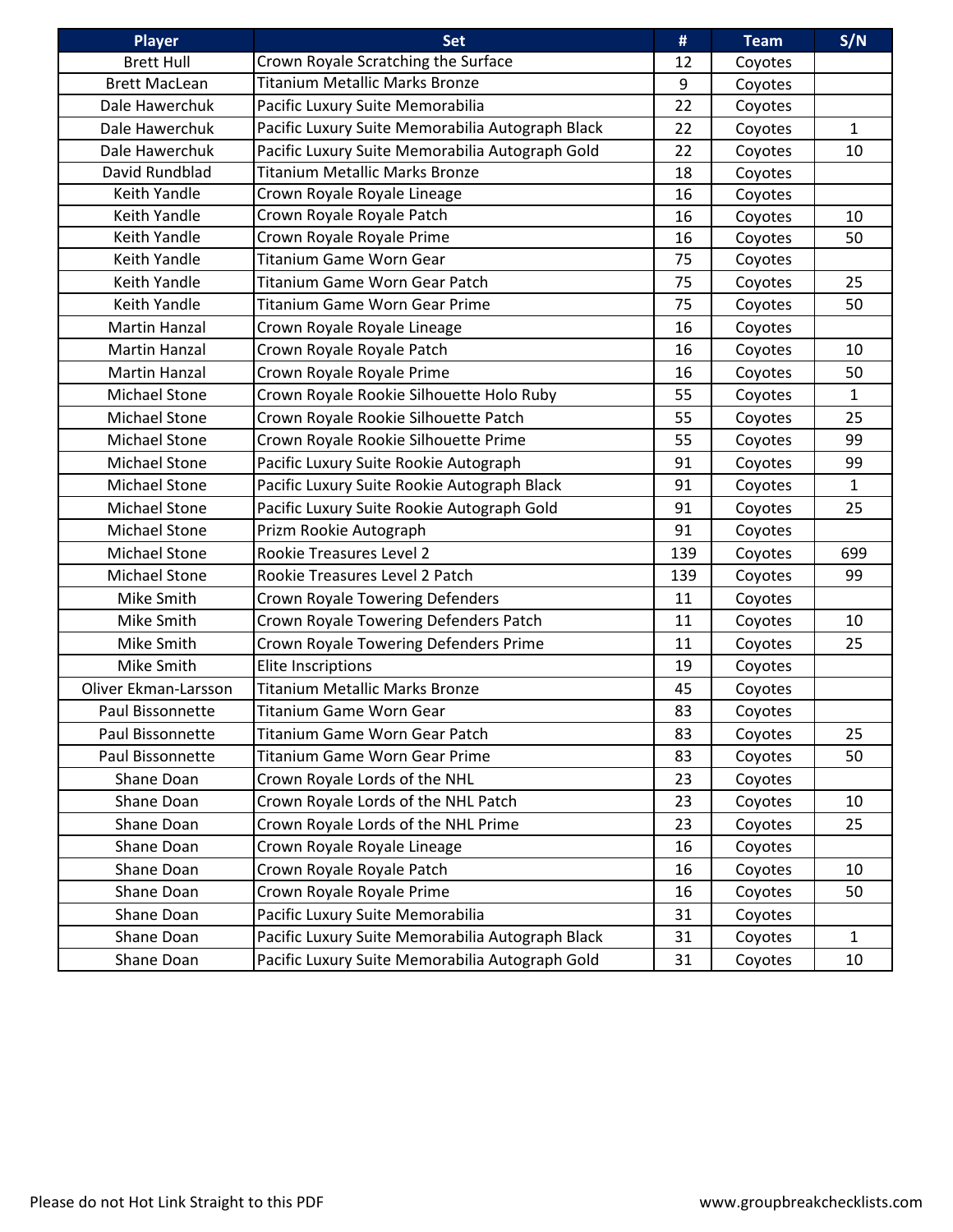| <b>Player</b>         | <b>Set</b>                                       | #            | <b>Team</b>   | S/N          |
|-----------------------|--------------------------------------------------|--------------|---------------|--------------|
| Adam Henrique         | Elite Inscriptions                               | 10           | Devils        |              |
| Adam Henrique         | Pacific Luxury Suite Memorabilia                 | $\mathbf{1}$ | <b>Devils</b> |              |
| Adam Henrique         | Pacific Luxury Suite Memorabilia Autograph Black | $\mathbf{1}$ | Devils        | $\mathbf{1}$ |
| Adam Henrique         | Pacific Luxury Suite Memorabilia Autograph Gold  | $\mathbf{1}$ | Devils        | 10           |
| Adam Henrique         | Prizm Autograph                                  | $\mathbf{1}$ | Devils        |              |
| Adam Larsson          | Crown Royale Royale Lineage                      | 8            | <b>Devils</b> |              |
| Adam Larsson          | Crown Royale Royale Patch                        | 8            | Devils        | 10           |
| Adam Larsson          | Crown Royale Royale Prime                        | 8            | <b>Devils</b> | 50           |
| Alex Urbom            | Crown Royale Scratching the Surface              | 11           | <b>Devils</b> |              |
| Ilya Kovalchuk        | Crown Royale Royale Lineage                      | 8            | <b>Devils</b> |              |
| Ilya Kovalchuk        | Crown Royale Royale Patch                        | 8            | Devils        | 10           |
| Ilya Kovalchuk        | Crown Royale Royale Prime                        | 8            | Devils        | 50           |
| Joe Nieuwendyk        | Titanium Game Worn Gear                          | 67           | <b>Devils</b> |              |
| Joe Nieuwendyk        | Titanium Game Worn Gear Patch                    | 67           | <b>Devils</b> | 25           |
| Joe Nieuwendyk        | <b>Titanium Game Worn Gear Prime</b>             | 67           | <b>Devils</b> | 50           |
| Johan Hedberg         | <b>Titanium Game Worn Gear</b>                   | 69           | <b>Devils</b> |              |
| Johan Hedberg         | Titanium Game Worn Gear Patch                    | 69           | Devils        | 25           |
| Johan Hedberg         | <b>Titanium Game Worn Gear Prime</b>             | 69           | <b>Devils</b> | 50           |
| Martin Brodeur        | Crown Royale Lords of the NHL                    | 17           | Devils        |              |
| <b>Martin Brodeur</b> | Crown Royale Lords of the NHL Patch              | 17           | Devils        | 10           |
| <b>Martin Brodeur</b> | Crown Royale Lords of the NHL Prime              | 17           | Devils        | 25           |
| Martin Brodeur        | Pacific Luxury Suite Memorabilia                 | 28           | Devils        |              |
| Martin Brodeur        | Pacific Luxury Suite Memorabilia Autograph Black | 28           | Devils        | 1            |
| Martin Brodeur        | Pacific Luxury Suite Memorabilia Autograph Gold  | 28           | Devils        | 10           |
| Martin Brodeur        | Prizm Autograph                                  | 49           | <b>Devils</b> |              |
| <b>Martin Brodeur</b> | <b>Titanium Metallic Marks Gold</b>              | 91           | <b>Devils</b> |              |
| Patrik Elias          | Crown Royale Royale Lineage                      | 8            | <b>Devils</b> |              |
| Patrik Elias          | Crown Royale Royale Patch                        | 8            | Devils        | 10           |
| Patrik Elias          | Crown Royale Royale Prime                        | 8            | Devils        | 50           |
| Patrik Elias          | Pacific Luxury Suite Memorabilia                 | 24           | Devils        |              |
| Patrik Elias          | Pacific Luxury Suite Memorabilia Autograph Black | 24           | Devils        | $\mathbf{1}$ |
| Patrik Elias          | Pacific Luxury Suite Memorabilia Autograph Gold  | 24           | Devils        | 10           |
| Travis Zajac          | Prizm Autograph                                  | 44           | Devils        |              |
| Travis Zajac          | Titanium Game Worn Gear                          | 84           | Devils        |              |
| Travis Zajac          | Titanium Game Worn Gear Patch                    | 84           | Devils        | 25           |
| Travis Zajac          | Titanium Game Worn Gear Prime                    | 84           | Devils        | 50           |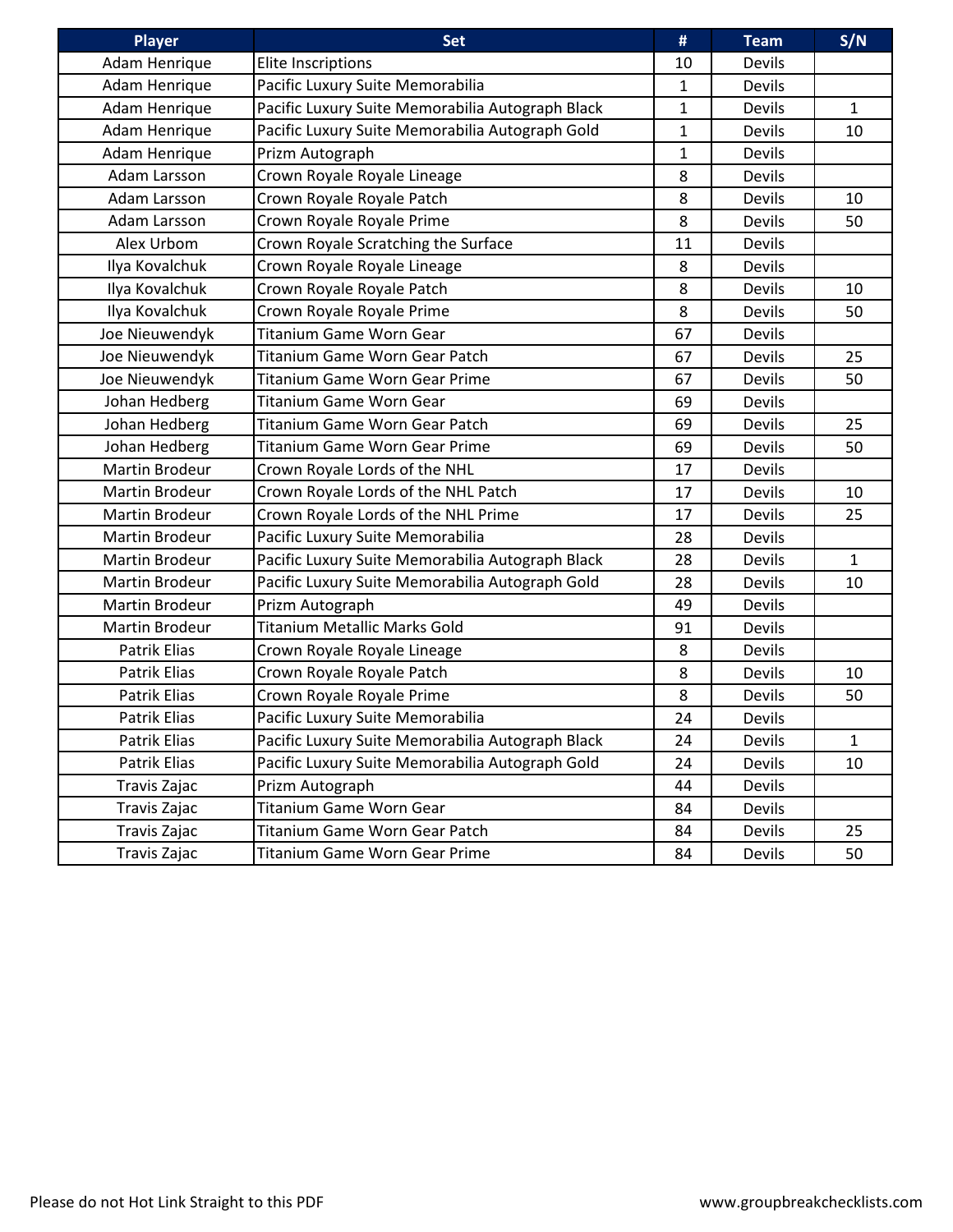| <b>Player</b>           | <b>Set</b>                                       | #              | <b>Team</b>  | S/N          |
|-------------------------|--------------------------------------------------|----------------|--------------|--------------|
| Andrew Cogliano         | <b>Titanium Game Worn Gear</b>                   | 7              | <b>Ducks</b> |              |
| Andrew Cogliano         | Titanium Game Worn Gear Patch                    | $\overline{7}$ | <b>Ducks</b> | 25           |
| Andrew Cogliano         | <b>Titanium Game Worn Gear Prime</b>             | $\overline{7}$ | <b>Ducks</b> | 50           |
| Bobby Ryan              | Crown Royale Lords of the NHL                    | 1              | <b>Ducks</b> |              |
| Bobby Ryan              | Crown Royale Lords of the NHL Patch              | 1              | <b>Ducks</b> | 10           |
| Bobby Ryan              | Crown Royale Lords of the NHL Prime              | $\mathbf{1}$   | <b>Ducks</b> | 25           |
| Bobby Ryan              | Pacific Luxury Suite Memorabilia                 | 6              | <b>Ducks</b> |              |
| Bobby Ryan              | Pacific Luxury Suite Memorabilia Autograph Black | 6              | <b>Ducks</b> | $\mathbf{1}$ |
| Bobby Ryan              | Pacific Luxury Suite Memorabilia Autograph Gold  | 6              | <b>Ducks</b> | 10           |
| <b>Brandon McMillan</b> | <b>Titanium Metallic Marks Bronze</b>            | 5              | <b>Ducks</b> |              |
| Corey Perry             | Crown Royale Royale Lineage                      | 18             | <b>Ducks</b> |              |
| Corey Perry             | Crown Royale Royale Patch                        | 18             | <b>Ducks</b> | 10           |
| Corey Perry             | Crown Royale Royale Prime                        | 18             | <b>Ducks</b> | 50           |
| <b>Corey Perry</b>      | <b>Titanium Metallic Marks Silver</b>            | 68             | <b>Ducks</b> |              |
| Don Cherry              | <b>Titanium Metallic Marks Silver</b>            | 62             | <b>Ducks</b> |              |
| Jonas Hiller            | Crown Royale Silhouette Signatures               | 38             | <b>Ducks</b> |              |
| Jonas Hiller            | Crown Royale Silhouette Signatures Patch         | 38             | <b>Ducks</b> | 5            |
| Jonas Hiller            | Crown Royale Silhouette Signatures Prime         | 38             | <b>Ducks</b> | 10           |
| Jonas Hiller            | <b>Elite Inscriptions</b>                        | 16             | <b>Ducks</b> |              |
| Luca Caputi             | <b>Titanium Metallic Marks Bronze</b>            | 40             | <b>Ducks</b> |              |
| Mat Clark               | Crown Royale Rookie Silhouette Holo Ruby         | 54             | <b>Ducks</b> | $\mathbf{1}$ |
| Mat Clark               | Crown Royale Rookie Silhouette Patch             | 54             | <b>Ducks</b> | 25           |
| Mat Clark               | Crown Royale Rookie Silhouette Prime             | 54             | <b>Ducks</b> | 99           |
| Mat Clark               | Pacific Luxury Suite Rookie Autograph            | 53             | <b>Ducks</b> | 99           |
| Mat Clark               | Pacific Luxury Suite Rookie Autograph Black      | 53             | <b>Ducks</b> | $\mathbf 1$  |
| Mat Clark               | Pacific Luxury Suite Rookie Autograph Gold       | 53             | <b>Ducks</b> | 25           |
| Mat Clark               | Prizm Rookie Autograph                           | 53             | <b>Ducks</b> |              |
| Mat Clark               | Rookie Treasures Level 2                         | 101            | <b>Ducks</b> | 699          |
| Mat Clark               | Rookie Treasures Level 2 Patch                   | 101            | <b>Ducks</b> | 99           |
| Nick Bonino             | Crown Royale Royale Lineage                      | 18             | <b>Ducks</b> |              |
| Nick Bonino             | Crown Royale Royale Patch                        | 18             | <b>Ducks</b> | 10           |
| Nick Bonino             | Crown Royale Royale Prime                        | 18             | <b>Ducks</b> | 50           |
| Ryan Getzlaf            | <b>Elite Inscriptions</b>                        | 25             | <b>Ducks</b> |              |
| Saku Koivu              | Pacific Luxury Suite Memorabilia                 | 38             | <b>Ducks</b> |              |
| Saku Koivu              | Pacific Luxury Suite Memorabilia Autograph Black | 38             | <b>Ducks</b> | $\mathbf{1}$ |
| Saku Koivu              | Pacific Luxury Suite Memorabilia Autograph Gold  | 38             | <b>Ducks</b> | 10           |
| Teemu Selanne           | Crown Royale Royale Lineage                      | 18             | <b>Ducks</b> |              |
| Teemu Selanne           | Crown Royale Royale Patch                        | 18             | <b>Ducks</b> | 10           |
| Teemu Selanne           | Crown Royale Royale Prime                        | 18             | <b>Ducks</b> | 50           |
| Teemu Selanne           | Crown Royale Silhouette                          | 8              | <b>Ducks</b> |              |
| Teemu Selanne           | Crown Royale Silhouette Patch                    | 8              | <b>Ducks</b> | 10           |
| Teemu Selanne           | Crown Royale Silhouette Prime                    | 8              | <b>Ducks</b> | 25           |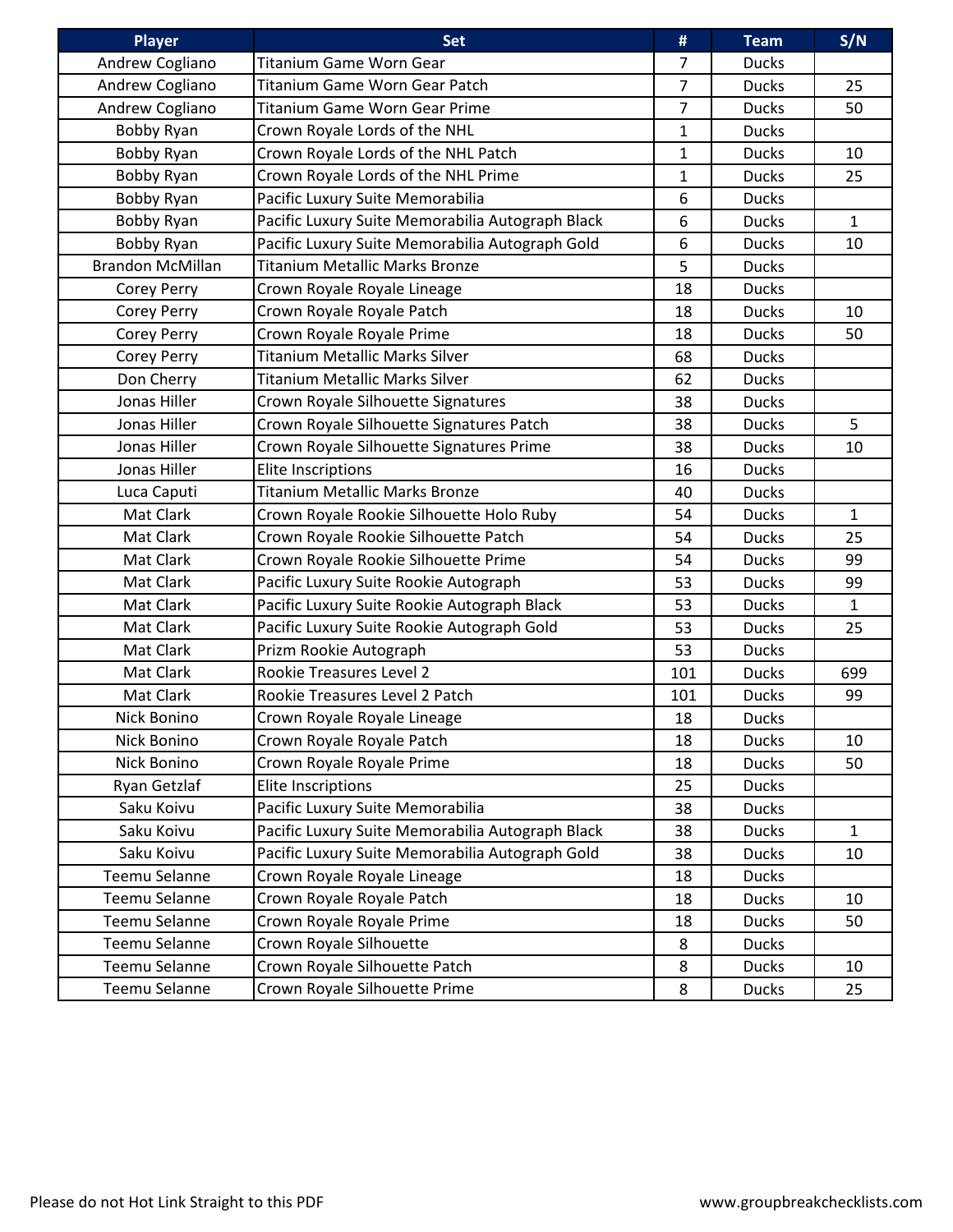| <b>Player</b>   | <b>Set</b>                                       | #   | <b>Team</b> | S/N          |
|-----------------|--------------------------------------------------|-----|-------------|--------------|
| Akim Aliu       | Crown Royale Rookie Silhouette Holo Ruby         | 53  | Flames      | 1            |
| Akim Aliu       | Crown Royale Rookie Silhouette Patch             | 53  | Flames      | 25           |
| Akim Aliu       | Crown Royale Rookie Silhouette Prime             | 53  | Flames      | 99           |
| Akim Aliu       | Pacific Luxury Suite Rookie Autograph            | 60  | Flames      | 99           |
| Akim Aliu       | Pacific Luxury Suite Rookie Autograph Black      | 60  | Flames      | $\mathbf{1}$ |
| Akim Aliu       | Pacific Luxury Suite Rookie Autograph Gold       | 60  | Flames      | 25           |
| Akim Aliu       | Prizm Rookie Autograph                           | 60  | Flames      |              |
| Akim Aliu       | Rookie Treasures Level 2                         | 108 | Flames      | 499          |
| Akim Aliu       | Rookie Treasures Level 2 Patch                   | 108 | Flames      | 50           |
| Alex Tanguay    | Crown Royale Royale Lineage                      | 15  | Flames      |              |
| Alex Tanguay    | Crown Royale Royale Patch                        | 15  | Flames      | 10           |
| Alex Tanguay    | Crown Royale Royale Prime                        | 15  | Flames      | 50           |
| Jarome Iginla   | Crown Royale Lords of the NHL                    | 4   | Flames      |              |
| Jarome Iginla   | Crown Royale Lords of the NHL Patch              | 4   | Flames      | 10           |
| Jarome Iginla   | Crown Royale Lords of the NHL Prime              | 4   | Flames      | 25           |
| Jarome Iginla   | Crown Royale Royale Lineage                      | 15  | Flames      |              |
| Jarome Iginla   | Crown Royale Royale Patch                        | 15  | Flames      | 10           |
| Jarome Iginla   | Crown Royale Royale Prime                        | 15  | Flames      | 50           |
| Jarome Iginla   | Crown Royale Silhouette Signatures               | 22  | Flames      |              |
| Jarome Iginla   | Crown Royale Silhouette Signatures Patch         | 22  | Flames      | 5            |
| Jarome Iginla   | Crown Royale Silhouette Signatures Prime         | 22  | Flames      | 10           |
| Jay Bouwmeester | Crown Royale Towering Defenders                  | 3   | Flames      |              |
| Jay Bouwmeester | Crown Royale Towering Defenders Patch            | 3   | Flames      | 10           |
| Jay Bouwmeester | Crown Royale Towering Defenders Prime            | 3   | Flames      | 25           |
| Lance Bouma     | <b>Titanium Metallic Marks Bronze</b>            | 38  | Flames      |              |
| Lanny McDonald  | Pacific Luxury Suite Memorabilia                 | 47  | Flames      |              |
| Lanny McDonald  | Pacific Luxury Suite Memorabilia Autograph Black | 47  | Flames      | $\mathbf{1}$ |
| Lanny McDonald  | Pacific Luxury Suite Memorabilia Autograph Gold  | 47  | Flames      | 10           |
| Matt Stajan     | Crown Royale Royale Lineage                      | 15  | Flames      |              |
| Matt Stajan     | Crown Royale Royale Patch                        | 15  | Flames      | 10           |
| Matt Stajan     | Crown Royale Royale Prime                        | 15  | Flames      | 50           |
| Sven Baertschi  | Crown Royale Rookie Silhouette Holo Ruby         | 43  | Flames      | $\mathbf{1}$ |
| Sven Baertschi  | Crown Royale Rookie Silhouette Patch             | 43  | Flames      | 25           |
| Sven Baertschi  | Crown Royale Rookie Silhouette Prime             | 43  | Flames      | 99           |
| Sven Baertschi  | Crown Royale Scratching the Surface              | 7   | Flames      |              |
| Sven Baertschi  | Pacific Luxury Suite Rookie Autograph            | 99  | Flames      | 99           |
| Sven Baertschi  | Pacific Luxury Suite Rookie Autograph Black      | 99  | Flames      | $\mathbf{1}$ |
| Sven Baertschi  | Pacific Luxury Suite Rookie Autograph Gold       | 99  | Flames      | 25           |
| Sven Baertschi  | Prizm Rookie Autograph                           | 98  | Flames      |              |
| Sven Baertschi  | Rookie Treasures Level 1                         | 146 | Flames      | 199          |
| Sven Baertschi  | Rookie Treasures Level 1 Patch                   | 146 | Flames      | 25           |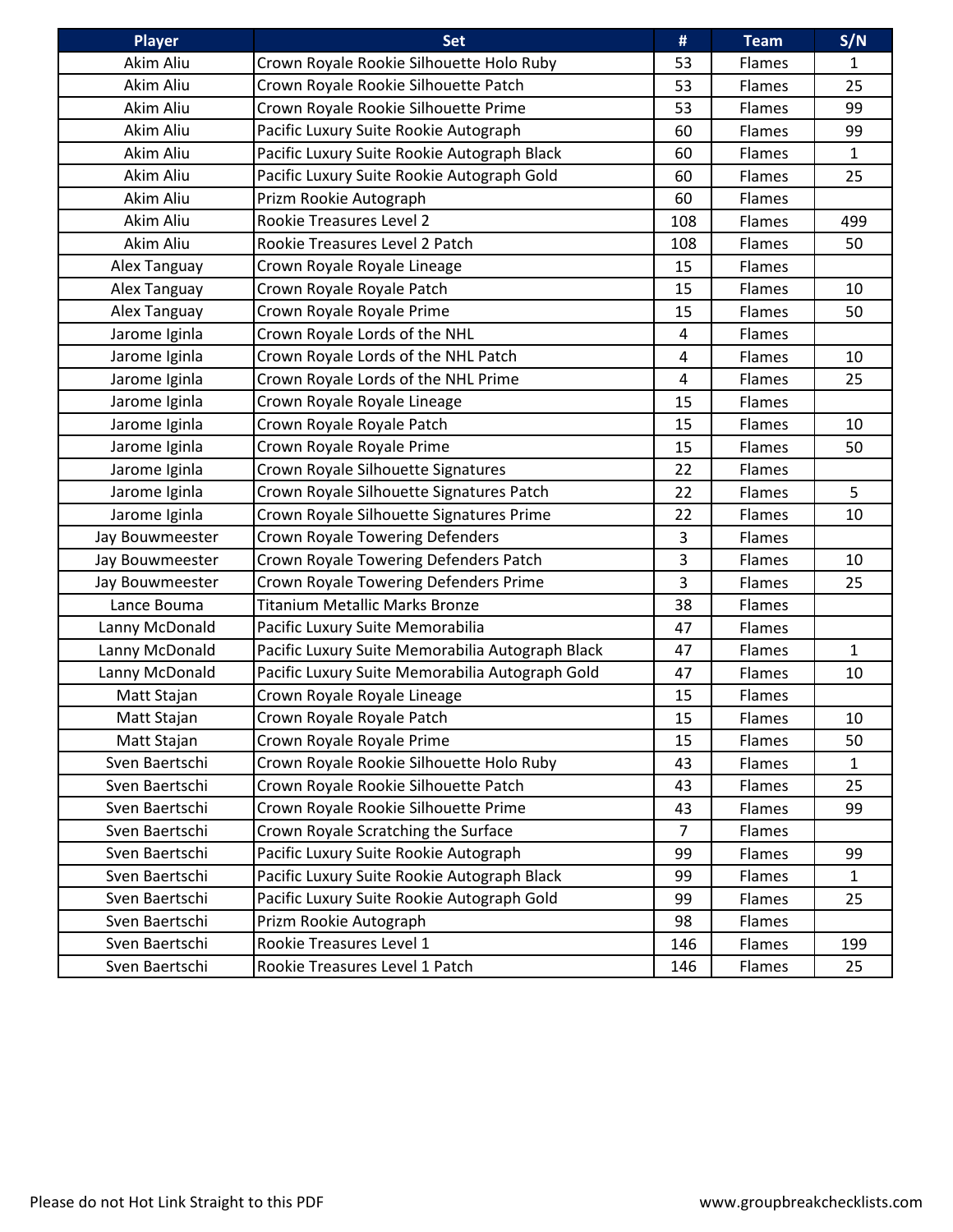| <b>Player</b>          | <b>Set</b>                                       | #              | <b>Team</b> | S/N          |
|------------------------|--------------------------------------------------|----------------|-------------|--------------|
| <b>Bernie Parent</b>   | Pacific Luxury Suite Memorabilia                 | 4              | Flyers      |              |
| <b>Bernie Parent</b>   | Pacific Luxury Suite Memorabilia Autograph Black | 4              | Flyers      | $\mathbf{1}$ |
| <b>Bernie Parent</b>   | Pacific Luxury Suite Memorabilia Autograph Gold  | 4              | Flyers      | 10           |
| <b>Bobby Clarke</b>    | Pacific Luxury Suite Memorabilia                 | 45             | Flyers      |              |
| <b>Bobby Clarke</b>    | Pacific Luxury Suite Memorabilia Autograph Black | 45             | Flyers      | $\mathbf{1}$ |
| <b>Bobby Clarke</b>    | Pacific Luxury Suite Memorabilia Autograph Gold  | 45             | Flyers      | 10           |
| <b>Brandon Manning</b> | Crown Royale Rookie Silhouette Holo Ruby         | 68             | Flyers      | $\mathbf{1}$ |
| <b>Brandon Manning</b> | Crown Royale Rookie Silhouette Patch             | 68             | Flyers      | 25           |
| <b>Brandon Manning</b> | Crown Royale Rookie Silhouette Prime             | 68             | Flyers      | 99           |
| <b>Brandon Manning</b> | Pacific Luxury Suite Rookie Autograph            | 90             | Flyers      | 99           |
| <b>Brandon Manning</b> | Pacific Luxury Suite Rookie Autograph Black      | 90             | Flyers      | $\mathbf{1}$ |
| <b>Brandon Manning</b> | Pacific Luxury Suite Rookie Autograph Gold       | 90             | Flyers      | 25           |
| <b>Brandon Manning</b> | Prizm Rookie Autograph                           | 90             | Flyers      |              |
| <b>Brandon Manning</b> | Rookie Treasures Level 2                         | 138            | Flyers      | 699          |
| <b>Brandon Manning</b> | Rookie Treasures Level 2 Patch                   | 138            | Flyers      | 99           |
| Brayden Schenn         | Pacific Luxury Suite Memorabilia                 | 8              | Flyers      |              |
| Brayden Schenn         | Pacific Luxury Suite Memorabilia Autograph Black | 8              | Flyers      | $\mathbf{1}$ |
| Brayden Schenn         | Pacific Luxury Suite Memorabilia Autograph Gold  | 8              | Flyers      | 10           |
| Chris Pronger          | Crown Royale Towering Defenders                  | 4              | Flyers      |              |
| Chris Pronger          | Crown Royale Towering Defenders Patch            | 4              | Flyers      | 10           |
| Chris Pronger          | Crown Royale Towering Defenders Prime            | 4              | Flyers      | 25           |
| Claude Giroux          | Crown Royale Lords of the NHL                    | 21             | Flyers      |              |
| Claude Giroux          | Crown Royale Lords of the NHL Patch              | 21             | Flyers      | 10           |
| <b>Claude Giroux</b>   | Crown Royale Lords of the NHL Prime              | 21             | Flyers      | 25           |
| Claude Giroux          | Crown Royale Royale Lineage                      | 3              | Flyers      |              |
| <b>Claude Giroux</b>   | Crown Royale Royale Patch                        | 3              | Flyers      | 10           |
| Claude Giroux          | Crown Royale Royale Prime                        | $\overline{3}$ | Flyers      | 50           |
| Claude Giroux          | Prizm Autograph                                  | 12             | Flyers      |              |
| Danny Briere           | <b>Titanium Game Worn Gear</b>                   | 34             | Flyers      |              |
| Danny Briere           | Titanium Game Worn Gear Patch                    | 34             | Flyers      | 25           |
| Danny Briere           | Titanium Game Worn Gear Prime                    | 34             | Flyers      | 50           |
| <b>Eric Lindros</b>    | Crown Royale Royale Lineage                      | 3              | Flyers      |              |
| Eric Lindros           | Crown Royale Royale Patch                        | 3              | Flyers      | 10           |
| Eric Lindros           | Crown Royale Royale Prime                        | $\overline{3}$ | Flyers      | 50           |
| <b>Eric Lindros</b>    | Crown Royale Silhouette Signatures               | 26             | Flyers      |              |
| Eric Lindros           | Crown Royale Silhouette Signatures Patch         | 26             | Flyers      | 5            |
| <b>Eric Lindros</b>    | Crown Royale Silhouette Signatures Prime         | 26             | Flyers      | 10           |
| <b>Eric Lindros</b>    | Prizm Autograph                                  | 17             | Flyers      |              |
| <b>Eric Lindros</b>    | Titanium Game Worn Gear                          | 43             | Flyers      |              |
| <b>Eric Lindros</b>    | Titanium Game Worn Gear Patch                    | 43             | Flyers      | 25           |
| Eric Lindros           | Titanium Game Worn Gear Prime                    | 43             | Flyers      | 50           |
| Eric Lindros           | Titanium Metallic Marks Gold                     | 95             | Flyers      |              |
| Harry Zolnierczyk      | <b>Titanium Metallic Marks Bronze</b>            | 24             | Flyers      |              |
| Ilya Bryzgalov         | Crown Royale Towering Defenders                  | 20             | Flyers      |              |
| Ilya Bryzgalov         | Crown Royale Towering Defenders Patch            | 20             | Flyers      | 10           |
| Ilya Bryzgalov         | Crown Royale Towering Defenders Prime            | 20             | Flyers      | 25           |
| John Vanbiesbrouck     | Crown Royale Silhouette                          | 12             | Flyers      |              |
| John Vanbiesbrouck     | Crown Royale Silhouette Patch                    | 12             | Flyers      | 10           |
| John Vanbiesbrouck     | Crown Royale Silhouette Prime                    | 12             | Flyers      | 15           |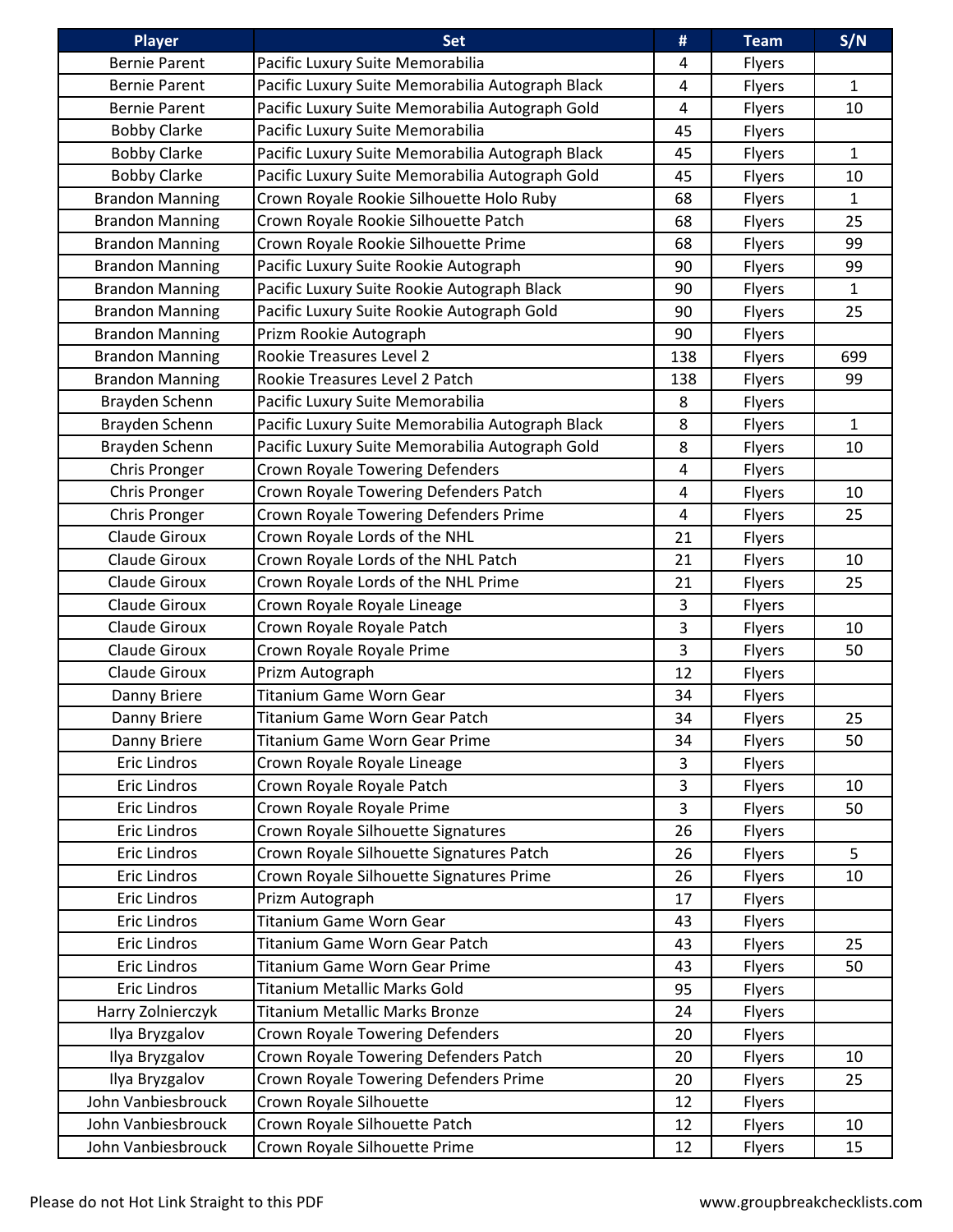| <b>Player</b>         | <b>Set</b>                                       | #  | <b>Team</b>   | S/N          |
|-----------------------|--------------------------------------------------|----|---------------|--------------|
| Kimmo Timonen         | <b>Titanium Game Worn Gear</b>                   | 76 | <b>Flyers</b> |              |
| Kimmo Timonen         | Titanium Game Worn Gear Patch                    | 76 | <b>Flyers</b> | 25           |
| Kimmo Timonen         | <b>Titanium Game Worn Gear Prime</b>             | 76 | <b>Flyers</b> | 50           |
| Luke Schenn           | Prizm Autograph                                  | 32 | <b>Flyers</b> |              |
| Matt Read             | Prizm Autograph                                  | 29 | <b>Flyers</b> |              |
| Matt Read             | <b>Titanium Game Worn Gear</b>                   | 85 | <b>Flyers</b> |              |
| Matt Read             | Titanium Game Worn Gear Patch                    | 85 | Flyers        | 10           |
| Matt Read             | <b>Titanium Game Worn Gear Prime</b>             | 85 | <b>Flyers</b> | 25           |
| Michael Leighton      | <b>Titanium Game Worn Gear</b>                   | 86 | <b>Flyers</b> |              |
| Michael Leighton      | <b>Titanium Game Worn Gear Patch</b>             | 86 | <b>Flyers</b> | 25           |
| Michael Leighton      | <b>Titanium Game Worn Gear Prime</b>             | 86 | <b>Flyers</b> | 50           |
| <b>Scott Hartnell</b> | Titanium Game Worn Gear                          | 22 | Flyers        |              |
| <b>Scott Hartnell</b> | Titanium Game Worn Gear Patch                    | 22 | Flyers        | 25           |
| <b>Scott Hartnell</b> | Titanium Game Worn Gear Prime                    | 22 | <b>Flyers</b> | 50           |
| Sean Couturier        | Crown Royale Royale Lineage                      | 3  | Flyers        |              |
| Sean Couturier        | Crown Royale Royale Patch                        | 3  | <b>Flyers</b> | 10           |
| Sean Couturier        | Crown Royale Royale Prime                        | 3  | <b>Flyers</b> | 50           |
| Sean Couturier        | Pacific Luxury Suite Memorabilia                 | 39 | <b>Flyers</b> |              |
| Sean Couturier        | Pacific Luxury Suite Memorabilia Autograph Black | 39 | Flyers        | $\mathbf{1}$ |
| Sean Couturier        | Pacific Luxury Suite Memorabilia Autograph Gold  | 39 | Flyers        | 10           |
| Sean Couturier        | <b>Titanium Game Worn Gear</b>                   | 95 | <b>Flyers</b> |              |
| Sean Couturier        | <b>Titanium Game Worn Gear Patch</b>             | 95 | Flyers        | 25           |
| Sean Couturier        | Titanium Game Worn Gear Prime                    | 95 | Flyers        | 50           |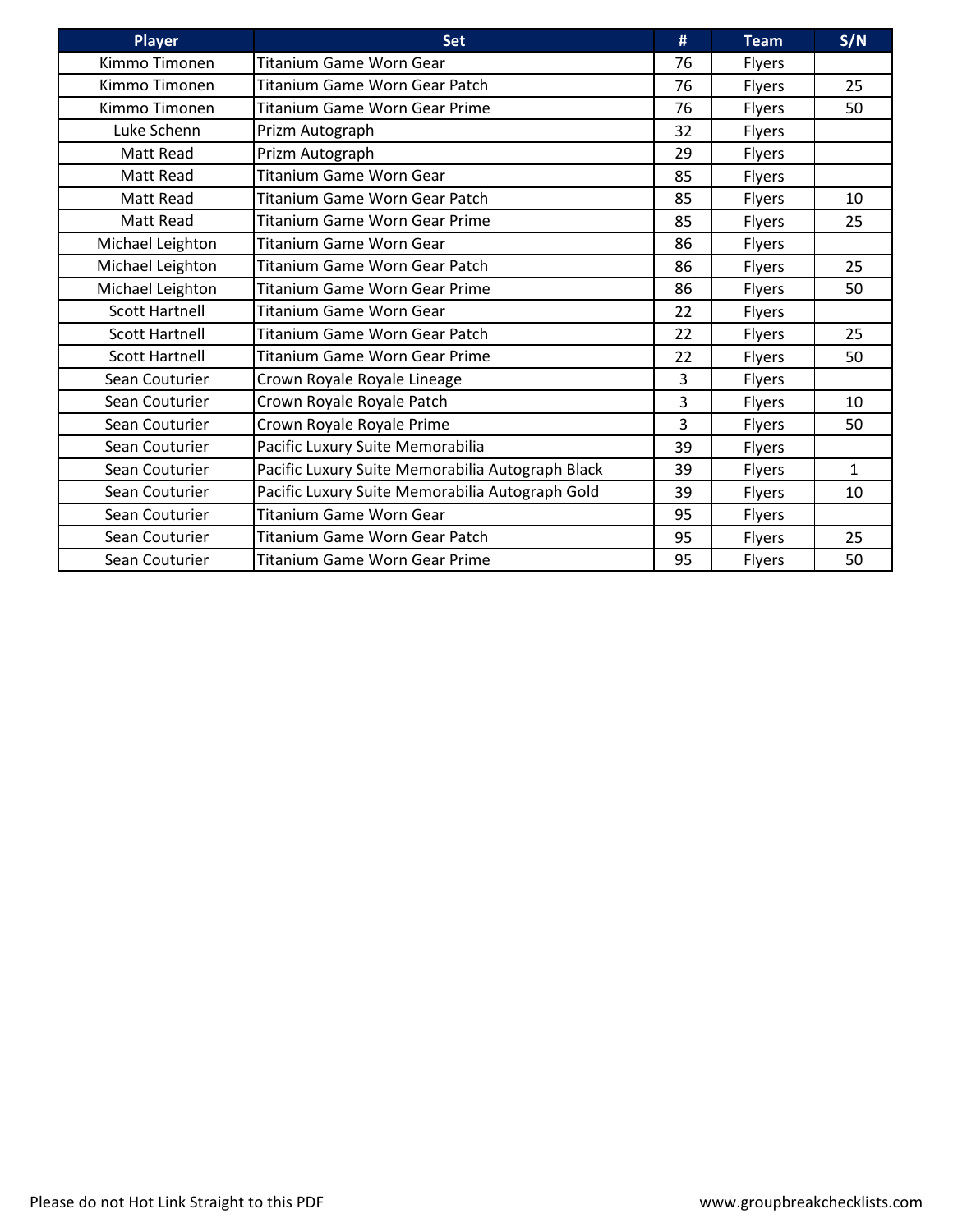| <b>Player</b>        | <b>Set</b>                                       | #   | <b>Team</b>       | S/N          |
|----------------------|--------------------------------------------------|-----|-------------------|--------------|
| Brendan Shanahan     | Crown Royale Royale Lineage                      | 23  | Hurricanes        |              |
| Brendan Shanahan     | Crown Royale Royale Patch                        | 23  | Hurricanes        | 5            |
| Brendan Shanahan     | Crown Royale Royale Prime                        | 23  | <b>Hurricanes</b> | 10           |
| <b>Brian Boucher</b> | Titanium Game Worn Gear                          | 19  | <b>Hurricanes</b> |              |
| <b>Brian Boucher</b> | Titanium Game Worn Gear Patch                    | 19  | Hurricanes        | 25           |
| <b>Brian Boucher</b> | <b>Titanium Game Worn Gear Prime</b>             | 19  | <b>Hurricanes</b> | 50           |
| Cam Ward             | Pacific Luxury Suite Memorabilia                 | 52  | Hurricanes        |              |
| Cam Ward             | Pacific Luxury Suite Memorabilia Autograph Black | 52  | <b>Hurricanes</b> | $\mathbf{1}$ |
| Cam Ward             | Pacific Luxury Suite Memorabilia Autograph Gold  | 52  | Hurricanes        | 10           |
| <b>Eric Staal</b>    | Crown Royale Lords of the NHL                    | 5   | Hurricanes        |              |
| <b>Eric Staal</b>    | Crown Royale Lords of the NHL Patch              | 5   | Hurricanes        | 10           |
| <b>Eric Staal</b>    | Crown Royale Lords of the NHL Prime              | 5   | Hurricanes        | 25           |
| <b>Eric Staal</b>    | Crown Royale Royale Lineage                      | 22  | Hurricanes        |              |
| <b>Eric Staal</b>    | Crown Royale Royale Patch                        | 22  | Hurricanes        | 10           |
| <b>Eric Staal</b>    | Crown Royale Royale Prime                        | 22  | Hurricanes        | 50           |
| Gordie Howe (R)      | Crown Royale Royale Lineage                      | 23  | Hurricanes        |              |
| Gordie Howe (R)      | Crown Royale Royale Patch                        | 23  | Hurricanes        | 5            |
| Gordie Howe (R)      | Crown Royale Royale Prime                        | 23  | Hurricanes        | 10           |
| Jeff Skinner         | <b>Titanium Metallic Marks Bronze</b>            | 27  | Hurricanes        |              |
| Jeremy Welsh         | Crown Royale Rookie Silhouette Patch             | 66  | <b>Hurricanes</b> | 25           |
| Jeremy Welsh         | Crown Royale Rookie Silhouette Prime             | 66  | Hurricanes        | 99           |
| Jeremy Welsh         | Pacific Luxury Suite Rookie Autograph            | 61  | Hurricanes        | 99           |
| Jeremy Welsh         | Pacific Luxury Suite Rookie Autograph Black      | 61  | Hurricanes        | $\mathbf{1}$ |
| Jeremy Welsh         | Pacific Luxury Suite Rookie Autograph Gold       | 61  | Hurricanes        | 25           |
| Jeremy Welsh         | Prizm Rookie Autograph                           | 61  | Hurricanes        |              |
| Jeremy Welsh         | Rookie Treasures Level 2                         | 109 | Hurricanes        | 699          |
| Jeremy Welsh         | Rookie Treasures Level 2 Patch                   | 109 | Hurricanes        | 99           |
| Jordan Staal         | Crown Royale Royale Lineage                      | 22  | Hurricanes        |              |
| Jordan Staal         | Crown Royale Royale Patch                        | 22  | Hurricanes        | 10           |
| Jordan Staal         | Crown Royale Royale Prime                        | 22  | Hurricanes        | 50           |
| Jordan Staal         | Titanium Game Worn Gear                          | 72  | Hurricanes        |              |
| Jordan Staal         | Titanium Game Worn Gear Patch                    | 72  | Hurricanes        | 25           |
| Jordan Staal         | Titanium Game Worn Gear Prime                    | 72  | Hurricanes        | 50           |
| Keith Primeau        | Crown Royale Silhouette                          | 11  | Hurricanes        |              |
| Keith Primeau        | Crown Royale Silhouette Patch                    | 11  | Hurricanes        | 10           |
| Keith Primeau        | Crown Royale Silhouette Prime                    | 11  | Hurricanes        | 25           |
| Pat Verbeek          | Crown Royale Royale Lineage                      | 23  | Hurricanes        |              |
| Pat Verbeek          | Crown Royale Royale Patch                        | 23  | Hurricanes        | 5            |
| Pat Verbeek          | Crown Royale Royale Prime                        | 23  | Hurricanes        | 10           |
| Ron Francis          | Crown Royale Royale Lineage                      | 22  | Hurricanes        |              |
| Ron Francis          | Crown Royale Royale Patch                        | 22  | Hurricanes        | 10           |
| Ron Francis          | Crown Royale Royale Prime                        | 22  | Hurricanes        | 50           |
| Zac Dalpe            | Titanium Metallic Marks Bronze                   | 59  | Hurricanes        |              |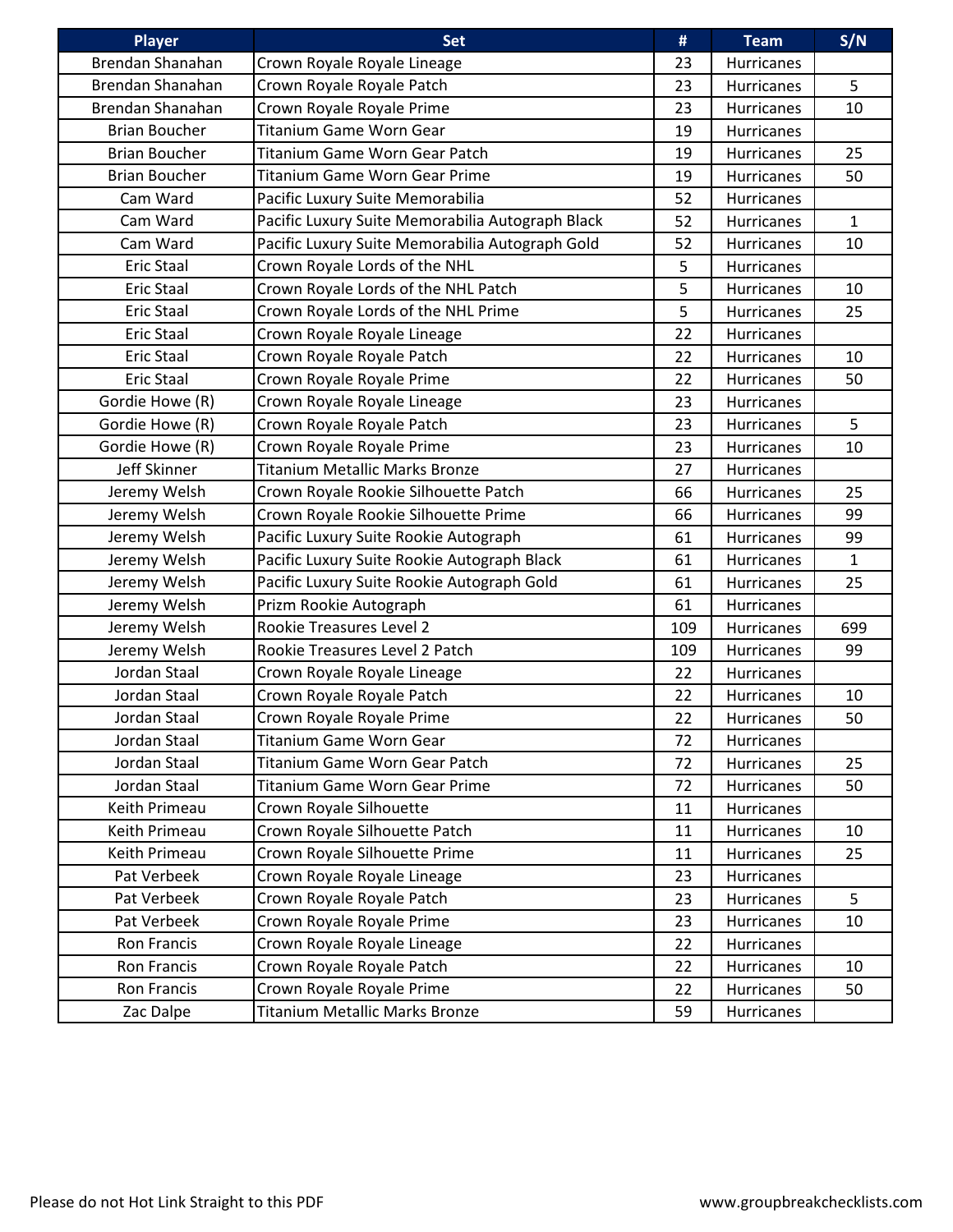| <b>Player</b>         | <b>Set</b>                                       | #   | <b>Team</b>      | S/N          |
|-----------------------|--------------------------------------------------|-----|------------------|--------------|
| <b>Aaron Ness</b>     | Crown Royale Rookie Silhouette Holo Ruby         | 69  | Islanders        | $\mathbf{1}$ |
| <b>Aaron Ness</b>     | Crown Royale Rookie Silhouette Patch             | 69  | Islanders        | 25           |
| <b>Aaron Ness</b>     | Crown Royale Rookie Silhouette Prime             | 69  | Islanders        | 99           |
| <b>Aaron Ness</b>     | Pacific Luxury Suite Rookie Autograph            | 84  | Islanders        | 99           |
| <b>Aaron Ness</b>     | Pacific Luxury Suite Rookie Autograph Black      | 84  | Islanders        | $\mathbf{1}$ |
| <b>Aaron Ness</b>     | Pacific Luxury Suite Rookie Autograph Gold       | 84  | Islanders        | 25           |
| <b>Aaron Ness</b>     | Prizm Rookie Autograph                           | 84  | <b>Islanders</b> |              |
| <b>Aaron Ness</b>     | Rookie Treasures Level 2                         | 132 | Islanders        | 699          |
| <b>Aaron Ness</b>     | Rookie Treasures Level 2 Patch                   | 132 | Islanders        | 99           |
| <b>Anders Nilsson</b> | Prizm Autograph                                  | 19  | Islanders        |              |
| <b>Brad Boyes</b>     | Crown Royale Royale Lineage                      | 20  | Islanders        |              |
| <b>Brad Boyes</b>     | Crown Royale Royale Patch                        | 20  | Islanders        | 10           |
| <b>Brad Boyes</b>     | Crown Royale Royale Prime                        | 20  | <b>Islanders</b> | 50           |
| <b>Bryan Trottier</b> | Crown Royale Royale Lineage                      | 20  | Islanders        |              |
| <b>Bryan Trottier</b> | Crown Royale Royale Patch                        | 20  | Islanders        | 10           |
| <b>Bryan Trottier</b> | Crown Royale Royale Prime                        | 20  | Islanders        | 50           |
| Casey Cizikas         | Crown Royale Rookie Silhouette Holo Ruby         | 76  | Islanders        | $\mathbf{1}$ |
| Casey Cizikas         | Crown Royale Rookie Silhouette Patch             | 76  | Islanders        | 25           |
| Casey Cizikas         | Crown Royale Rookie Silhouette Prime             | 76  | Islanders        | 99           |
| Casey Cizikas         | Pacific Luxury Suite Rookie Autograph            | 85  | Islanders        | 99           |
| Casey Cizikas         | Pacific Luxury Suite Rookie Autograph Black      | 85  | Islanders        | $\mathbf{1}$ |
| Casey Cizikas         | Pacific Luxury Suite Rookie Autograph Gold       | 85  | <b>Islanders</b> | 25           |
| Casey Cizikas         | Prizm Rookie Autograph                           | 85  | <b>Islanders</b> |              |
| Casey Cizikas         | Rookie Treasures Level 2                         | 133 | Islanders        | 499          |
| Casey Cizikas         | Rookie Treasures Level 2 Patch                   | 133 | Islanders        | 50           |
| Denis Potvin          | Pacific Luxury Suite Memorabilia                 | 46  | Islanders        |              |
| Denis Potvin          | Pacific Luxury Suite Memorabilia Autograph Black | 46  | Islanders        | $\mathbf{1}$ |
| Denis Potvin          | Pacific Luxury Suite Memorabilia Autograph Gold  | 46  | Islanders        | 10           |
| John Tavares          | Crown Royale Lords of the NHL                    | 18  | <b>Islanders</b> |              |
| John Tavares          | Crown Royale Lords of the NHL Patch              | 18  | Islanders        | 10           |
| John Tavares          | Crown Royale Lords of the NHL Prime              | 18  | Islanders        | 25           |
| John Tavares          | Crown Royale Royale Lineage                      | 20  | Islanders        |              |
| John Tavares          | Crown Royale Royale Patch                        | 20  | Islanders        | 10           |
| <b>John Tavares</b>   | Crown Royale Royale Prime                        | 20  | Islanders        | 50           |
| John Tavares          | Crown Royale Silhouette Signatures               | 30  | Islanders        |              |
| John Tavares          | Crown Royale Silhouette Signatures Patch         | 30  | Islanders        | 5            |
| John Tavares          | Crown Royale Silhouette Signatures Prime         | 30  | Islanders        | 10           |
| John Tavares          | <b>Elite Inscriptions</b>                        | 5   | Islanders        |              |
| John Tavares          | Pacific Luxury Suite Memorabilia                 | 21  | Islanders        |              |
| John Tavares          | Pacific Luxury Suite Memorabilia Autograph Black | 21  | Islanders        | 1            |
| John Tavares          | Pacific Luxury Suite Memorabilia Autograph Gold  | 21  | Islanders        | 10           |
| John Tavares          | Prizm Autograph                                  | 24  | Islanders        |              |
| John Tavares          | Titanium Metallic Marks Gold                     | 88  | Islanders        |              |
| Justin DiBenedetto    | Titanium Metallic Marks Bronze                   | 35  | Islanders        |              |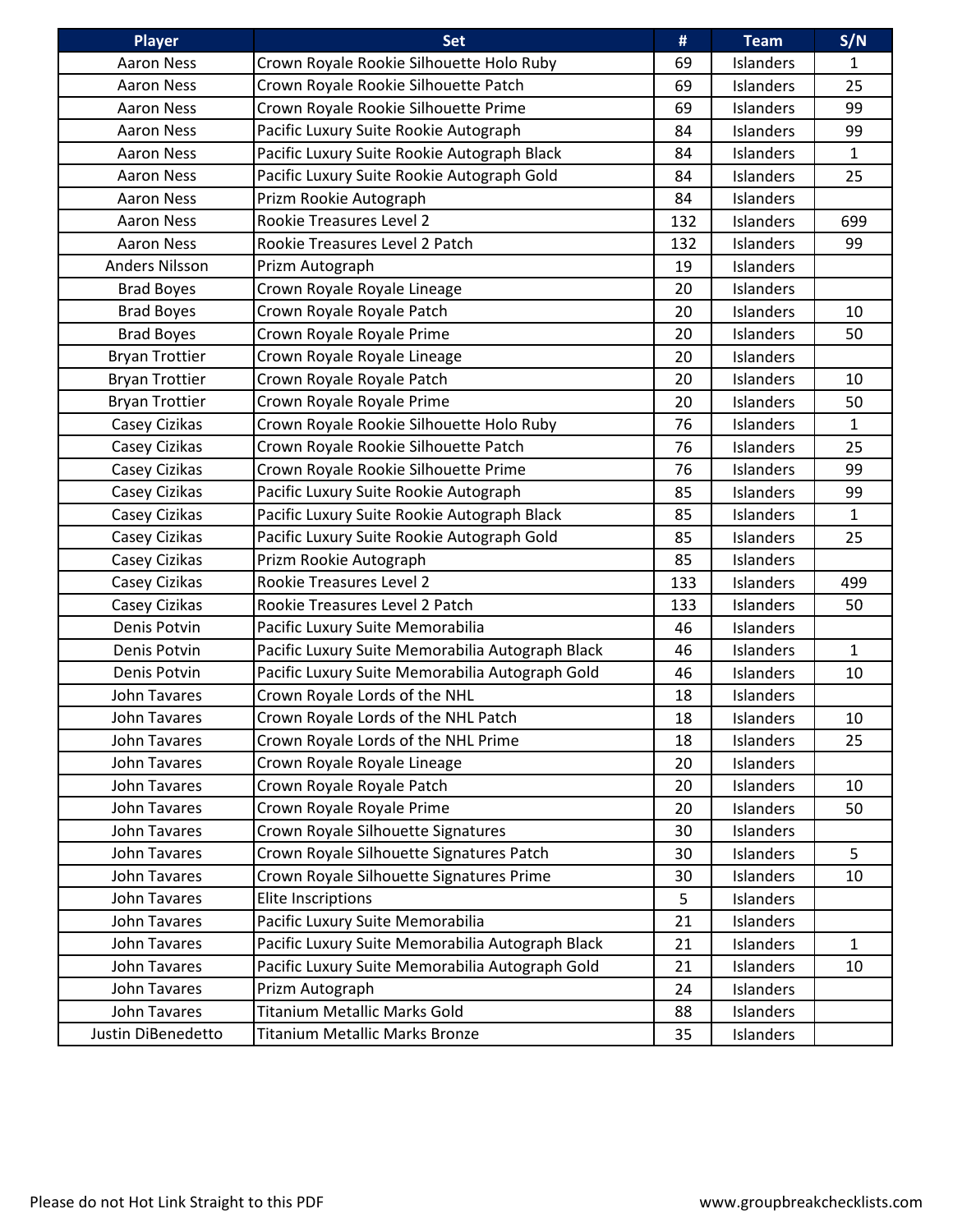| Player              | <b>Set</b>                                       | #   | <b>Team</b>      | S/N          |
|---------------------|--------------------------------------------------|-----|------------------|--------------|
| Matt Donovan        | Crown Royale Rookie Silhouette Holo Ruby         | 61  | Islanders        | $\mathbf{1}$ |
| Matt Donovan        | Crown Royale Rookie Silhouette Patch             | 61  | Islanders        | 25           |
| Matt Donovan        | Crown Royale Rookie Silhouette Prime             | 61  | Islanders        | 99           |
| Matt Donovan        | Pacific Luxury Suite Rookie Autograph            | 86  | Islanders        | 99           |
| Matt Donovan        | Pacific Luxury Suite Rookie Autograph Black      | 86  | Islanders        | $\mathbf{1}$ |
| Matt Donovan        | Pacific Luxury Suite Rookie Autograph Gold       | 86  | <b>Islanders</b> | 25           |
| Matt Donovan        | Prizm Rookie Autograph                           | 86  | <b>Islanders</b> |              |
| Matt Donovan        | <b>Rookie Treasures Level 2</b>                  | 134 | Islanders        | 499          |
| Matt Donovan        | Rookie Treasures Level 2 Patch                   | 134 | Islanders        | 50           |
| Matt Moulson        | <b>Titanium Game Worn Gear</b>                   | 96  | <b>Islanders</b> |              |
| <b>Matt Moulson</b> | <b>Titanium Game Worn Gear Patch</b>             | 96  | <b>Islanders</b> | 25           |
| <b>Matt Moulson</b> | <b>Titanium Game Worn Gear Prime</b>             | 96  | Islanders        | 50           |
| <b>Matt Watkins</b> | Crown Royale Rookie Silhouette Holo Ruby         | 82  | Islanders        | $\mathbf 1$  |
| <b>Matt Watkins</b> | Crown Royale Rookie Silhouette Patch             | 82  | Islanders        | 25           |
| <b>Matt Watkins</b> | Crown Royale Rookie Silhouette Prime             | 82  | <b>Islanders</b> | 99           |
| <b>Matt Watkins</b> | Pacific Luxury Suite Rookie Autograph            | 87  | Islanders        | 99           |
| <b>Matt Watkins</b> | Pacific Luxury Suite Rookie Autograph Black      | 87  | Islanders        | $\mathbf{1}$ |
| <b>Matt Watkins</b> | Pacific Luxury Suite Rookie Autograph Gold       | 87  | Islanders        | 25           |
| <b>Matt Watkins</b> | Prizm Rookie Autograph                           | 87  | <b>Islanders</b> |              |
| <b>Matt Watkins</b> | Rookie Treasures Level 2                         | 135 | Islanders        | 499          |
| <b>Matt Watkins</b> | Rookie Treasures Level 2 Patch                   | 135 | <b>Islanders</b> | 50           |
| Mikko Koskinen      | Prizm Autograph                                  | 9   | <b>Islanders</b> |              |
| Nino Niederreiter   | <b>Titanium Metallic Marks Bronze</b>            | 44  | <b>Islanders</b> |              |
| <b>Tim Thomas</b>   | Pacific Luxury Suite Memorabilia                 | 43  | Islanders        |              |
| <b>Tim Thomas</b>   | Pacific Luxury Suite Memorabilia Autograph Black | 43  | Islanders        | 1            |
| <b>Tim Thomas</b>   | Pacific Luxury Suite Memorabilia Autograph Gold  | 43  | Islanders        | 10           |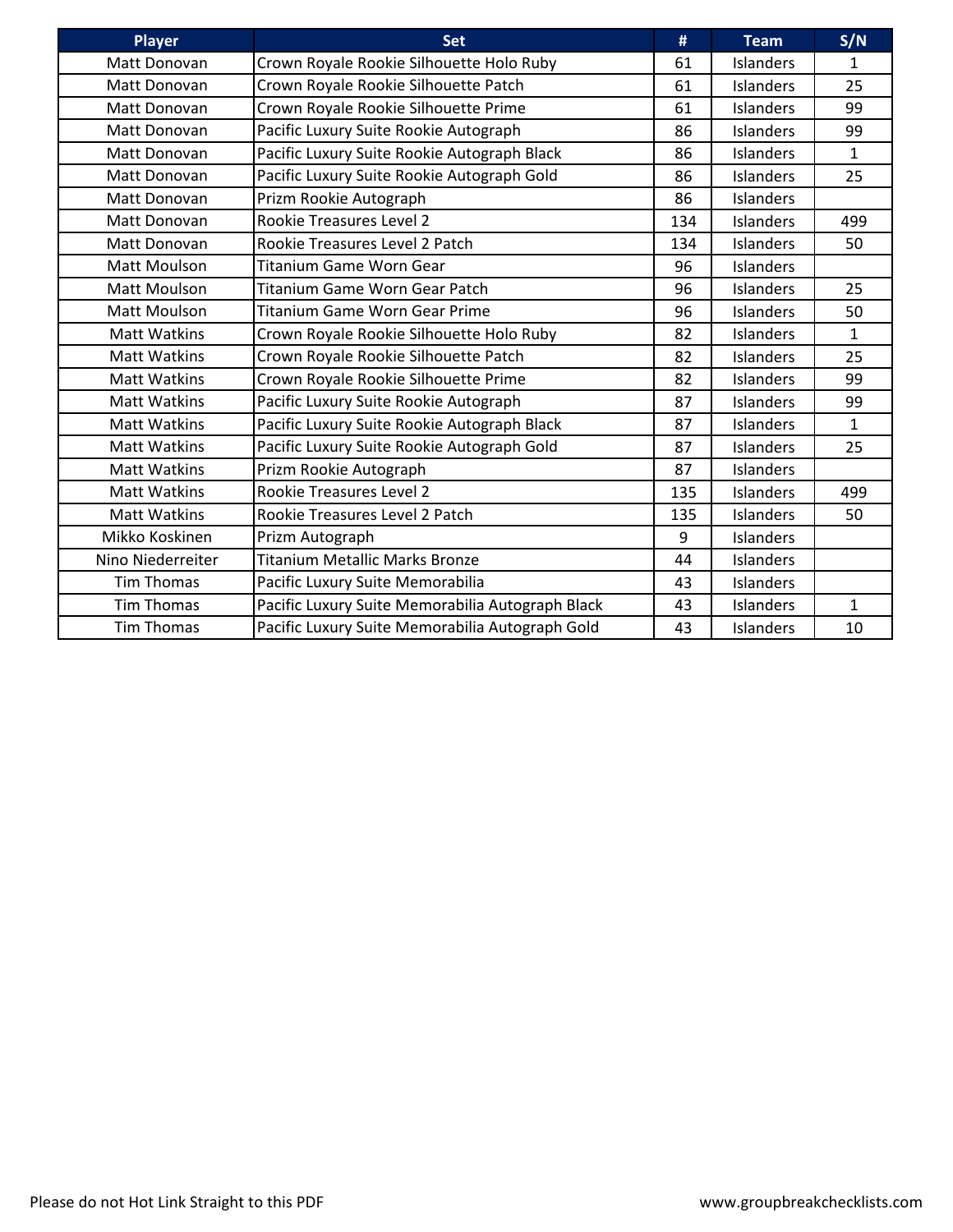| <b>Player</b>               | <b>Set</b>                            | #  | <b>Team</b> | S/N             |
|-----------------------------|---------------------------------------|----|-------------|-----------------|
| Alexander Burmistrov        | Crown Royale Royale Lineage           | 19 | <b>Jets</b> |                 |
| Alexander Burmistrov        | Crown Royale Royale Patch             | 19 | <b>Jets</b> | 10              |
| Alexander Burmistrov        | Crown Royale Royale Prime             | 19 | <b>Jets</b> | 50              |
| <b>Alexander Burmistrov</b> | <b>Titanium Game Worn Gear</b>        | 4  | <b>Jets</b> |                 |
| Alexander Burmistrov        | Titanium Game Worn Gear Patch         | 4  | <b>Jets</b> | 10              |
| Alexander Burmistrov        | Titanium Game Worn Gear Prime         | 4  | <b>Jets</b> | 25              |
| Dustin Byfuglien            | Crown Royale Lords of the NHL         | 30 | Jets        |                 |
| Dustin Byfuglien            | Crown Royale Lords of the NHL Patch   | 30 | <b>Jets</b> | 10 <sup>1</sup> |
| Dustin Byfuglien            | Crown Royale Lords of the NHL Prime   | 30 | <b>Jets</b> | 25              |
| Dustin Byfuglien            | Crown Royale Royale Lineage           | 19 | <b>Jets</b> |                 |
| Dustin Byfuglien            | Crown Royale Royale Patch             | 19 | <b>Jets</b> | 10              |
| Dustin Byfuglien            | Crown Royale Royale Prime             | 19 | <b>Jets</b> | 50              |
| Dustin Byfuglien            | Crown Royale Towering Defenders       | 6  | <b>Jets</b> |                 |
| Dustin Byfuglien            | Crown Royale Towering Defenders Patch | 6  | <b>Jets</b> | 10              |
| Dustin Byfuglien            | Crown Royale Towering Defenders Prime | 6  | <b>Jets</b> | 25              |
| Evander Kane                | <b>Titanium Game Worn Gear</b>        | 45 | <b>Jets</b> |                 |
| Evander Kane                | Titanium Game Worn Gear Patch         | 45 | <b>Jets</b> | 25              |
| <b>Evander Kane</b>         | <b>Titanium Game Worn Gear Prime</b>  | 45 | <b>Jets</b> | 25              |
| Paul Postma                 | Prizm Autograph                       | 3  | <b>Jets</b> |                 |
| <b>Tomas Kubalik</b>        | Prizm Autograph                       | 25 | <b>Jets</b> |                 |
| Zach Bogosian               | Crown Royale Royale Lineage           | 19 | <b>Jets</b> |                 |
| Zach Bogosian               | Crown Royale Royale Patch             | 19 | <b>Jets</b> | 10              |
| Zach Bogosian               | Crown Royale Royale Prime             | 19 | Jets        | 50              |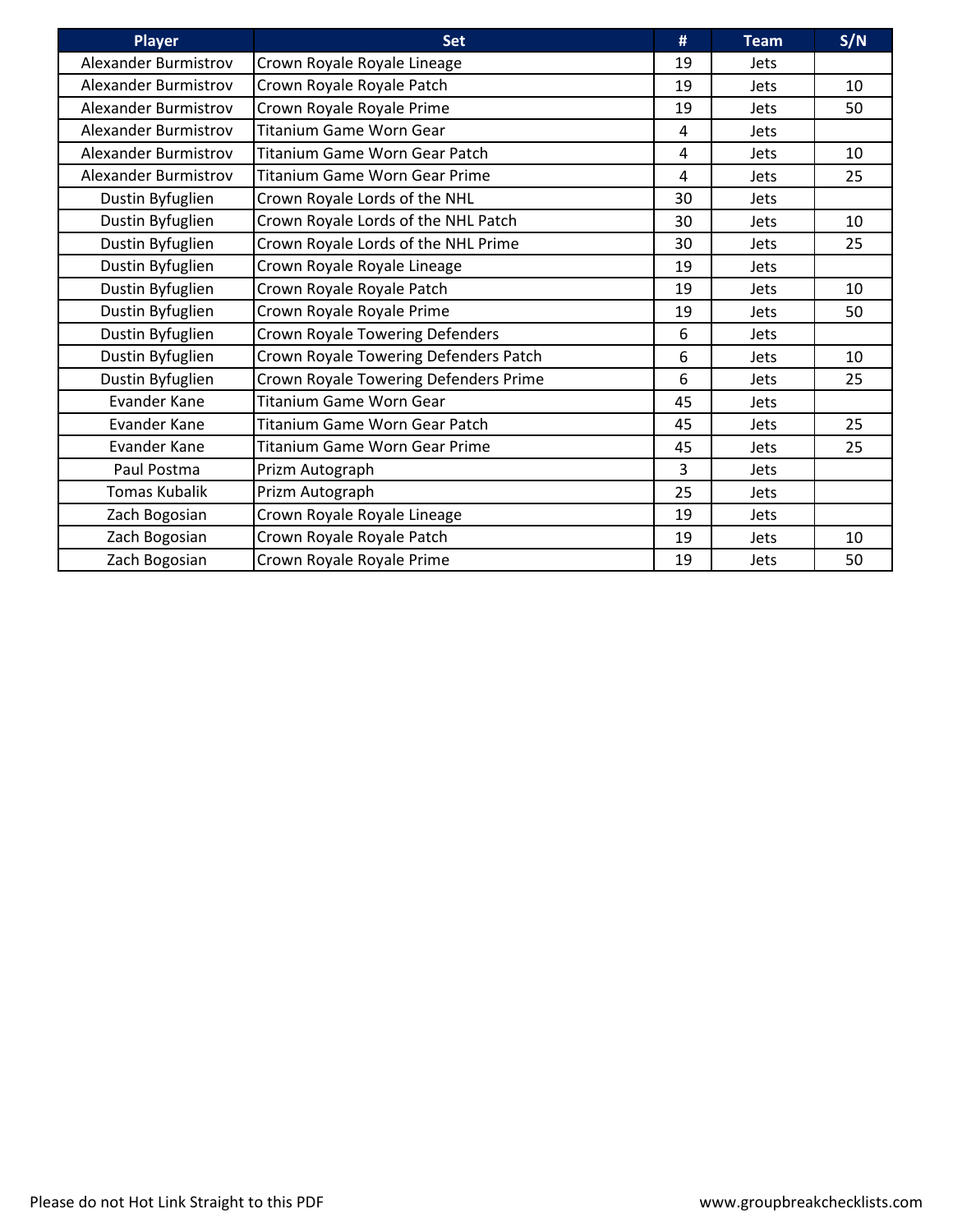| <b>Player</b>          | <b>Set</b>                               | #              | <b>Team</b>  | S/N |
|------------------------|------------------------------------------|----------------|--------------|-----|
| Alec Martinez          | Crown Royale All the Kings Men           | 8              | Kings        |     |
| Alec Martinez          | Crown Royale All the Kings Men Patch     | 8              | <b>Kings</b> | 10  |
| <b>Alec Martinez</b>   | Crown Royale All the Kings Men Prime     | 8              | Kings        | 50  |
| Alec Martinez          | Titanium Game Worn Gear                  | $\overline{2}$ | <b>Kings</b> |     |
| Alec Martinez          | Titanium Game Worn Gear Patch            | $\overline{2}$ | Kings        | 25  |
| Alec Martinez          | <b>Titanium Game Worn Gear Prime</b>     | $\overline{2}$ | Kings        | 50  |
| Anze Kopitar           | Crown Royale All the Kings Men           | 6              | Kings        |     |
| Anze Kopitar           | Crown Royale All the Kings Men Patch     | 6              | <b>Kings</b> | 10  |
| Anze Kopitar           | Crown Royale All the Kings Men Prime     | 6              | <b>Kings</b> | 50  |
| <b>Brad Richardson</b> | Crown Royale All the Kings Men           | 20             | Kings        |     |
| <b>Brad Richardson</b> | Crown Royale All the Kings Men Patch     | 20             | <b>Kings</b> | 10  |
| <b>Brad Richardson</b> | Crown Royale All the Kings Men Prime     | 20             | Kings        | 50  |
| Dave Taylor            | Crown Royale Royale Lineage              | 10             | Kings        |     |
| Dave Taylor            | Crown Royale Royale Patch                | 10             | <b>Kings</b> | 10  |
| Dave Taylor            | Crown Royale Royale Prime                | 10             | Kings        | 50  |
| Drew Doughty           | Crown Royale All the Kings Men           | 4              | Kings        |     |
| Drew Doughty           | Crown Royale All the Kings Men Patch     | $\overline{4}$ | Kings        | 10  |
| Drew Doughty           | Crown Royale All the Kings Men Prime     | $\overline{4}$ | Kings        | 50  |
| Drew Doughty           | Prizm Autograph                          | 47             | <b>Kings</b> |     |
| Drew Doughty           | <b>Titanium Game Worn Gear</b>           | 40             | Kings        |     |
| Drew Doughty           | Titanium Game Worn Gear Patch            | 40             | <b>Kings</b> | 25  |
| Drew Doughty           | Titanium Game Worn Gear Prime            | 40             | Kings        | 50  |
| Dustin Brown           | Crown Royale All the Kings Men           | $\overline{2}$ | <b>Kings</b> |     |
| <b>Dustin Brown</b>    | Crown Royale All the Kings Men Patch     | $\overline{2}$ | Kings        | 10  |
| Dustin Brown           | Crown Royale All the Kings Men Prime     | $\overline{2}$ | <b>Kings</b> | 50  |
| <b>Dustin Brown</b>    | Crown Royale Silhouette Signatures       | 29             | <b>Kings</b> |     |
| <b>Dustin Brown</b>    | Crown Royale Silhouette Signatures Patch | 29             | <b>Kings</b> | 5   |
| <b>Dustin Brown</b>    | Crown Royale Silhouette Signatures Prime | 29             | Kings        | 10  |
| Dustin Brown           | <b>Elite Inscriptions</b>                | 29             | Kings        |     |
| <b>Dustin Penner</b>   | Crown Royale All the Kings Men           | 10             | <b>Kings</b> |     |
| <b>Dustin Penner</b>   | Crown Royale All the Kings Men Patch     | 10             | <b>Kings</b> | 10  |
| <b>Dustin Penner</b>   | Crown Royale All the Kings Men Prime     | 10             | <b>Kings</b> | 50  |
| <b>Dustin Penner</b>   | Titanium Game Worn Gear                  | 42             | <b>Kings</b> |     |
| <b>Dustin Penner</b>   | Titanium Game Worn Gear Patch            | 42             | <b>Kings</b> | 25  |
| <b>Dustin Penner</b>   | Titanium Game Worn Gear Prime            | 42             | <b>Kings</b> | 50  |
| Dwight King            | Crown Royale All the Kings Men           | 19             | <b>Kings</b> |     |
| Dwight King            | Crown Royale All the Kings Men Patch     | 19             | <b>Kings</b> | 10  |
| Dwight King            | Crown Royale All the Kings Men Prime     | 19             | <b>Kings</b> | 50  |
| Jarret Stoll           | Crown Royale All the Kings Men           | 15             | <b>Kings</b> |     |
| Jarret Stoll           | Crown Royale All the Kings Men Patch     | 15             | <b>Kings</b> | 10  |
| Jarret Stoll           | Crown Royale All the Kings Men Prime     | 15             | <b>Kings</b> | 50  |
| Jarret Stoll           | Titanium Game Worn Gear                  | 60             | Kings        |     |
| Jarret Stoll           | Titanium Game Worn Gear Patch            | 60             | <b>Kings</b> | 25  |
| Jarret Stoll           | Titanium Game Worn Gear Prime            | 60             | Kings        | 50  |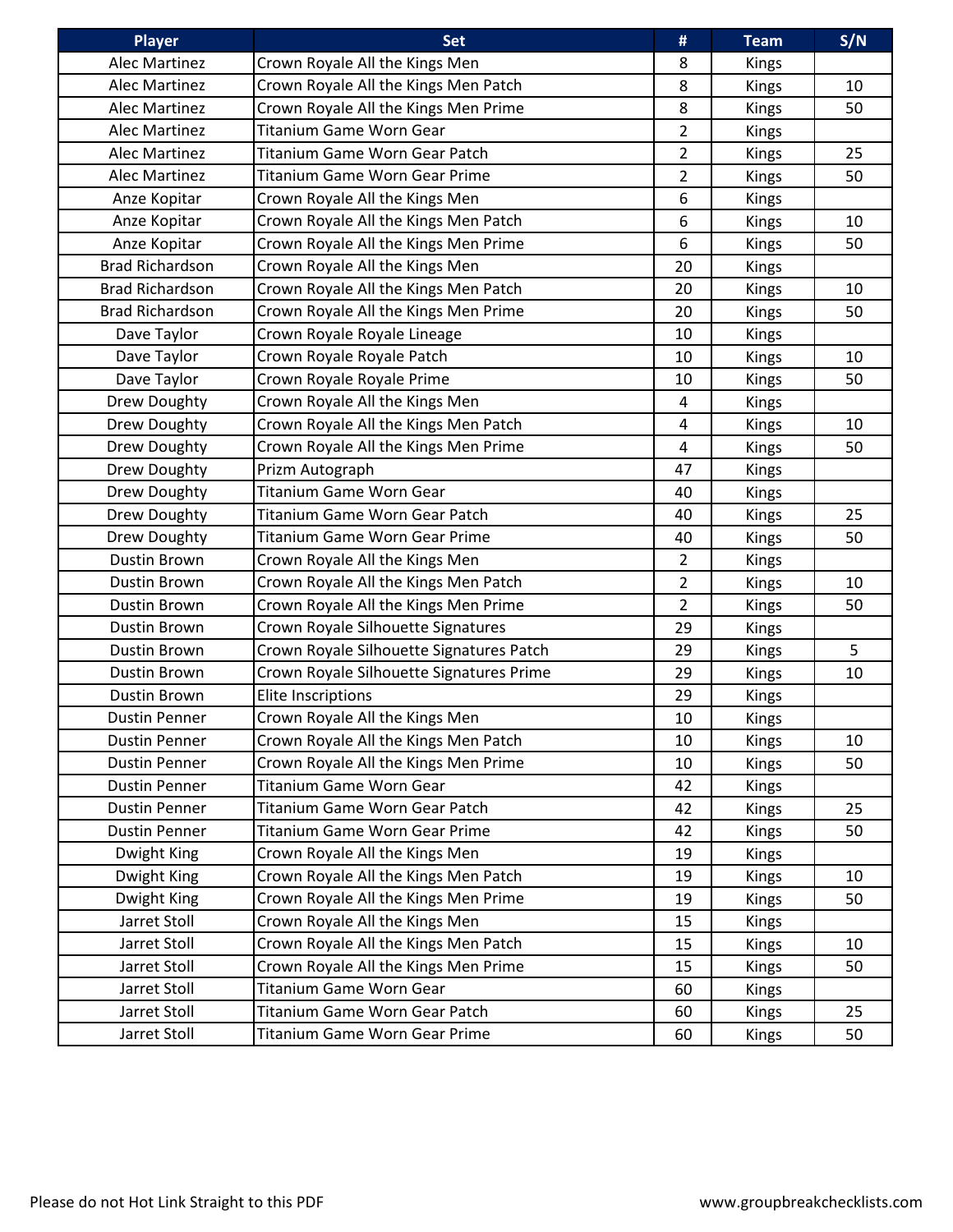| <b>Player</b>          | <b>Set</b>                                  | #            | <b>Team</b>  | S/N          |
|------------------------|---------------------------------------------|--------------|--------------|--------------|
| <b>Jeff Carter</b>     | Crown Royale All the Kings Men              | 12           | <b>Kings</b> |              |
| Jeff Carter            | Crown Royale All the Kings Men Patch        | 12           | <b>Kings</b> | 10           |
| Jeff Carter            | Crown Royale All the Kings Men Prime        | 12           | Kings        | 50           |
| Jeff Carter            | Titanium Game Worn Gear                     | 64           | <b>Kings</b> |              |
| Jeff Carter            | Titanium Game Worn Gear Patch               | 64           | <b>Kings</b> | 25           |
| Jeff Carter            | <b>Titanium Game Worn Gear Prime</b>        | 64           | <b>Kings</b> | 50           |
| Jeremy Roenick         | Crown Royale Silhouette Signatures          | 24           | <b>Kings</b> |              |
| Jeremy Roenick         | Crown Royale Silhouette Signatures Patch    | 24           | Kings        | 5            |
| Jeremy Roenick         | Crown Royale Silhouette Signatures Prime    | 24           | <b>Kings</b> | 10           |
| Jonathan Bernier       | Crown Royale All the Kings Men              | $\mathbf{1}$ | <b>Kings</b> |              |
| Jonathan Bernier       | Crown Royale All the Kings Men Patch        | 1            | Kings        | 10           |
| Jonathan Bernier       | Crown Royale All the Kings Men Prime        | $\mathbf{1}$ | <b>Kings</b> | 50           |
| Jonathan Bernier       | Titanium Metallic Marks Bronze              | 33           | Kings        |              |
| Jonathan Quick         | Crown Royale All the Kings Men              | 17           | <b>Kings</b> |              |
| Jonathan Quick         | Crown Royale All the Kings Men Patch        | 17           | Kings        | 10           |
| Jonathan Quick         | Crown Royale All the Kings Men Prime        | 17           | <b>Kings</b> | 50           |
| Jonathan Quick         | Crown Royale Lords of the NHL               | 13           | <b>Kings</b> |              |
| Jonathan Quick         | Crown Royale Lords of the NHL Patch         | 13           | <b>Kings</b> | 10           |
| Jonathan Quick         | Crown Royale Lords of the NHL Prime         | 13           | <b>Kings</b> | 25           |
| Jonathan Quick         | <b>Elite Inscriptions</b>                   | 6            | Kings        |              |
| Jonathan Quick         | Titanium Game Worn Gear                     | 71           | Kings        |              |
| Jonathan Quick         | Titanium Game Worn Gear Patch               | 71           | Kings        | 25           |
| Jonathan Quick         | <b>Titanium Game Worn Gear Prime</b>        | 71           | <b>Kings</b> | 50           |
| Jordan Nolan           | Crown Royale Rookie Silhouette Holo Ruby    | 63           | <b>Kings</b> | $\mathbf{1}$ |
| Jordan Nolan           | Crown Royale Rookie Silhouette Patch        | 63           | <b>Kings</b> | 25           |
| Jordan Nolan           | Crown Royale Rookie Silhouette Prime        | 63           | <b>Kings</b> | 99           |
| Jordan Nolan           | Pacific Luxury Suite Rookie Autograph       | 76           | <b>Kings</b> | 99           |
| Jordan Nolan           | Pacific Luxury Suite Rookie Autograph Black | 76           | Kings        | $\mathbf{1}$ |
| Jordan Nolan           | Pacific Luxury Suite Rookie Autograph Gold  | 76           | Kings        | 25           |
| Jordan Nolan           | Prizm Rookie Autograph                      | 76           | Kings        |              |
| Jordan Nolan           | Rookie Treasures Level 2                    | 124          | <b>Kings</b> | 499          |
| Jordan Nolan           | Rookie Treasures Level 2 Patch              | 124          | <b>Kings</b> | 50           |
| <b>Justin Williams</b> | Crown Royale All the Kings Men              | 16           | <b>Kings</b> |              |
| Justin Williams        | Crown Royale All the Kings Men Patch        | 16           | <b>Kings</b> | 10           |
| Justin Williams        | Crown Royale All the Kings Men Prime        | 16           | <b>Kings</b> | 50           |
| Justin Williams        | Crown Royale Royale Lineage                 | 10           | <b>Kings</b> |              |
| <b>Justin Williams</b> | Crown Royale Royale Patch                   | 10           | <b>Kings</b> | 10           |
| <b>Justin Williams</b> | Crown Royale Royale Prime                   | 10           | <b>Kings</b> | 50           |
| Justin Williams        | Titanium Game Worn Gear                     | 73           | <b>Kings</b> |              |
| <b>Justin Williams</b> | Titanium Game Worn Gear Patch               | 73           | <b>Kings</b> | 25           |
| <b>Justin Williams</b> | Titanium Game Worn Gear Prime               | 73           | <b>Kings</b> | 50           |
| Kyle Clifford          | Crown Royale All the Kings Men              | 3            | <b>Kings</b> |              |
| Kyle Clifford          | Crown Royale All the Kings Men Patch        | 3            | <b>Kings</b> | 10           |
| Kyle Clifford          | Crown Royale All the Kings Men Prime        | 3            | <b>Kings</b> | 50           |
| Kyle Clifford          | Crown Royale Royale Lineage                 | 10           | <b>Kings</b> |              |
| Kyle Clifford          | Crown Royale Royale Patch                   | 10           | <b>Kings</b> | 10           |
| Kyle Clifford          | Crown Royale Royale Prime                   | 10           | Kings        | 50           |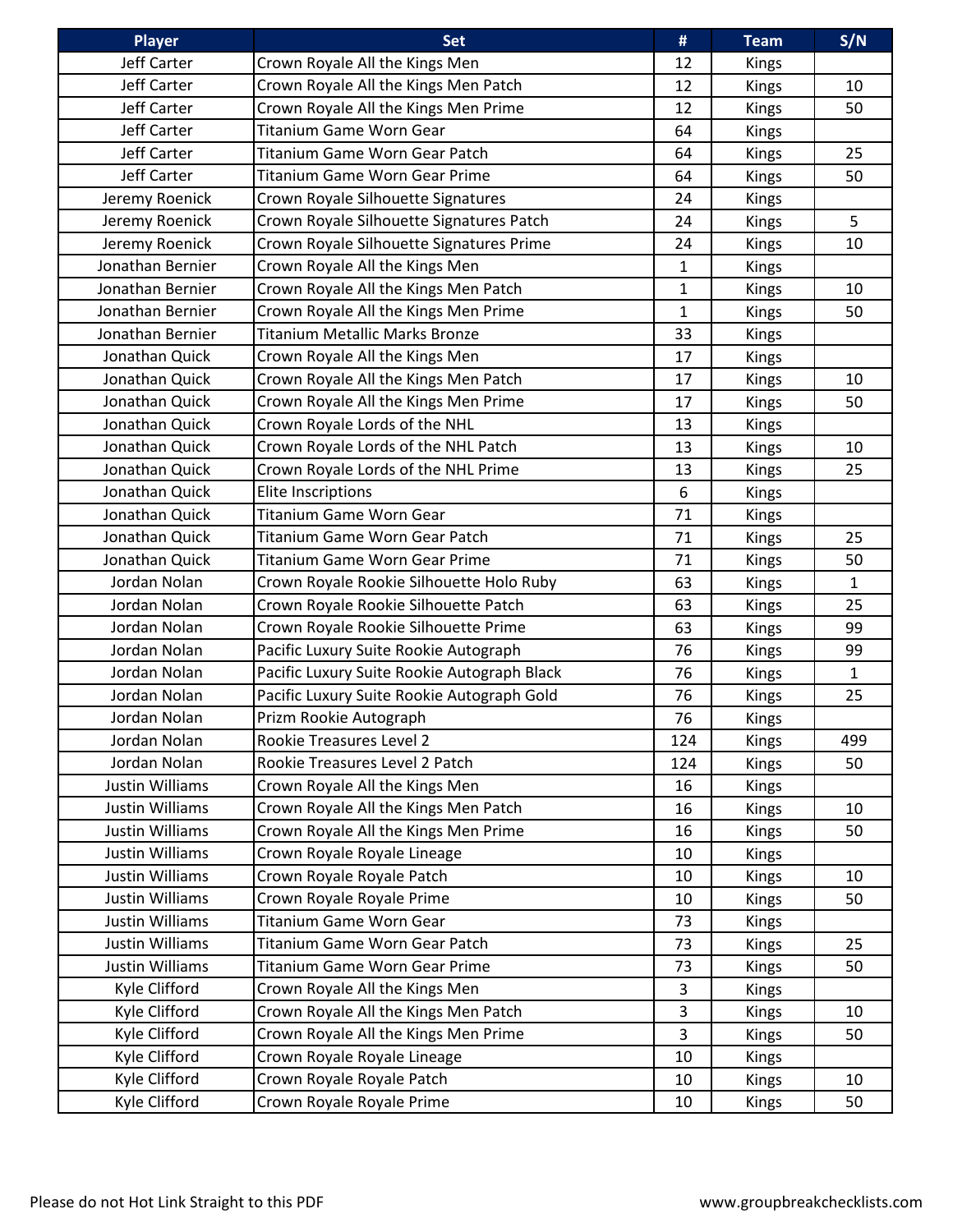| <b>Player</b>       | <b>Set</b>                                       | #              | <b>Team</b>  | S/N          |
|---------------------|--------------------------------------------------|----------------|--------------|--------------|
| Luc Robitaille      | Pacific Luxury Suite Memorabilia                 | 23             | <b>Kings</b> |              |
| Luc Robitaille      | Pacific Luxury Suite Memorabilia Autograph Black | 23             | <b>Kings</b> | 1            |
| Luc Robitaille      | Pacific Luxury Suite Memorabilia Autograph Gold  | 23             | <b>Kings</b> | 5            |
| Matt Greene         | Crown Royale All the Kings Men                   | 5              | Kings        |              |
| <b>Matt Greene</b>  | Crown Royale All the Kings Men Patch             | 5              | Kings        | 10           |
| <b>Matt Greene</b>  | Crown Royale All the Kings Men Prime             | 5              | <b>Kings</b> | 50           |
| Mike Richards       | Crown Royale All the Kings Men                   | 11             | <b>Kings</b> |              |
| Mike Richards       | Crown Royale All the Kings Men Patch             | 11             | <b>Kings</b> | 10           |
| Mike Richards       | Crown Royale All the Kings Men Prime             | 11             | <b>Kings</b> | 50           |
| Mike Richards       | Crown Royale Silhouette                          | $\overline{2}$ | <b>Kings</b> |              |
| Mike Richards       | Crown Royale Silhouette Patch                    | $\overline{2}$ | <b>Kings</b> | 10           |
| Mike Richards       | Crown Royale Silhouette Prime                    | $\overline{2}$ | <b>Kings</b> | 25           |
| Mike Richards       | <b>Titanium Game Worn Gear</b>                   | 87             | Kings        |              |
| Mike Richards       | Titanium Game Worn Gear Patch                    | 87             | <b>Kings</b> | 25           |
| Mike Richards       | <b>Titanium Game Worn Gear Prime</b>             | 87             | <b>Kings</b> | 50           |
| Rob Scuderi         | Crown Royale All the Kings Men                   | 14             | <b>Kings</b> |              |
| Rob Scuderi         | Crown Royale All the Kings Men Patch             | 14             | Kings        | 10           |
| Rob Scuderi         | Crown Royale All the Kings Men Prime             | 14             | Kings        | 50           |
| Rogie Vachon        | Pacific Luxury Suite Memorabilia                 | 37             | <b>Kings</b> |              |
| Rogie Vachon        | Pacific Luxury Suite Memorabilia Autograph Black | 37             | <b>Kings</b> | $\mathbf{1}$ |
| Rogie Vachon        | Pacific Luxury Suite Memorabilia Autograph Gold  | 37             | Kings        | 10           |
| Simon Gagne         | Crown Royale All the Kings Men                   | 13             | <b>Kings</b> |              |
| Simon Gagne         | Crown Royale All the Kings Men Patch             | 13             | <b>Kings</b> | 10           |
| Simon Gagne         | Crown Royale All the Kings Men Prime             | 13             | Kings        | 50           |
| Slava Voynov        | Crown Royale All the Kings Men                   | 18             | Kings        |              |
| Slava Voynov        | Crown Royale All the Kings Men Patch             | 18             | Kings        | 10           |
| Slava Voynov        | Crown Royale All the Kings Men Prime             | 18             | <b>Kings</b> | 50           |
| Slava Voynov        | <b>Titanium Metallic Marks Bronze</b>            | 51             | <b>Kings</b> |              |
| <b>Trevor Lewis</b> | Crown Royale All the Kings Men                   | $\overline{7}$ | Kings        |              |
| <b>Trevor Lewis</b> | Crown Royale All the Kings Men Patch             | $\overline{7}$ | Kings        | 10           |
| <b>Trevor Lewis</b> | Crown Royale All the Kings Men Prime             | $\overline{7}$ | Kings        | 50           |
| Willie Mitchell     | Crown Royale All the Kings Men                   | 9              | <b>Kings</b> |              |
| Willie Mitchell     | Crown Royale All the Kings Men Patch             | 9              | Kings        | 10           |
| Willie Mitchell     | Crown Royale All the Kings Men Prime             | 9              | Kings        | 50           |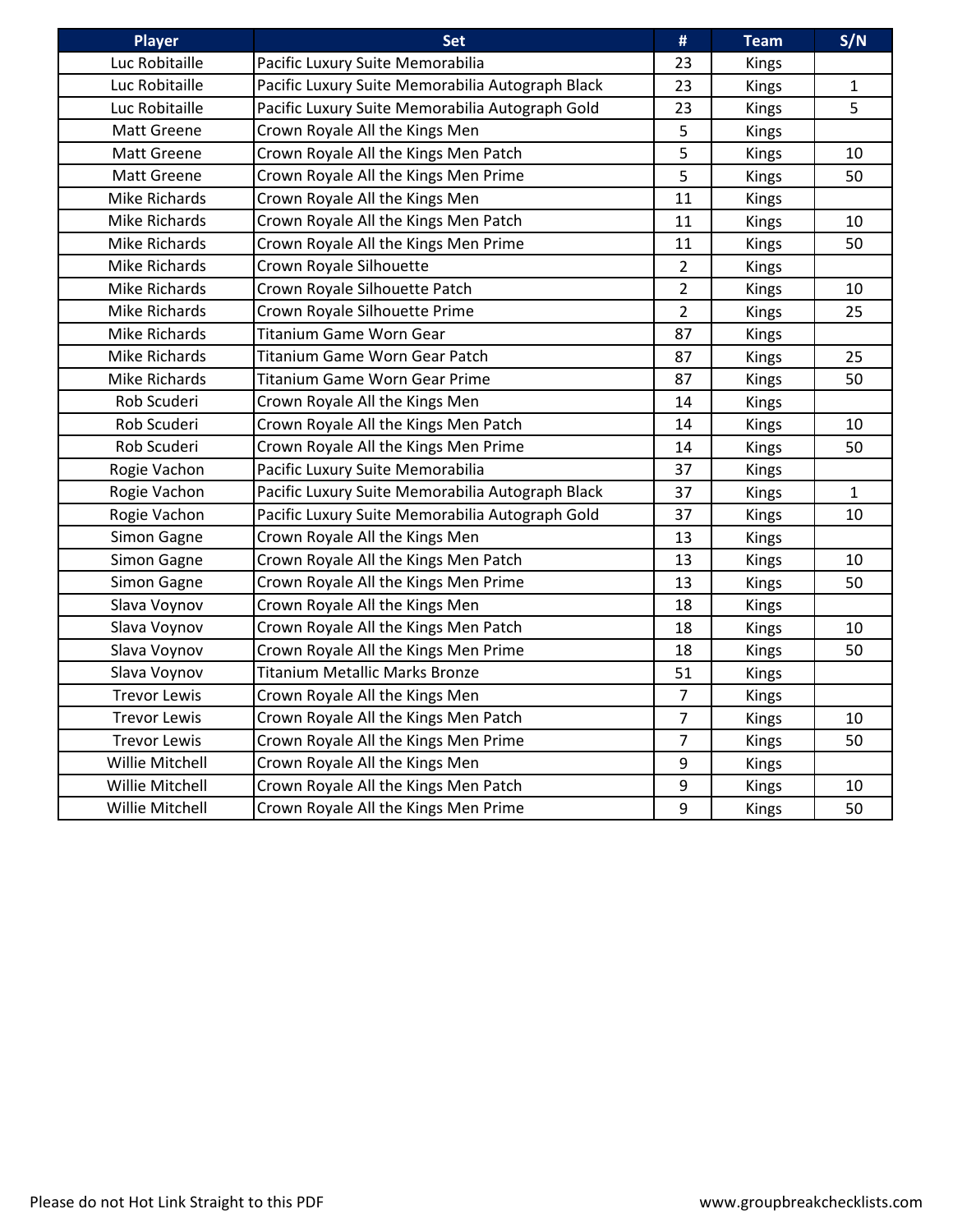| <b>Player</b>         | <b>Set</b>                                       | #   | <b>Team</b>      | S/N          |
|-----------------------|--------------------------------------------------|-----|------------------|--------------|
| <b>Brett Connolly</b> | <b>Titanium Metallic Marks Bronze</b>            | 8   | Lightning        |              |
| Dana Tyrell           | Titanium Game Worn Gear                          | 31  | Lightning        |              |
| Dana Tyrell           | Titanium Game Worn Gear Patch                    | 31  | Lightning        | 25           |
| Dana Tyrell           | <b>Titanium Game Worn Gear Prime</b>             | 31  | Lightning        | 50           |
| Dana Tyrell           | <b>Titanium Metallic Marks Bronze</b>            | 17  | Lightning        |              |
| J.T. Brown            | Crown Royale Rookie Silhouette Holo Ruby         | 42  | Lightning        | $\mathbf{1}$ |
| J.T. Brown            | Crown Royale Rookie Silhouette Patch             | 42  | Lightning        | 25           |
| J.T. Brown            | Crown Royale Rookie Silhouette Prime             | 42  | Lightning        | 99           |
| J.T. Brown            | Crown Royale Royale Lineage                      | 25  | Lightning        |              |
| J.T. Brown            | Crown Royale Royale Patch                        | 25  | Lightning        | 10           |
| J.T. Brown            | Crown Royale Royale Prime                        | 25  | Lightning        | 50           |
| J.T. Brown            | Pacific Luxury Suite Rookie Autograph            | 94  | Lightning        | 99           |
| J.T. Brown            | Pacific Luxury Suite Rookie Autograph Black      | 94  | Lightning        | $\mathbf{1}$ |
| J.T. Brown            | Pacific Luxury Suite Rookie Autograph Gold       | 94  | Lightning        | 25           |
| J.T. Brown            | Prizm Rookie Autograph                           | 94  | Lightning        |              |
| J.T. Brown            | Rookie Treasures Level 2                         | 142 | Lightning        | 499          |
| J.T. Brown            | Rookie Treasures Level 2 Patch                   | 142 | Lightning        | 50           |
| Keith Aulie           | <b>Titanium Metallic Marks Bronze</b>            | 37  | <b>Lightning</b> |              |
| Martin St. Louis      | Crown Royale Silhouette Signatures               | 33  | <b>Lightning</b> |              |
| Martin St. Louis      | Crown Royale Silhouette Signatures Patch         | 33  | Lightning        | 5            |
| Martin St. Louis      | Crown Royale Silhouette Signatures Prime         | 33  | Lightning        | 10           |
| Martin St. Louis      | Pacific Luxury Suite Memorabilia                 | 29  | Lightning        |              |
| Martin St. Louis      | Pacific Luxury Suite Memorabilia Autograph Black | 29  | <b>Lightning</b> | $\mathbf{1}$ |
| Martin St. Louis      | Pacific Luxury Suite Memorabilia Autograph Gold  | 29  | Lightning        | 10           |
| Martin St. Louis      | <b>Titanium Metallic Marks Silver</b>            | 85  | Lightning        |              |
| Steve Yzerman         | Crown Royale Scratching the Surface              | 19  | Lightning        |              |
| <b>Steven Stamkos</b> | Crown Royale Lords of the NHL                    | 26  | Lightning        |              |
| <b>Steven Stamkos</b> | Crown Royale Lords of the NHL Patch              | 26  | Lightning        | 10           |
| <b>Steven Stamkos</b> | Crown Royale Lords of the NHL Prime              | 26  | Lightning        | 25           |
| <b>Steven Stamkos</b> | Crown Royale Royale Lineage                      | 25  | Lightning        |              |
| <b>Steven Stamkos</b> | Crown Royale Royale Patch                        | 25  | <b>Lightning</b> | 10           |
| <b>Steven Stamkos</b> | Crown Royale Royale Prime                        | 25  | <b>Lightning</b> | 50           |
| <b>Steven Stamkos</b> | Titanium Game Worn Gear                          | 65  | Lightning        |              |
| <b>Steven Stamkos</b> | Titanium Game Worn Gear Patch                    | 65  | Lightning        | 5            |
| <b>Steven Stamkos</b> | Titanium Game Worn Gear Prime                    | 65  | Lightning        | 20           |
| Victor Hedman         | <b>Titanium Metallic Marks Silver</b>            | 70  | Lightning        |              |
| Vincent Lecavalier    | Crown Royale Royale Lineage                      | 25  | <b>Lightning</b> |              |
| Vincent Lecavalier    | Crown Royale Royale Patch                        | 25  | Lightning        | 10           |
| Vincent Lecavalier    | Crown Royale Royale Prime                        | 25  | Lightning        | 50           |
| Vincent Lecavalier    | Pacific Luxury Suite Memorabilia                 | 44  | <b>Lightning</b> |              |
| Vincent Lecavalier    | Pacific Luxury Suite Memorabilia Autograph Black | 44  | Lightning        | $\mathbf{1}$ |
| Vincent Lecavalier    | Pacific Luxury Suite Memorabilia Autograph Gold  | 44  | Lightning        | 10           |
| Vincent Lecavalier    | Prizm Autograph                                  | 45  | Lightning        |              |
| Vincent Lecavalier    | Titanium Metallic Marks Silver                   | 83  | Lightning        |              |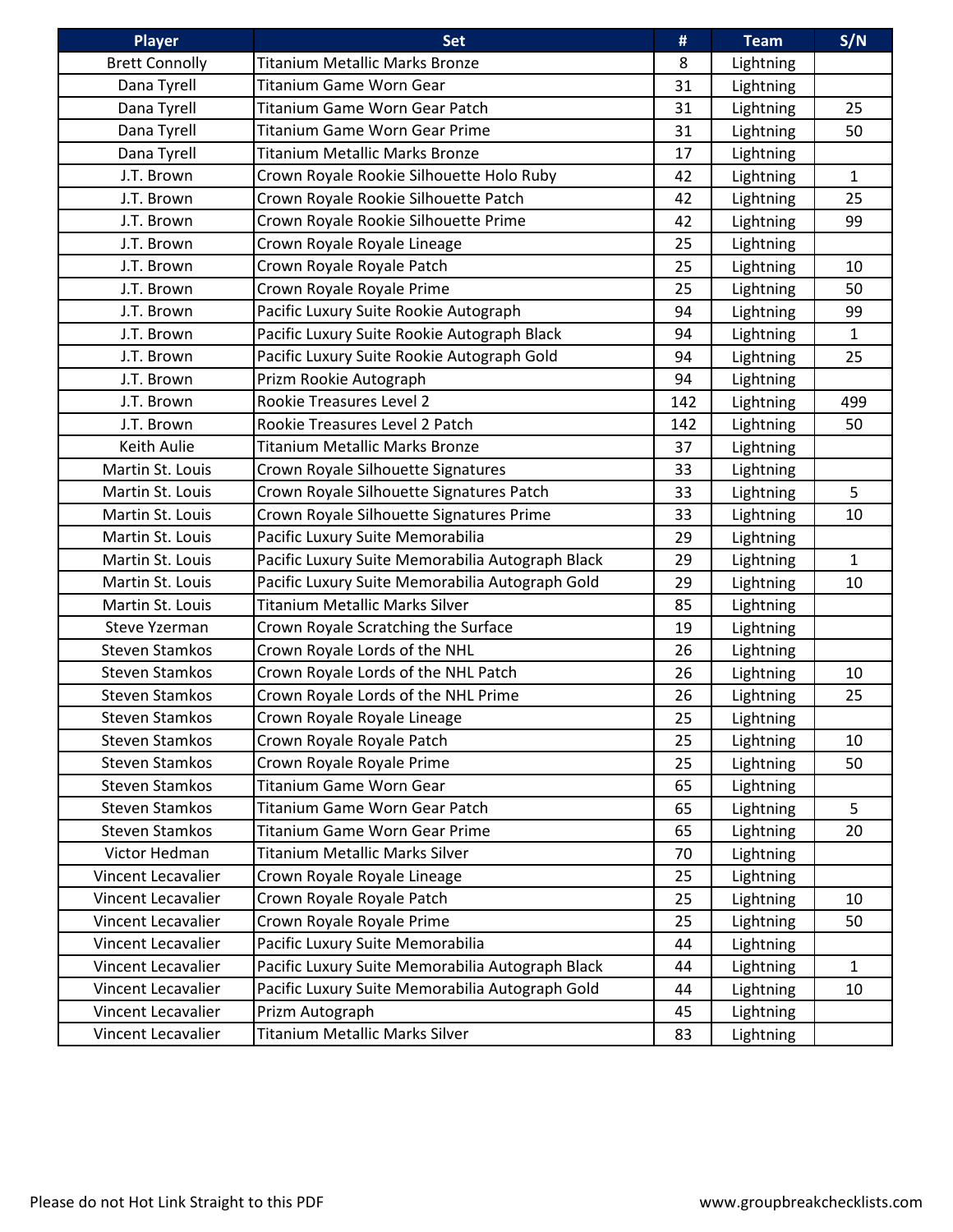| <b>Player</b>        | <b>Set</b>                                       | #              | <b>Team</b> | S/N          |
|----------------------|--------------------------------------------------|----------------|-------------|--------------|
| Carter Ashton        | Crown Royale Rookie Silhouette Holo Ruby         | 46             | Maple Leafs | 1            |
| <b>Carter Ashton</b> | Crown Royale Rookie Silhouette Patch             | 46             | Maple Leafs | 25           |
| Carter Ashton        | Crown Royale Rookie Silhouette Prime             | 46             | Maple Leafs | 99           |
| Carter Ashton        | Crown Royale Scratching the Surface              | 8              | Maple Leafs |              |
| Carter Ashton        | Pacific Luxury Suite Rookie Autograph            | 95             | Maple Leafs | 99           |
| Carter Ashton        | Pacific Luxury Suite Rookie Autograph Black      | 95             | Maple Leafs | $\mathbf{1}$ |
| Carter Ashton        | Pacific Luxury Suite Rookie Autograph Gold       | 95             | Maple Leafs | 25           |
| Carter Ashton        | Prizm Rookie Autograph                           | 95             | Maple Leafs |              |
| Carter Ashton        | Rookie Treasures Level 2                         | 143            | Maple Leafs | 499          |
| Carter Ashton        | Rookie Treasures Level 2 Patch                   | 143            | Maple Leafs | 50           |
| Curtis Joseph        | Crown Royale Royale Lineage                      | 2              | Maple Leafs |              |
| Curtis Joseph        | Crown Royale Royale Patch                        | $\overline{2}$ | Maple Leafs | 5            |
| Curtis Joseph        | Crown Royale Royale Prime                        | $\overline{2}$ | Maple Leafs | 25           |
| Dion Phaneuf         | Crown Royale Towering Defenders                  | 9              | Maple Leafs |              |
| Dion Phaneuf         | Crown Royale Towering Defenders Patch            | 9              | Maple Leafs | 10           |
| Dion Phaneuf         | Crown Royale Towering Defenders Prime            | 9              | Maple Leafs | 25           |
| Dion Phaneuf         | Prizm Autograph                                  | 48             | Maple Leafs |              |
| Dion Phaneuf         | Titanium Game Worn Gear                          | 39             | Maple Leafs |              |
| Dion Phaneuf         | <b>Titanium Game Worn Gear Patch</b>             | 39             | Maple Leafs | 25           |
| Dion Phaneuf         | <b>Titanium Game Worn Gear Prime</b>             | 39             | Maple Leafs | 50           |
| Doug Gilmour         | Pacific Luxury Suite Memorabilia                 | 13             | Maple Leafs |              |
| Doug Gilmour         | Pacific Luxury Suite Memorabilia Autograph Black | 13             | Maple Leafs | $\mathbf{1}$ |
| Doug Gilmour         | Pacific Luxury Suite Memorabilia Autograph Gold  | 13             | Maple Leafs | 10           |
| Felix Potvin         | Crown Royale Royale Lineage                      | $\overline{2}$ | Maple Leafs |              |
| Felix Potvin         | Crown Royale Royale Patch                        | $\overline{2}$ | Maple Leafs | 5            |
| Felix Potvin         | Crown Royale Royale Prime                        | $\overline{2}$ | Maple Leafs | 25           |
| <b>Felix Potvin</b>  | Pacific Luxury Suite Memorabilia                 | 16             | Maple Leafs |              |
| Felix Potvin         | Pacific Luxury Suite Memorabilia Autograph Black | 16             | Maple Leafs | $\mathbf{1}$ |
| <b>Felix Potvin</b>  | Pacific Luxury Suite Memorabilia Autograph Gold  | 16             | Maple Leafs | 10           |
| Jake Gardiner        | <b>Titanium Metallic Marks Bronze</b>            | 26             | Maple Leafs |              |
| James van Riemsdyk   | Pacific Luxury Suite Memorabilia                 | 18             | Maple Leafs |              |
| James van Riemsdyk   | Pacific Luxury Suite Memorabilia Autograph Black | 18             | Maple Leafs | $\mathbf 1$  |
| James van Riemsdyk   | Pacific Luxury Suite Memorabilia Autograph Gold  | 18             | Maple Leafs | 10           |
| James van Riemsdyk   | Titanium Game Worn Gear                          | 56             | Maple Leafs |              |
| James van Riemsdyk   | Titanium Game Worn Gear Patch                    | 56             | Maple Leafs | 25           |
| James van Riemsdyk   | <b>Titanium Game Worn Gear Prime</b>             | 56             | Maple Leafs | 50           |
| Jay McClement        | Titanium Game Worn Gear                          | 63             | Maple Leafs |              |
| Jay McClement        | Titanium Game Worn Gear Patch                    | 63             | Maple Leafs | 25           |
| Jay McClement        | <b>Titanium Game Worn Gear Prime</b>             | 63             | Maple Leafs | 50           |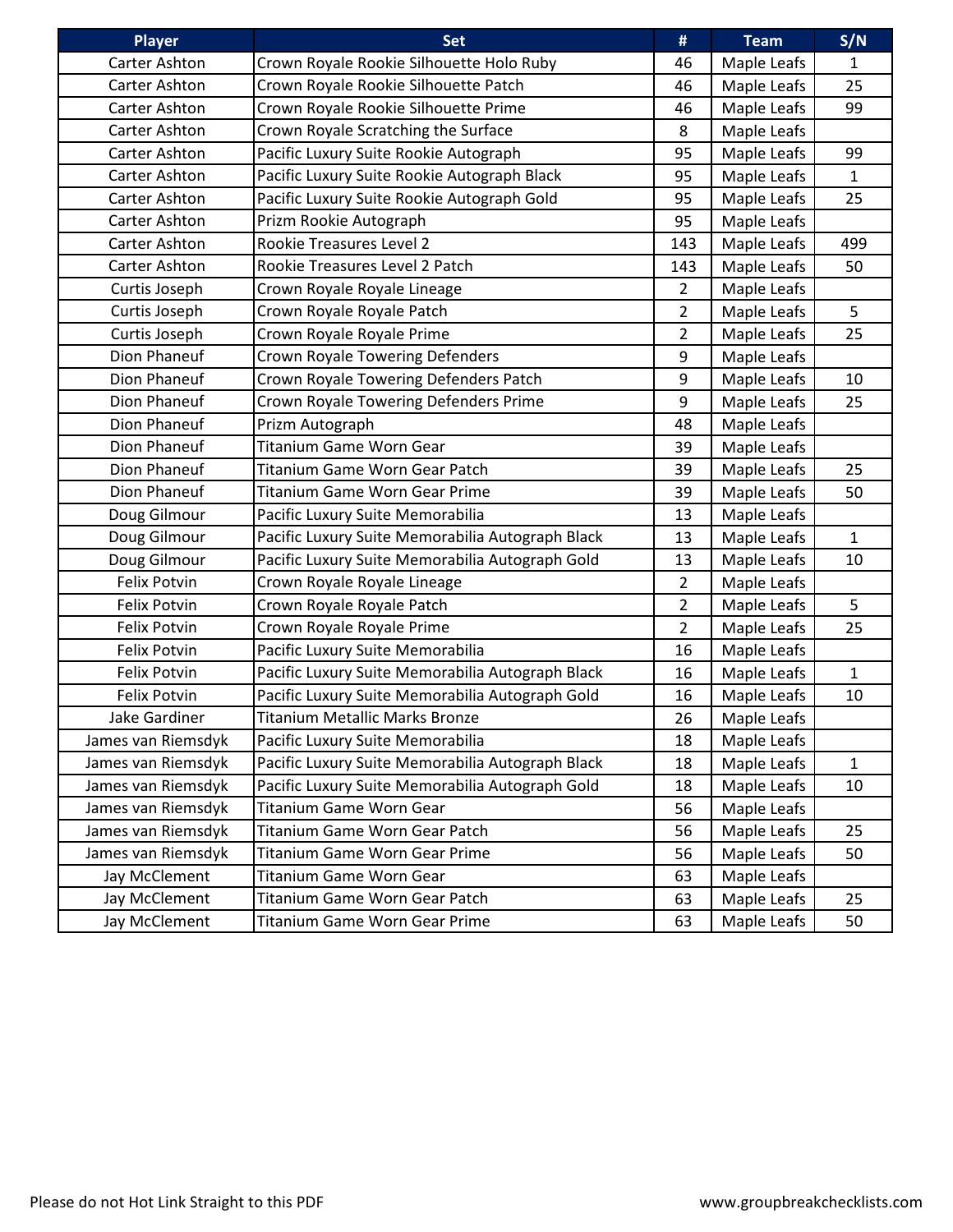| Player               | <b>Set</b>                                  | #              | <b>Team</b> | S/N          |
|----------------------|---------------------------------------------|----------------|-------------|--------------|
| Jussi Rynnas         | Crown Royale Rookie Silhouette Holo Ruby    | 44             | Maple Leafs | 1            |
| Jussi Rynnas         | Crown Royale Rookie Silhouette Patch        | 44             | Maple Leafs | 25           |
| Jussi Rynnas         | Crown Royale Rookie Silhouette Prime        | 44             | Maple Leafs | 99           |
| Jussi Rynnas         | Crown Royale Royale Lineage                 | $\overline{2}$ | Maple Leafs |              |
| Jussi Rynnas         | Crown Royale Royale Patch                   | $\overline{2}$ | Maple Leafs | 5            |
| Jussi Rynnas         | Crown Royale Royale Prime                   | $\overline{2}$ | Maple Leafs | 25           |
| Jussi Rynnas         | Crown Royale Scratching the Surface         | 6              | Maple Leafs |              |
| Jussi Rynnas         | Pacific Luxury Suite Rookie Autograph       | 97             | Maple Leafs | 99           |
| Jussi Rynnas         | Pacific Luxury Suite Rookie Autograph Black | 97             | Maple Leafs | $\mathbf 1$  |
| Jussi Rynnas         | Pacific Luxury Suite Rookie Autograph Gold  | 97             | Maple Leafs | 25           |
| Jussi Rynnas         | Prizm Rookie Autograph                      | 97             | Maple Leafs |              |
| Jussi Rynnas         | Rookie Treasures Level 2                    | 145            | Maple Leafs | 499          |
| Jussi Rynnas         | Rookie Treasures Level 2 Patch              | 145            | Maple Leafs | 50           |
| Mike Komisarek       | Prizm Autograph                             | 13             | Maple Leafs |              |
| Mikhail Grabovski    | Crown Royale Silhouette                     | 18             | Maple Leafs |              |
| Mikhail Grabovski    | Crown Royale Silhouette Patch               | 18             | Maple Leafs | 10           |
| Mikhail Grabovski    | Crown Royale Silhouette Prime               | 18             | Maple Leafs | 25           |
| Mikhail Grabovski    | <b>Titanium Game Worn Gear</b>              | 88             | Maple Leafs |              |
| Mikhail Grabovski    | Titanium Game Worn Gear Patch               | 88             | Maple Leafs | 25           |
| Mikhail Grabovski    | <b>Titanium Game Worn Gear Prime</b>        | 88             | Maple Leafs | 50           |
| Nazem Kadri          | Prizm Autograph                             | 31             | Maple Leafs |              |
| <b>Phil Kessel</b>   | Crown Royale Lords of the NHL               | 27             | Maple Leafs |              |
| <b>Phil Kessel</b>   | Crown Royale Lords of the NHL Patch         | 27             | Maple Leafs | 10           |
| <b>Phil Kessel</b>   | Crown Royale Lords of the NHL Prime         | 27             | Maple Leafs | 25           |
| Ryan Hamilton        | Crown Royale Rookie Silhouette Holo Ruby    | 60             | Maple Leafs | $\mathbf{1}$ |
| <b>Ryan Hamilton</b> | Crown Royale Rookie Silhouette Patch        | 60             | Maple Leafs | 25           |
| <b>Ryan Hamilton</b> | Crown Royale Rookie Silhouette Prime        | 60             | Maple Leafs | 99           |
| Ryan Hamilton        | Pacific Luxury Suite Rookie Autograph       | 96             | Maple Leafs | 99           |
| Ryan Hamilton        | Pacific Luxury Suite Rookie Autograph Black | 96             | Maple Leafs | $\mathbf{1}$ |
| <b>Ryan Hamilton</b> | Pacific Luxury Suite Rookie Autograph Gold  | 96             | Maple Leafs | 25           |
| Ryan Hamilton        | Prizm Rookie Autograph                      | 96             | Maple Leafs |              |
| <b>Ryan Hamilton</b> | Rookie Treasures Level 2                    | 144            | Maple Leafs | 499          |
| Ryan Hamilton        | Rookie Treasures Level 2 Patch              | 144            | Maple Leafs | 50           |
| <b>Tyler Bozak</b>   | <b>Titanium Metallic Marks Bronze</b>       | 58             | Maple Leafs |              |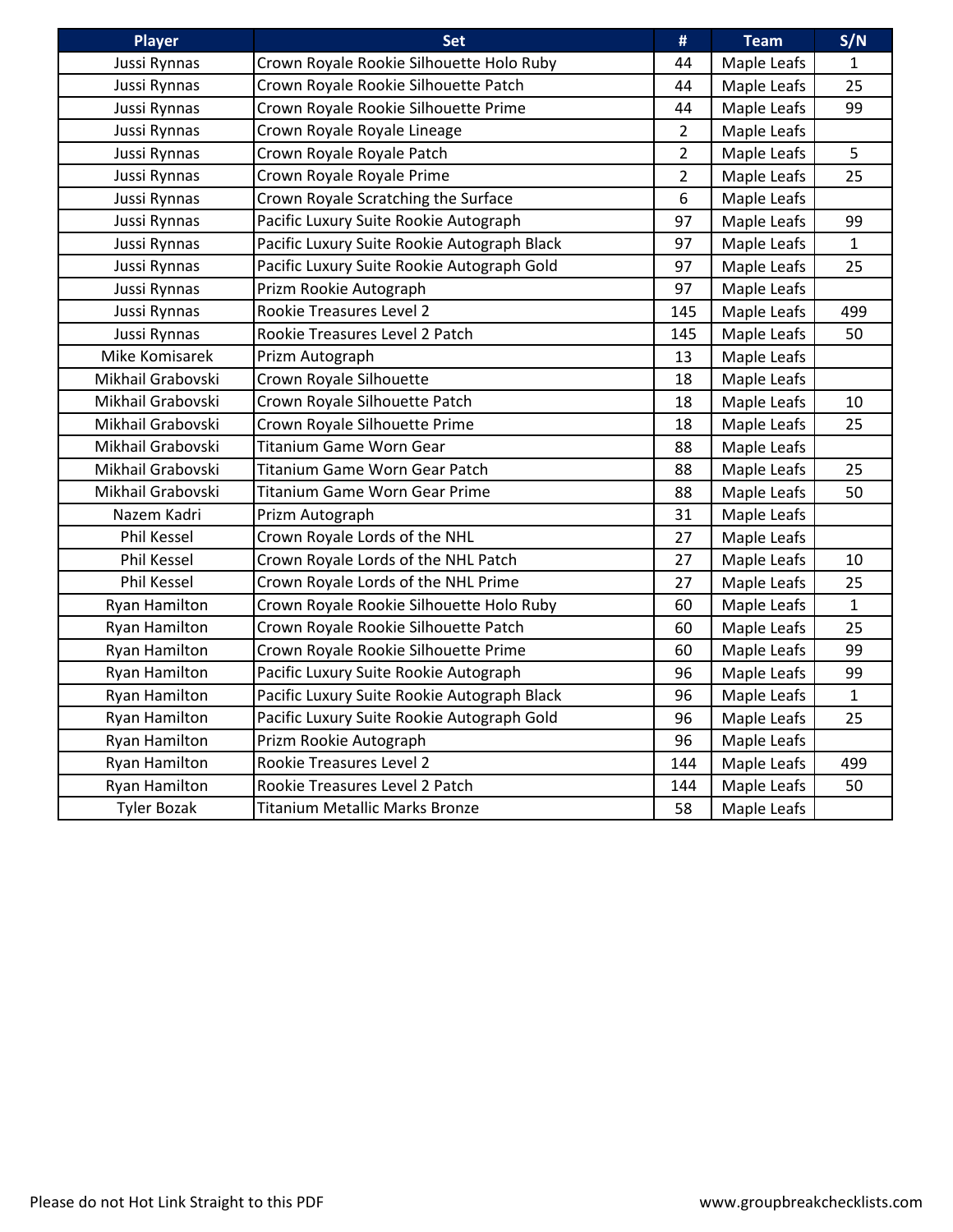| <b>Player</b>              | <b>Set</b>                                       | #            | <b>Team</b>   | S/N          |
|----------------------------|--------------------------------------------------|--------------|---------------|--------------|
| Ales Hemsky                | Crown Royale Royale Lineage                      | 11           | Oilers        |              |
| Ales Hemsky                | Crown Royale Royale Patch                        | 11           | <b>Oilers</b> | 10           |
| Ales Hemsky                | Crown Royale Royale Prime                        | 11           | <b>Oilers</b> | 50           |
| Ben Eager                  | <b>Titanium Game Worn Gear</b>                   | 12           | <b>Oilers</b> |              |
| Ben Eager                  | Titanium Game Worn Gear Patch                    | 12           | <b>Oilers</b> | 25           |
| Ben Eager                  | <b>Titanium Game Worn Gear Prime</b>             | 12           | Oilers        | 50           |
| <b>Colten Teubert</b>      | <b>Titanium Metallic Marks Bronze</b>            | 14           | <b>Oilers</b> |              |
| Curtis Joseph              | Pacific Luxury Suite Memorabilia                 | 11           | <b>Oilers</b> |              |
| Curtis Joseph              | Pacific Luxury Suite Memorabilia Autograph Black | 11           | <b>Oilers</b> | $\mathbf{1}$ |
| Curtis Joseph              | Pacific Luxury Suite Memorabilia Autograph Gold  | 11           | <b>Oilers</b> | 10           |
| Jordan Eberle              | Crown Royale Royale Lineage                      | 11           | Oilers        |              |
| Jordan Eberle              | Crown Royale Royale Patch                        | 11           | <b>Oilers</b> | 10           |
| Jordan Eberle              | Crown Royale Royale Prime                        | 11           | <b>Oilers</b> | 50           |
| Jordan Eberle              | Crown Royale Scratching the Surface              | 16           | <b>Oilers</b> |              |
| Jordan Eberle              | Prizm Autograph                                  | 26           | Oilers        |              |
| Lennart Petrell            | Prizm Autograph                                  | 43           | Oilers        |              |
| Magnus Paajarvi            | Titanium Metallic Marks Bronze                   | 41           | <b>Oilers</b> |              |
| Mark Messier               | <b>Elite Inscriptions</b>                        | 8            | <b>Oilers</b> |              |
| Mark Messier               | Pacific Luxury Suite Memorabilia                 | 27           | <b>Oilers</b> |              |
| Mark Messier               | Pacific Luxury Suite Memorabilia Autograph Black | 27           | Oilers        | $\mathbf{1}$ |
| Mark Messier               | Pacific Luxury Suite Memorabilia Autograph Gold  | 27           | <b>Oilers</b> | 10           |
| Mark Messier               | <b>Titanium Metallic Marks Platinum</b>          |              |               |              |
| Nikolai Khabibulin         |                                                  | 98           | <b>Oilers</b> |              |
|                            | <b>Titanium Game Worn Gear</b>                   | 94           | <b>Oilers</b> |              |
| Nikolai Khabibulin         | Titanium Game Worn Gear Patch                    | 94           | <b>Oilers</b> | 25           |
| Nikolai Khabibulin         | <b>Titanium Game Worn Gear Prime</b>             | 94           | <b>Oilers</b> | 50           |
| Philippe Cornet            | Crown Royale Rookie Silhouette Holo Ruby         | 72           | <b>Oilers</b> | $\mathbf{1}$ |
| Philippe Cornet            | Crown Royale Rookie Silhouette Patch             | 72           | <b>Oilers</b> | 25           |
| Philippe Cornet            | Crown Royale Rookie Silhouette Prime             | 72           | <b>Oilers</b> | 99           |
| Philippe Cornet            | Pacific Luxury Suite Rookie Autograph            | 74           | <b>Oilers</b> | 99           |
| Philippe Cornet            | Pacific Luxury Suite Rookie Autograph Black      | 74           | <b>Oilers</b> | $\mathbf{1}$ |
| Philippe Cornet            | Pacific Luxury Suite Rookie Autograph Gold       | 74           | Oilers        | 25           |
| Philippe Cornet            | Prizm Rookie Autograph                           | 74           | Oilers        |              |
| Philippe Cornet            | Rookie Treasures Level 2                         | 122          | Oilers        | 699          |
| Philippe Cornet            | Rookie Treasures Level 2 Patch                   | 122          | <b>Oilers</b> | 99           |
| Ryan Nugent-Hopkins        | Crown Royale Scratching the Surface              | 18           | <b>Oilers</b> |              |
| <b>Ryan Nugent-Hopkins</b> | <b>Elite Inscriptions</b>                        | $\mathbf{1}$ | Oilers        |              |
| Ryan Nugent-Hopkins        | Prizm Autograph                                  | 39           | Oilers        |              |
| Ryan Whitney               | Titanium Game Worn Gear                          | 97           | Oilers        |              |
| Ryan Whitney               | Titanium Game Worn Gear Patch                    | 97           | <b>Oilers</b> | 25           |
| Ryan Whitney               | Titanium Game Worn Gear Prime                    | 97           | <b>Oilers</b> | 50           |
| Sam Gagner                 | Crown Royale Royale Lineage                      | 11           | Oilers        |              |
| Sam Gagner                 | Crown Royale Royale Patch                        | 11           | Oilers        | 10           |
| Sam Gagner                 | Crown Royale Royale Prime                        | 11           | Oilers        | 50           |
| Sam Gagner                 | Crown Royale Silhouette Signatures               | 36           | Oilers        |              |
| Sam Gagner                 | Crown Royale Silhouette Signatures Patch         | 36           | <b>Oilers</b> | 5            |
| Sam Gagner                 | Crown Royale Silhouette Signatures Prime         | 36           | Oilers        | 10           |
| Sam Gagner                 | Titanium Metallic Marks Silver                   | 80           | Oilers        |              |
| <b>Taylor Hall</b>         | Crown Royale Lords of the NHL                    | 11           | Oilers        |              |
| <b>Taylor Hall</b>         | Crown Royale Lords of the NHL Patch              | 11           | <b>Oilers</b> | 10           |
| <b>Taylor Hall</b>         | Crown Royale Lords of the NHL Prime              | 11           | Oilers        | 25           |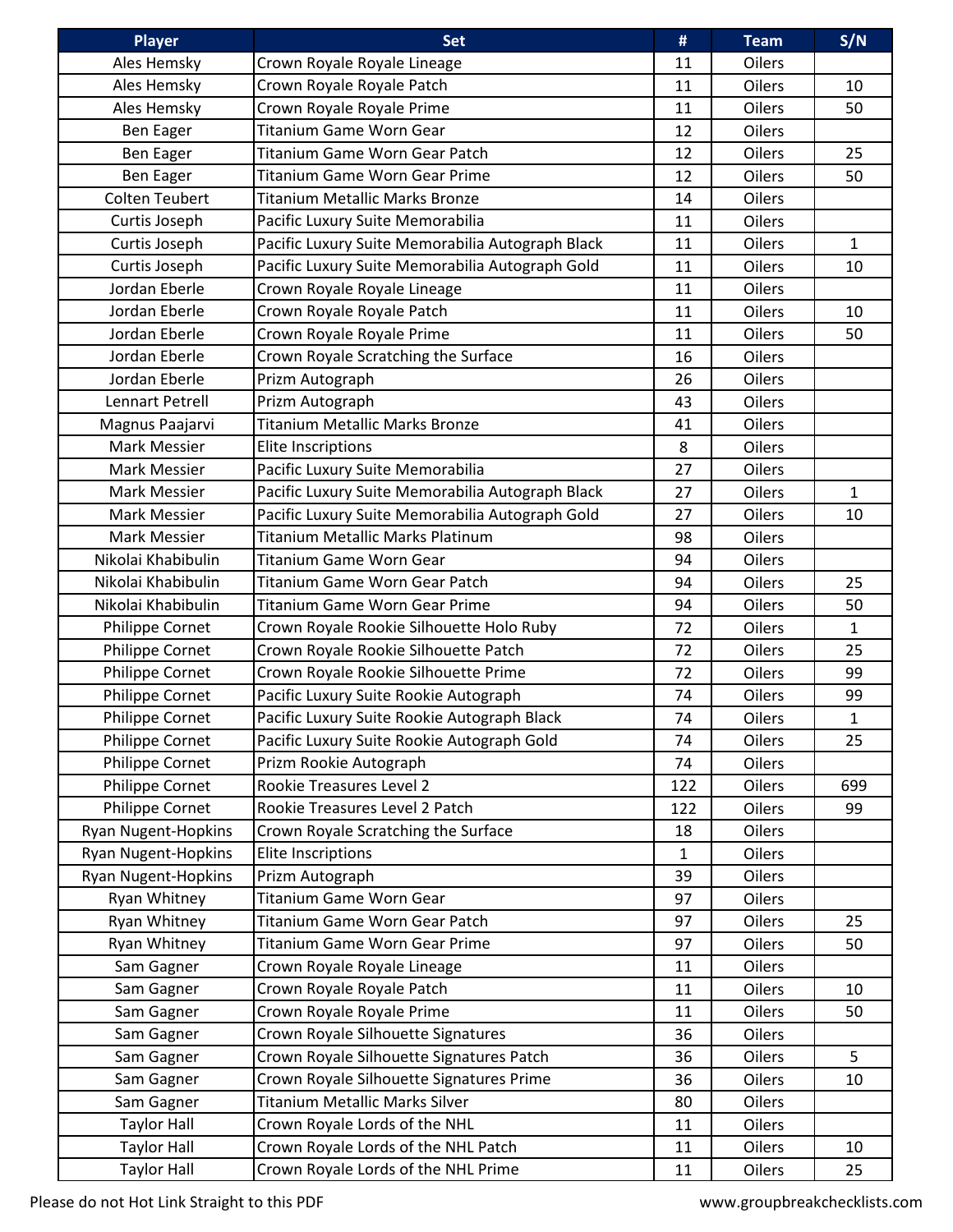| <b>Player</b>         | <b>Set</b>                                  | #   | <b>Team</b>     | S/N          |
|-----------------------|---------------------------------------------|-----|-----------------|--------------|
| Colby Robak           | Crown Royale Rookie Silhouette Holo Ruby    | 56  | Panthers        | $\mathbf{1}$ |
| Colby Robak           | Crown Royale Rookie Silhouette Patch        | 56  | Panthers        | 25           |
| Colby Robak           | Crown Royale Rookie Silhouette Prime        | 56  | Panthers        | 99           |
| Colby Robak           | Pacific Luxury Suite Rookie Autograph       | 75  | Panthers        | 99           |
| Colby Robak           | Pacific Luxury Suite Rookie Autograph Black | 75  | Panthers        | $\mathbf{1}$ |
| Colby Robak           | Pacific Luxury Suite Rookie Autograph Gold  | 75  | Panthers        | 25           |
| Colby Robak           | Prizm Rookie Autograph                      | 75  | Panthers        |              |
| Colby Robak           | Rookie Treasures Level 2                    | 123 | Panthers        | 699          |
| Colby Robak           | Rookie Treasures Level 2 Patch              | 123 | Panthers        | 99           |
| <b>Dmitry Kulikov</b> | Crown Royale Royale Lineage                 | 17  | Panthers        |              |
| <b>Dmitry Kulikov</b> | Crown Royale Royale Patch                   | 17  | Panthers        | 10           |
| <b>Dmitry Kulikov</b> | Crown Royale Royale Prime                   | 17  | Panthers        | 50           |
| <b>Evgeny Dadonov</b> | <b>Titanium Game Worn Gear</b>              | 47  | Panthers        |              |
| <b>Evgeny Dadonov</b> | Titanium Game Worn Gear Patch               | 47  | Panthers        | 25           |
| <b>Evgeny Dadonov</b> | <b>Titanium Game Worn Gear Prime</b>        | 47  | Panthers        | 50           |
| George Parros         | Crown Royale Royale Lineage                 | 17  | Panthers        |              |
| George Parros         | Crown Royale Royale Patch                   | 17  | Panthers        | 10           |
| <b>George Parros</b>  | Crown Royale Royale Prime                   | 17  | Panthers        | 50           |
| George Parros         | <b>Titanium Game Worn Gear</b>              | 49  | Panthers        |              |
| George Parros         | Titanium Game Worn Gear Patch               | 49  | Panthers        | 25           |
| <b>George Parros</b>  | <b>Titanium Game Worn Gear Prime</b>        | 49  | <b>Panthers</b> | 50           |
| Jacob Markstrom       | <b>Titanium Metallic Marks Bronze</b>       | 25  | Panthers        |              |
| Peter Mueller         | <b>Titanium Game Worn Gear</b>              | 100 | Panthers        |              |
| Peter Mueller         | Titanium Game Worn Gear Patch               | 100 | Panthers        | 25           |
| Peter Mueller         | <b>Titanium Game Worn Gear Prime</b>        | 100 | Panthers        | 50           |
| <b>Scott Timmins</b>  | <b>Titanium Metallic Marks Bronze</b>       | 50  | Panthers        |              |
| Stephen Weiss         | Crown Royale Lords of the NHL               | 12  | Panthers        |              |
| <b>Stephen Weiss</b>  | Crown Royale Lords of the NHL Patch         | 12  | Panthers        | 10           |
| <b>Stephen Weiss</b>  | Crown Royale Lords of the NHL Prime         | 12  | Panthers        | 25           |
| <b>Stephen Weiss</b>  | Crown Royale Royale Lineage                 | 17  | Panthers        |              |
| <b>Stephen Weiss</b>  | Crown Royale Royale Patch                   | 17  | Panthers        | 10           |
| <b>Stephen Weiss</b>  | Crown Royale Royale Prime                   | 17  | Panthers        | 50           |
| Stephen Weiss         | <b>Elite Inscriptions</b>                   | 22  | Panthers        |              |
| <b>Stephen Weiss</b>  | Prizm Autograph                             | 42  | Panthers        |              |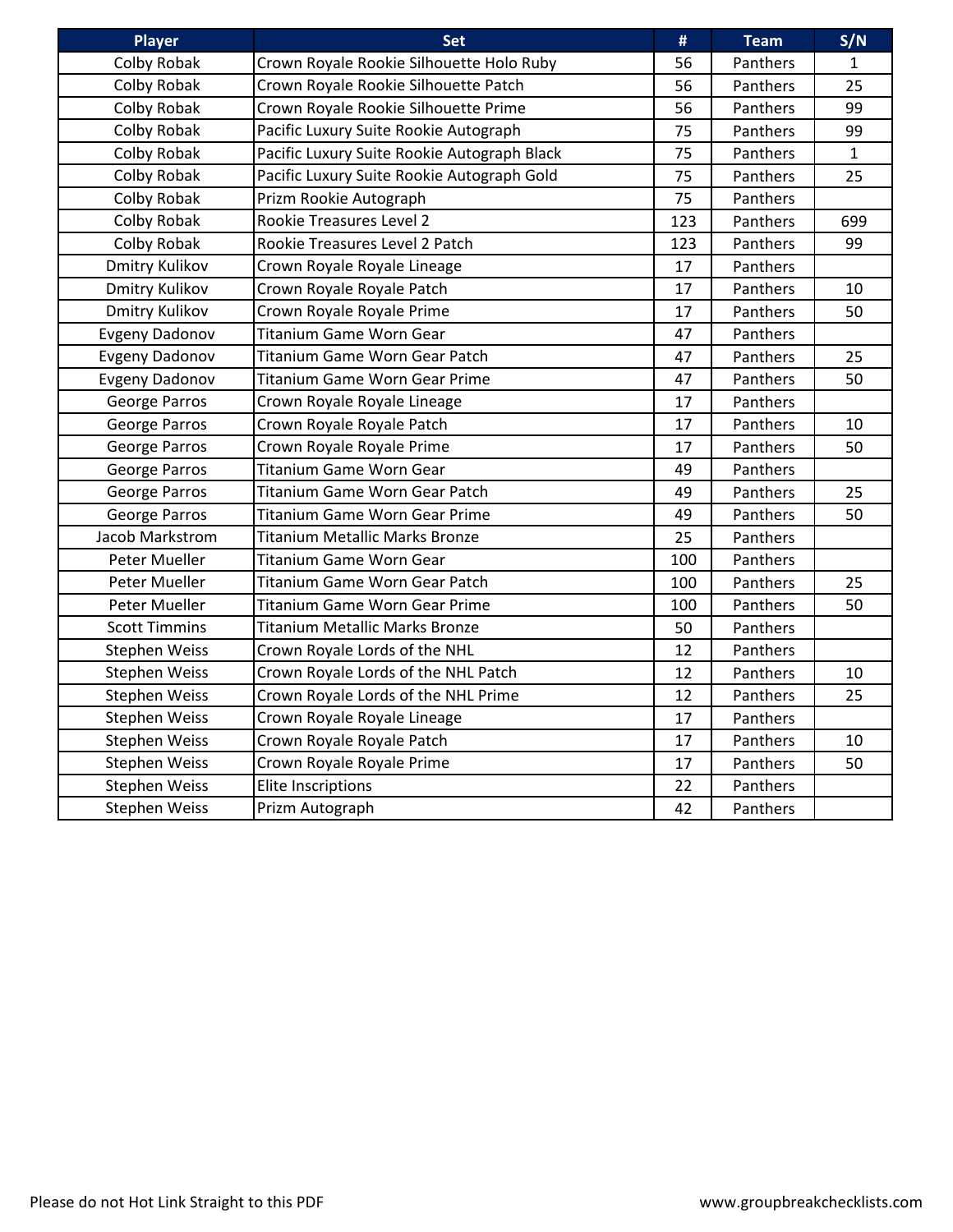| <b>Player</b>        | <b>Set</b>                                       | #   | <b>Team</b> | S/N          |
|----------------------|--------------------------------------------------|-----|-------------|--------------|
| Chris Kunitz         | Crown Royale Royale Lineage                      | 12  | Penguins    |              |
| Chris Kunitz         | Crown Royale Royale Patch                        | 12  | Penguins    | 10           |
| Chris Kunitz         | Crown Royale Royale Prime                        | 12  | Penguins    | 50           |
| Evgeni Malkin        | <b>Elite Inscriptions</b>                        | 13  | Penguins    |              |
| James Neal           | Crown Royale Royale Lineage                      | 12  | Penguins    |              |
| James Neal           | Crown Royale Royale Patch                        | 12  | Penguins    | 10           |
| James Neal           | Crown Royale Royale Prime                        | 12  | Penguins    | 50           |
| James Neal           | Prizm Autograph                                  | 22  | Penguins    |              |
| James Neal           | Titanium Game Worn Gear                          | 54  | Penguins    |              |
| James Neal           | Titanium Game Worn Gear Patch                    | 54  | Penguins    | 25           |
| James Neal           | <b>Titanium Game Worn Gear Prime</b>             | 54  | Penguins    | 50           |
| Jarome Iginla        | Pacific Luxury Suite Memorabilia                 | 19  | Penguins    |              |
| Jarome Iginla        | Pacific Luxury Suite Memorabilia Autograph Black | 19  | Penguins    | $\mathbf{1}$ |
| Jarome Iginla        | Pacific Luxury Suite Memorabilia Autograph Gold  | 19  | Penguins    | 10           |
| Joe Mullen           | Pacific Luxury Suite Memorabilia                 | 25  | Penguins    |              |
| Joe Mullen           | Pacific Luxury Suite Memorabilia Autograph Black | 25  | Penguins    | $\mathbf{1}$ |
| Joe Mullen           | Pacific Luxury Suite Memorabilia Autograph Gold  | 25  | Penguins    | 10           |
| Kris Letang          | Crown Royale Silhouette                          | 13  | Penguins    |              |
| Kris Letang          | Crown Royale Silhouette Patch                    | 13  | Penguins    | 10           |
| Kris Letang          | Crown Royale Silhouette Prime                    | 13  | Penguins    | 25           |
| Kris Letang          | Titanium Metallic Marks Silver                   | 72  | Penguins    |              |
| Mario Lemieux        | Crown Royale Royale Lineage                      | 12  | Penguins    |              |
| Mario Lemieux        | Crown Royale Royale Patch                        | 12  | Penguins    | 10           |
| Mario Lemieux        | Crown Royale Royale Prime                        | 12  | Penguins    | 50           |
| Mario Lemieux        | Crown Royale Silhouette Signatures               | 31  | Penguins    |              |
| Mario Lemieux        | Crown Royale Silhouette Signatures Patch         | 31  | Penguins    | 5            |
| Mario Lemieux        | Crown Royale Silhouette Signatures Prime         | 31  | Penguins    | 10           |
| Mario Lemieux        | Pacific Luxury Suite Memorabilia                 | 26  | Penguins    |              |
| Mario Lemieux        | Pacific Luxury Suite Memorabilia Autograph Black | 26  | Penguins    | $\mathbf{1}$ |
| Mario Lemieux        | Pacific Luxury Suite Memorabilia Autograph Gold  | 26  | Penguins    | 10           |
| Mario Lemieux        | Titanium Metallic Marks Platinum                 | 97  | Penguins    |              |
| Robert Bortuzzo      | Prizm Autograph                                  | 14  | Penguins    |              |
| <b>Sidney Crosby</b> | Crown Royale Lords of the NHL                    | 22  | Penguins    |              |
| <b>Sidney Crosby</b> | Crown Royale Lords of the NHL Patch              | 22  | Penguins    | 10           |
| Sidney Crosby        | Crown Royale Lords of the NHL Prime              | 22  | Penguins    | 25           |
| <b>Sidney Crosby</b> | Elite Inscriptions                               | 26  | Penguins    |              |
| <b>Sidney Crosby</b> | Prizm Autograph                                  | 40  | Penguins    |              |
| <b>Sidney Crosby</b> | Titanium Game Worn Gear                          | 93  | Penguins    |              |
| <b>Sidney Crosby</b> | Titanium Game Worn Gear Patch                    | 93  | Penguins    | 25           |
| Sidney Crosby        | Titanium Game Worn Gear Prime                    | 93  | Penguins    | 50           |
| <b>Sidney Crosby</b> | Titanium Metallic Marks Platinum                 | 100 | Penguins    |              |
| <b>Simon Despres</b> | Prizm Autograph                                  | 41  | Penguins    |              |
| Tomas Vokoun         | Titanium Game Worn Gear                          | 9   | Penguins    |              |
| Tomas Vokoun         | Titanium Game Worn Gear Patch                    | 9   | Penguins    | 25           |
| Tomas Vokoun         | Titanium Game Worn Gear Prime                    | 9   | Penguins    | 50           |
|                      |                                                  |     |             |              |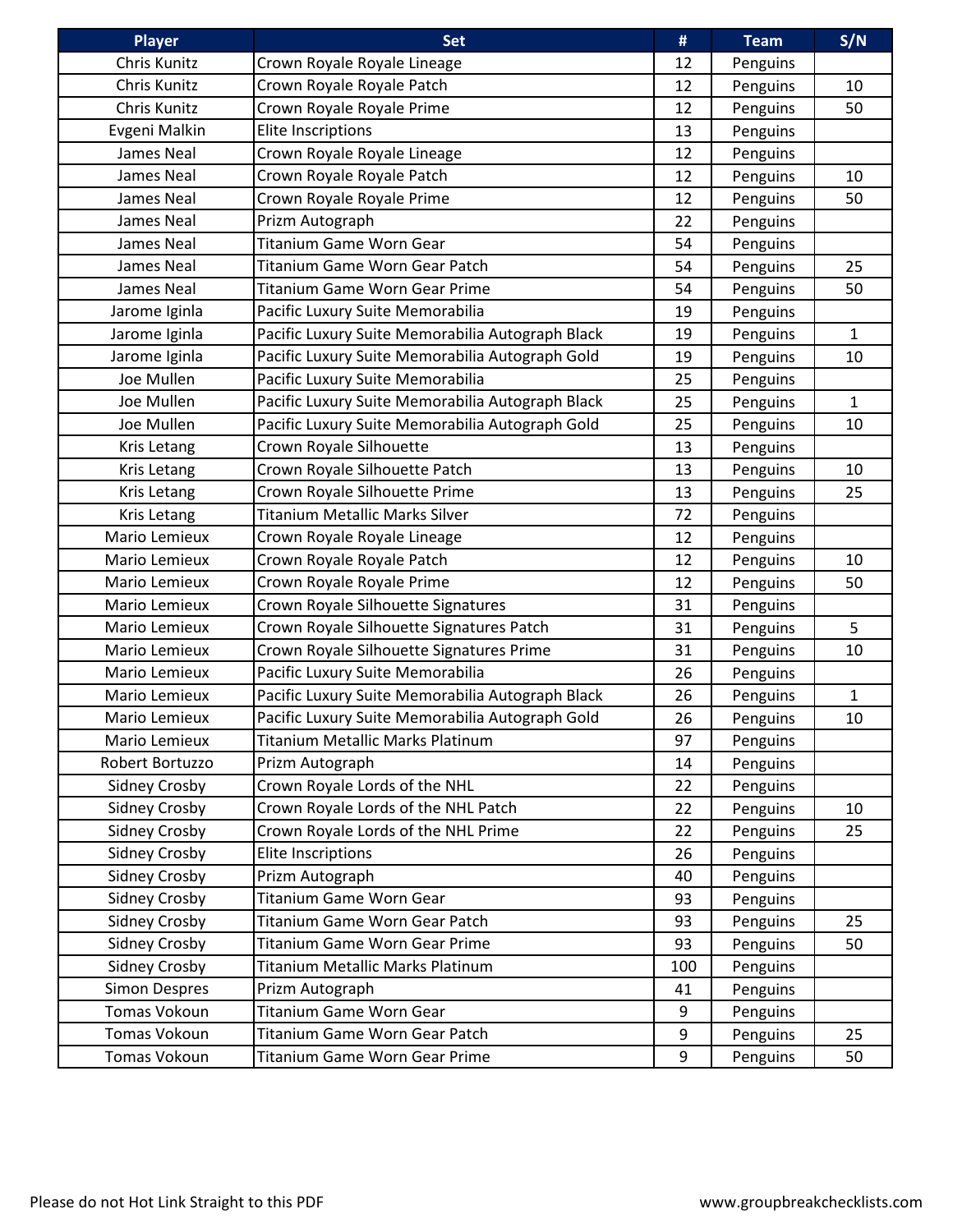| Player              | <b>Set</b>                                  | #   | <b>Team</b> | S/N          |
|---------------------|---------------------------------------------|-----|-------------|--------------|
| Andrei Kostitsyn    | Titanium Game Worn Gear                     | 5   | Predators   |              |
| Andrei Kostitsyn    | Titanium Game Worn Gear Patch               | 5   | Predators   | 25           |
| Andrei Kostitsyn    | <b>Titanium Game Worn Gear Prime</b>        | 5   | Predators   | 50           |
| Chet Pickard        | Crown Royale Rookie Silhouette Holo Ruby    | 51  | Predators   | $\mathbf{1}$ |
| Chet Pickard        | Crown Royale Rookie Silhouette Patch        | 51  | Predators   | 25           |
| Chet Pickard        | Crown Royale Rookie Silhouette Prime        | 51  | Predators   | 99           |
| Chet Pickard        | Crown Royale Royale Lineage                 | 9   | Predators   |              |
| Chet Pickard        | Crown Royale Royale Patch                   | 9   | Predators   | 10           |
| Chet Pickard        | Crown Royale Royale Prime                   | 9   | Predators   | 50           |
| <b>Chet Pickard</b> | Crown Royale Scratching the Surface         | 3   | Predators   |              |
| Chet Pickard        | Pacific Luxury Suite Rookie Autograph       | 83  | Predators   | 99           |
| Chet Pickard        | Pacific Luxury Suite Rookie Autograph Black | 83  | Predators   | $\mathbf{1}$ |
| Chet Pickard        | Pacific Luxury Suite Rookie Autograph Gold  | 83  | Predators   | 25           |
| Chet Pickard        | Prizm Rookie Autograph                      | 83  | Predators   |              |
| Chet Pickard        | Rookie Treasures Level 2                    | 131 | Predators   | 499          |
| Chet Pickard        | Rookie Treasures Level 2 Patch              | 131 | Predators   | 50           |
| Chris Mason         | <b>Titanium Game Worn Gear</b>              | 24  | Predators   |              |
| Chris Mason         | Titanium Game Worn Gear Patch               | 24  | Predators   | 25           |
| Chris Mason         | <b>Titanium Game Worn Gear Prime</b>        | 24  | Predators   | 50           |
| Craig Smith         | Prizm Autograph                             | 16  | Predators   |              |
| David Legwand       | Crown Royale Royale Lineage                 | 9   | Predators   |              |
| David Legwand       | Crown Royale Royale Patch                   | 9   | Predators   | 10           |
| David Legwand       | Crown Royale Royale Prime                   | 9   | Predators   | 50           |
| David Legwand       | Titanium Game Worn Gear                     | 36  | Predators   |              |
| David Legwand       | Titanium Game Worn Gear Patch               | 36  | Predators   | 25           |
| David Legwand       | <b>Titanium Game Worn Gear Prime</b>        | 36  | Predators   | 50           |
| Gabriel Bourque     | <b>Titanium Metallic Marks Bronze</b>       | 20  | Predators   |              |
| Pekka Rinne         | Crown Royale Lords of the NHL               | 16  | Predators   |              |
| Pekka Rinne         | Crown Royale Lords of the NHL Patch         | 16  | Predators   | 10           |
| Pekka Rinne         | Crown Royale Lords of the NHL Prime         | 16  | Predators   | 25           |
| Pekka Rinne         | Crown Royale Royale Lineage                 | 9   | Predators   |              |
| Pekka Rinne         | Crown Royale Royale Patch                   | 9   | Predators   | 10           |
| Pekka Rinne         | Crown Royale Royale Prime                   | 9   | Predators   | 50           |
| Pekka Rinne         | Crown Royale Silhouette                     | 9   | Predators   |              |
| Pekka Rinne         | Crown Royale Silhouette Patch               | 9   | Predators   | 10           |
| Pekka Rinne         | Crown Royale Silhouette Prime               | 9   | Predators   | 25           |
| Pekka Rinne         | Crown Royale Towering Defenders             | 18  | Predators   |              |
| Pekka Rinne         | Crown Royale Towering Defenders Patch       | 18  | Predators   | 10           |
| Pekka Rinne         | Crown Royale Towering Defenders Prime       | 18  | Predators   | 25           |
| Roman Josi          | <b>Titanium Metallic Marks Bronze</b>       | 48  | Predators   |              |
| <b>Ryan Ellis</b>   | <b>Titanium Metallic Marks Bronze</b>       | 49  | Predators   |              |
| Shea Weber          | Crown Royale Towering Defenders             | 5   | Predators   |              |
| Shea Weber          | Crown Royale Towering Defenders Patch       | 5   | Predators   | 10           |
| Shea Weber          | Crown Royale Towering Defenders Prime       | 5   | Predators   | 25           |
| Shea Weber          | Titanium Game Worn Gear                     | 27  | Predators   |              |
| Shea Weber          | Titanium Game Worn Gear Patch               | 27  | Predators   | 25           |
| Shea Weber          | Titanium Game Worn Gear Prime               | 27  | Predators   | 50           |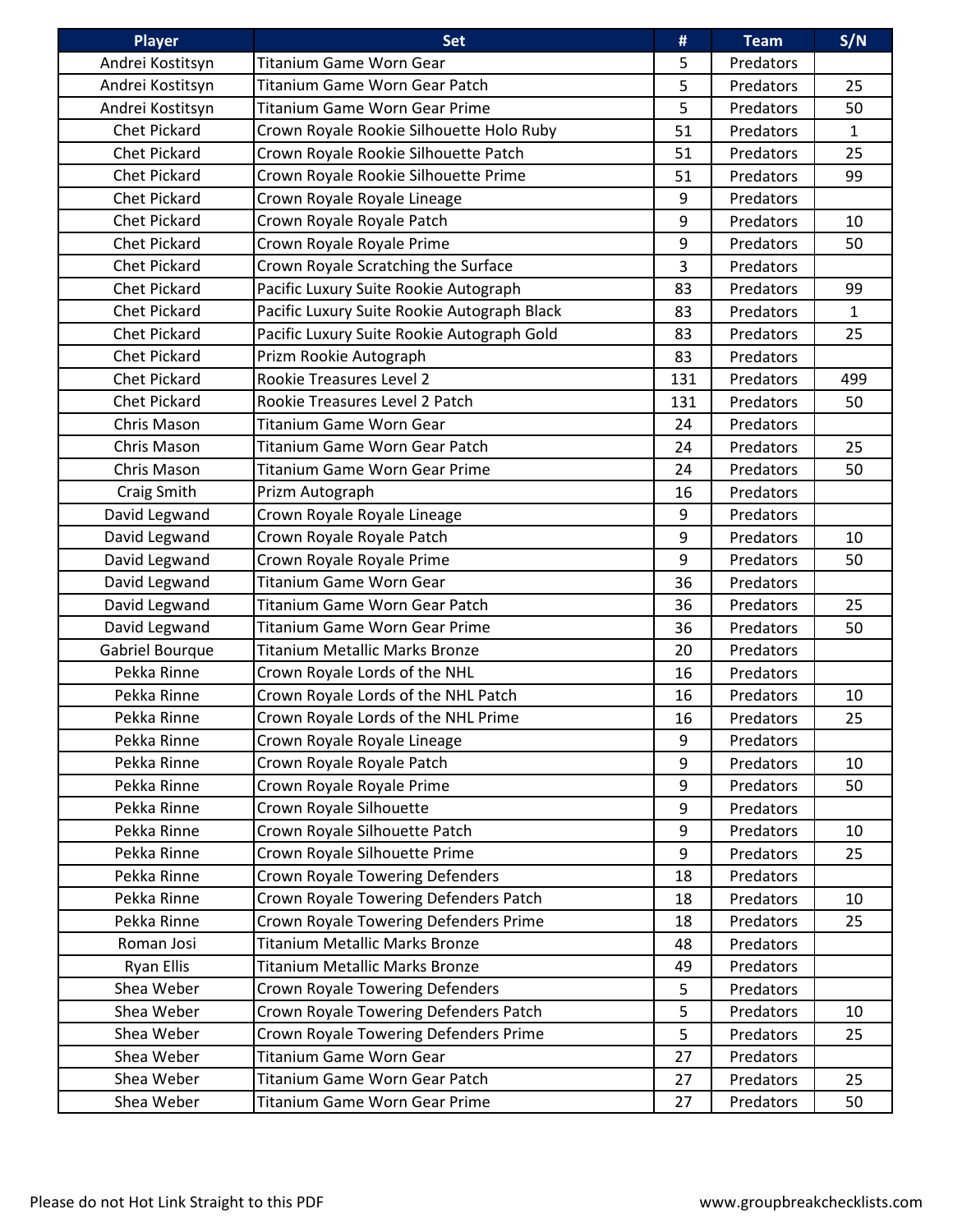| <b>Player</b>        | <b>Set</b>                                       | #              | <b>Team</b> | S/N          |
|----------------------|--------------------------------------------------|----------------|-------------|--------------|
| <b>Adam Graves</b>   | Pacific Luxury Suite Memorabilia                 | $\overline{2}$ | Rangers     |              |
| <b>Adam Graves</b>   | Pacific Luxury Suite Memorabilia Autograph Black | $\overline{2}$ | Rangers     | $\mathbf{1}$ |
| <b>Adam Graves</b>   | Pacific Luxury Suite Memorabilia Autograph Gold  | $\overline{2}$ | Rangers     | 10           |
| <b>Brad Richards</b> | Crown Royale Scratching the Surface              | 10             | Rangers     |              |
| <b>Brad Richards</b> | Crown Royale Silhouette Signatures               | 39             | Rangers     |              |
| <b>Brad Richards</b> | Crown Royale Silhouette Signatures Patch         | 39             | Rangers     | 5            |
| <b>Brad Richards</b> | Crown Royale Silhouette Signatures Prime         | 39             | Rangers     | 10           |
| <b>Brad Richards</b> | Pacific Luxury Suite Memorabilia                 | $\overline{7}$ | Rangers     |              |
| <b>Brad Richards</b> | Pacific Luxury Suite Memorabilia Autograph Black | $\overline{7}$ | Rangers     | $\mathbf{1}$ |
| <b>Brad Richards</b> | Pacific Luxury Suite Memorabilia Autograph Gold  | $\overline{7}$ | Rangers     | 10           |
| <b>Brad Richards</b> | Prizm Autograph                                  | 5              | Rangers     |              |
| <b>Brad Richards</b> | <b>Titanium Game Worn Gear</b>                   | 13             | Rangers     |              |
| <b>Brad Richards</b> | Titanium Game Worn Gear Patch                    | 13             | Rangers     | 10           |
| <b>Brad Richards</b> | <b>Titanium Game Worn Gear Prime</b>             | 13             | Rangers     | 25           |
| <b>Brad Richards</b> | <b>Titanium Metallic Marks Silver</b>            | 66             | Rangers     |              |
| <b>Brian Boyle</b>   | <b>Titanium Game Worn Gear</b>                   | 20             | Rangers     |              |
| <b>Brian Boyle</b>   | Titanium Game Worn Gear Patch                    | 20             | Rangers     | 25           |
| <b>Brian Boyle</b>   | Titanium Game Worn Gear Prime                    | 20             | Rangers     | 50           |
| Carl Hagelin         | Elite Inscriptions                               | 11             | Rangers     |              |
| Carl Hagelin         | Prizm Autograph                                  | 10             | Rangers     |              |
| Carl Hagelin         | <b>Titanium Metallic Marks Bronze</b>            | 11             | Rangers     |              |
| Chris Kreider        | Crown Royale Rookie Silhouette Holo Ruby         | 41             | Rangers     | $\mathbf{1}$ |
| Chris Kreider        | Crown Royale Rookie Silhouette Patch             | 41             | Rangers     | 25           |
| Chris Kreider        | Crown Royale Rookie Silhouette Prime             | 41             | Rangers     | 99           |
| Chris Kreider        | Crown Royale Royale Lineage                      | 5              | Rangers     |              |
| Chris Kreider        | Crown Royale Royale Patch                        | 5              | Rangers     | 10           |
| Chris Kreider        | Crown Royale Royale Prime                        | 5              | Rangers     | 50           |
| Chris Kreider        | Crown Royale Scratching the Surface              | 5              | Rangers     |              |
| Chris Kreider        | Pacific Luxury Suite Rookie Autograph            | 98             | Rangers     | 99           |
| Chris Kreider        | Pacific Luxury Suite Rookie Autograph Black      | 98             | Rangers     | $\mathbf{1}$ |
| Chris Kreider        | Pacific Luxury Suite Rookie Autograph Gold       | 98             | Rangers     | 25           |
| Chris Kreider        | Prizm Rookie Autograph                           | 99             | Rangers     |              |
| Chris Kreider        | Rookie Treasures Level 1                         | 148            | Rangers     | 199          |
| Chris Kreider        | Rookie Treasures Level 1 Patch                   | 148            | Rangers     | 25           |
| Dan Girardi          | Titanium Game Worn Gear                          | 30             | Rangers     |              |
| Dan Girardi          | Titanium Game Worn Gear Patch                    | 30             | Rangers     | 25           |
| Dan Girardi          | <b>Titanium Game Worn Gear Prime</b>             | 30             | Rangers     | 50           |
| Derek Stepan         | Crown Royale Scratching the Surface              | 14             | Rangers     |              |
| Derek Stepan         | Titanium Game Worn Gear                          | 38             | Rangers     |              |
| Derek Stepan         | Titanium Game Worn Gear Patch                    | 38             | Rangers     | 25           |
| Derek Stepan         | Titanium Game Worn Gear Prime                    | 38             | Rangers     | 50           |
| Henrik Lundqvist     | Crown Royale Lords of the NHL                    | 19             | Rangers     |              |
| Henrik Lundqvist     | Crown Royale Lords of the NHL Patch              | 19             | Rangers     | 10           |
| Henrik Lundqvist     | Crown Royale Lords of the NHL Prime              | 19             | Rangers     | 25           |
| Henrik Lundqvist     | <b>Titanium Game Worn Gear</b>                   | 52             | Rangers     |              |
| Henrik Lundqvist     | Titanium Game Worn Gear Patch                    | 52             | Rangers     | 25           |
| Henrik Lundqvist     | Titanium Game Worn Gear Prime                    | 52             | Rangers     | 50           |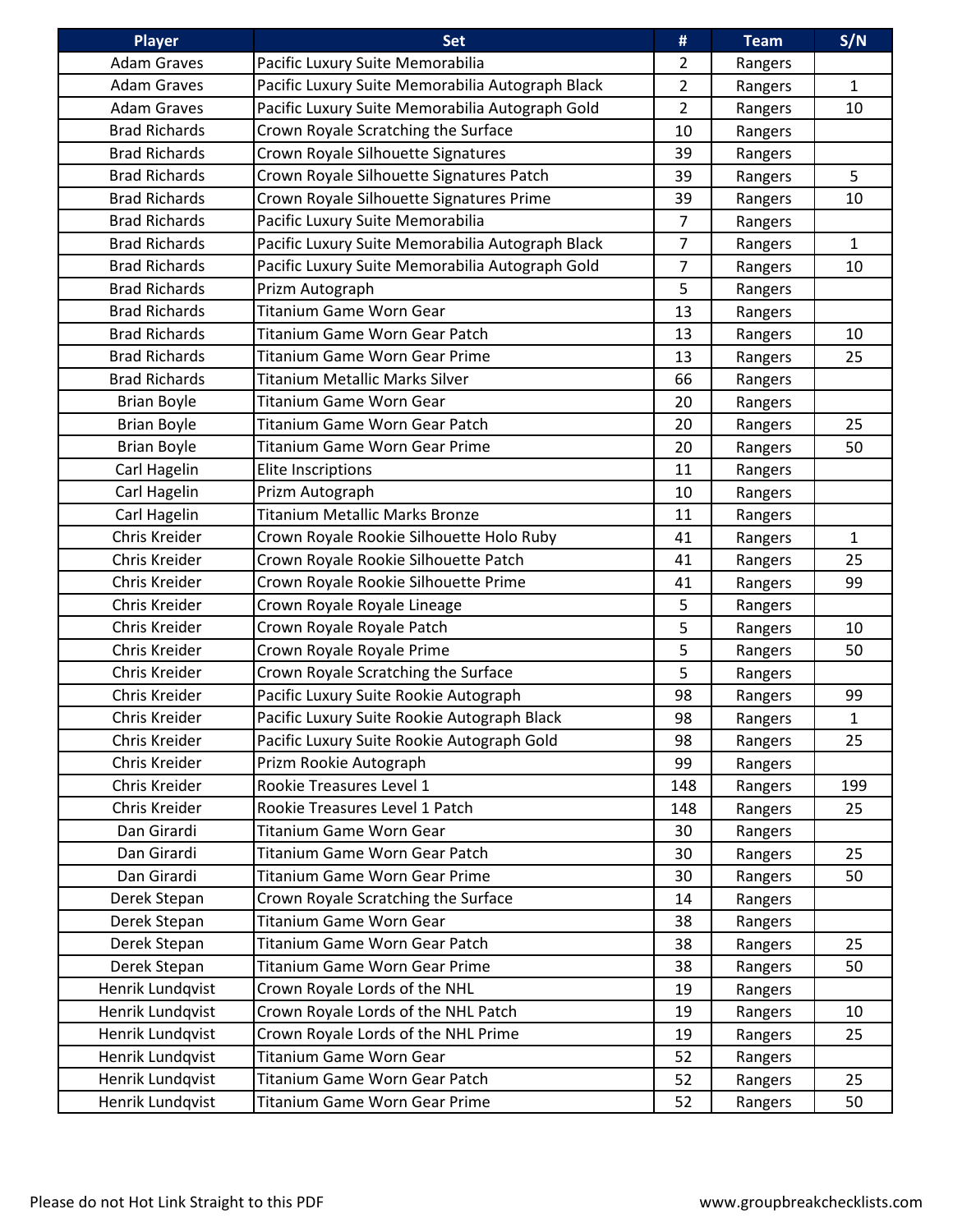| <b>Player</b>       | <b>Set</b>                                       | #            | <b>Team</b> | S/N          |
|---------------------|--------------------------------------------------|--------------|-------------|--------------|
| Marc Staal          | Crown Royale Towering Defenders                  | 8            | Rangers     |              |
| Marc Staal          | Crown Royale Towering Defenders Patch            | 8            | Rangers     | 10           |
| Marc Staal          | Crown Royale Towering Defenders Prime            | 8            | Rangers     | 25           |
| Marc Staal          | <b>Titanium Game Worn Gear</b>                   | 79           | Rangers     |              |
| Marc Staal          | Titanium Game Worn Gear Patch                    | 79           | Rangers     | 25           |
| Marc Staal          | <b>Titanium Game Worn Gear Prime</b>             | 79           | Rangers     | 50           |
| Marian Gaborik      | Titanium Game Worn Gear                          | 80           | Rangers     |              |
| Marian Gaborik      | Titanium Game Worn Gear Patch                    | 80           | Rangers     | 25           |
| Marian Gaborik      | <b>Titanium Game Worn Gear Prime</b>             | 80           | Rangers     | 50           |
| Mark Messier        | Crown Royale Royale Lineage                      | 5            | Rangers     |              |
| Mark Messier        | Crown Royale Royale Patch                        | 5            | Rangers     | 10           |
| Mark Messier        | Crown Royale Royale Prime                        | 5            | Rangers     | 50           |
| Michael Del Zotto   | Pacific Luxury Suite Memorabilia                 | 30           | Rangers     |              |
| Michael Del Zotto   | Pacific Luxury Suite Memorabilia Autograph Black | 30           | Rangers     | $\mathbf{1}$ |
| Michael Del Zotto   | Pacific Luxury Suite Memorabilia Autograph Gold  | 30           | Rangers     | 5            |
| <b>Mike Gartner</b> | Crown Royale Silhouette                          | 15           | Rangers     |              |
| <b>Mike Gartner</b> | Crown Royale Silhouette Patch                    | 15           | Rangers     | 10           |
| <b>Mike Gartner</b> | Crown Royale Silhouette Prime                    | 15           | Rangers     | 25           |
| Nick Fotiu          | Crown Royale Silhouette                          | 1            | Rangers     |              |
| Nick Fotiu          | Crown Royale Silhouette Patch                    | 1            | Rangers     | 10           |
| Nick Fotiu          | Crown Royale Silhouette Prime                    | $\mathbf{1}$ | Rangers     | 25           |
| <b>Rick Nash</b>    | Crown Royale Royale Lineage                      | 5            | Rangers     |              |
| <b>Rick Nash</b>    | Crown Royale Royale Patch                        | 5            | Rangers     | 10           |
| <b>Rick Nash</b>    | Crown Royale Royale Prime                        | 5            | Rangers     | 50           |
| <b>Rick Nash</b>    | Pacific Luxury Suite Memorabilia                 | 15           | Rangers     |              |
| <b>Rick Nash</b>    | Pacific Luxury Suite Memorabilia Autograph Black | 15           | Rangers     | $\mathbf{1}$ |
| <b>Rick Nash</b>    | Pacific Luxury Suite Memorabilia Autograph Gold  | 15           | Rangers     | 10           |
| <b>Rick Nash</b>    | Prizm Autograph                                  | 35           | Rangers     |              |
| <b>Rick Nash</b>    | <b>Titanium Game Worn Gear</b>                   | 51           | Rangers     |              |
| <b>Rick Nash</b>    | Titanium Game Worn Gear Patch                    | 51           | Rangers     | 25           |
| <b>Rick Nash</b>    | <b>Titanium Game Worn Gear Prime</b>             | 51           | Rangers     | 50           |
| <b>Rick Nash</b>    | Titanium Metallic Marks Silver                   | 77           | Rangers     |              |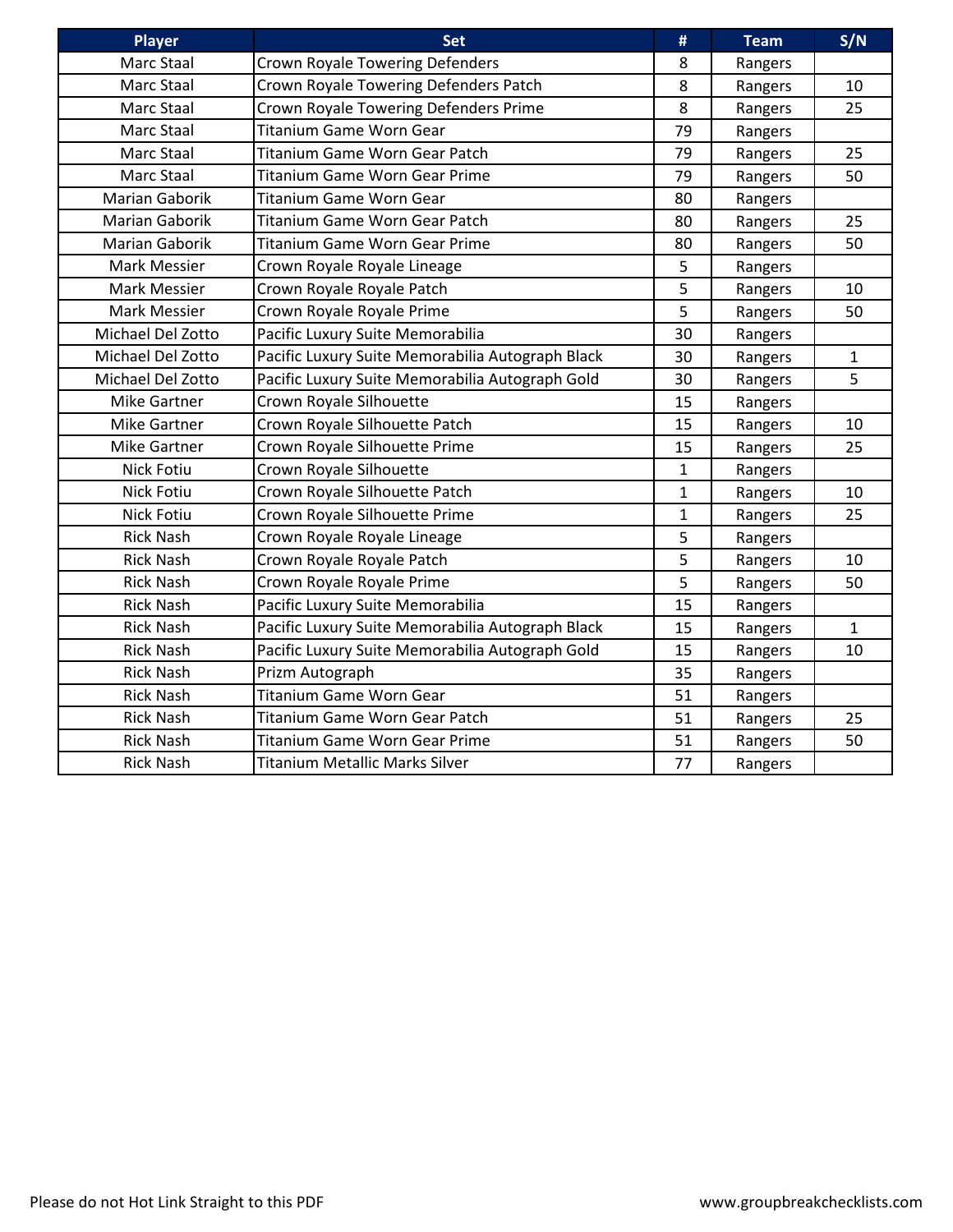| <b>Player</b>         | <b>Set</b>                                       | #              | <b>Team</b>      | S/N          |
|-----------------------|--------------------------------------------------|----------------|------------------|--------------|
| Brendan Shanahan      | <b>Titanium Game Worn Gear</b>                   | 16             | <b>Red Wings</b> |              |
| Brendan Shanahan      | Titanium Game Worn Gear Patch                    | 16             | <b>Red Wings</b> | 25           |
| Brendan Shanahan      | <b>Titanium Game Worn Gear Prime</b>             | 16             | <b>Red Wings</b> | 50           |
| Brendan Shanahan      | <b>Titanium Metallic Marks Gold</b>              | 86             | <b>Red Wings</b> |              |
| <b>Brett Hull</b>     | Titanium Game Worn Gear                          | 18             | <b>Red Wings</b> |              |
| <b>Brett Hull</b>     | Titanium Game Worn Gear Patch                    | 18             | Red Wings        | 25           |
| <b>Brett Hull</b>     | Titanium Game Worn Gear Prime                    | 18             | <b>Red Wings</b> | 50           |
| <b>Chris Chelios</b>  | Crown Royale Silhouette                          | 16             | <b>Red Wings</b> |              |
| <b>Chris Chelios</b>  | Crown Royale Silhouette Patch                    | 16             | <b>Red Wings</b> | 10           |
| <b>Chris Chelios</b>  | Crown Royale Silhouette Prime                    | 16             | <b>Red Wings</b> | 25           |
| <b>Chris Chelios</b>  | Prizm Autograph                                  | 11             | Red Wings        |              |
| <b>Chris Chelios</b>  | Titanium Game Worn Gear                          | 23             | Red Wings        |              |
| <b>Chris Chelios</b>  | Titanium Game Worn Gear Patch                    | 23             | <b>Red Wings</b> | 25           |
| <b>Chris Chelios</b>  | <b>Titanium Game Worn Gear Prime</b>             | 23             | <b>Red Wings</b> | 50           |
| Detroit Red Wings     | <b>Titanium Metallic Marks Platinum</b>          | 99             | <b>Red Wings</b> |              |
| Gordie Howe (R)       | Crown Royale Silhouette Signatures               | 35             | <b>Red Wings</b> |              |
| Gordie Howe (R)       | Crown Royale Silhouette Signatures Patch         | 35             | <b>Red Wings</b> | 1            |
| Gordie Howe (R)       | Crown Royale Silhouette Signatures Prime         | 35             | Red Wings        | 5            |
| Gordie Howe (R)       | <b>Elite Inscriptions</b>                        | 14             | <b>Red Wings</b> |              |
| Gordie Howe (R)       | Pacific Luxury Suite Memorabilia                 | 17             | <b>Red Wings</b> |              |
| Gordie Howe (R)       | Pacific Luxury Suite Memorabilia Autograph Black | 17             | <b>Red Wings</b> | $\mathbf{1}$ |
| Gordie Howe (R)       | Pacific Luxury Suite Memorabilia Autograph Gold  | 17             | Red Wings        | 10           |
| Gordie Howe (R)       | <b>Titanium Game Worn Gear</b>                   | 50             | <b>Red Wings</b> |              |
| Gordie Howe (R)       | <b>Titanium Game Worn Gear Patch</b>             | 50             | <b>Red Wings</b> | $\mathbf 1$  |
| Gordie Howe (R)       | <b>Titanium Game Worn Gear Prime</b>             | 50             | Red Wings        | 5            |
| Gordie Howe (R)       | <b>Titanium Metallic Marks Platinum</b>          | 96             | <b>Red Wings</b> |              |
| <b>Gustav Nyquist</b> | Prizm Autograph                                  | 20             | <b>Red Wings</b> |              |
| <b>Gustav Nyquist</b> | Titanium Metallic Marks Bronze                   | 22             | Red Wings        |              |
| Henrik Zetterberg     | Crown Royale Silhouette                          | $\overline{7}$ | Red Wings        |              |
| Henrik Zetterberg     | Crown Royale Silhouette Patch                    | $\overline{7}$ | <b>Red Wings</b> | 10           |
| Henrik Zetterberg     | Crown Royale Silhouette Prime                    | $\overline{7}$ | <b>Red Wings</b> | 25           |
| Henrik Zetterberg     | Titanium Game Worn Gear                          | 53             | Red Wings        |              |
| Henrik Zetterberg     | Titanium Game Worn Gear Patch                    | 53             | Red Wings        | 25           |
| Henrik Zetterberg     | Titanium Game Worn Gear Prime                    | 53             | Red Wings        | 50           |
| Jimmy Howard          | Crown Royale Royale Lineage                      | 26             | <b>Red Wings</b> |              |
| Jimmy Howard          | Crown Royale Royale Patch                        | 26             | Red Wings        | 10           |
| Jimmy Howard          | Crown Royale Royale Prime                        | 26             | <b>Red Wings</b> | 50           |
| Jimmy Howard          | Titanium Game Worn Gear                          | 66             | <b>Red Wings</b> |              |
| Jimmy Howard          | Titanium Game Worn Gear Patch                    | 66             | <b>Red Wings</b> | 25           |
| Jimmy Howard          | Titanium Game Worn Gear Prime                    | 66             | <b>Red Wings</b> | 50           |
| Jonas Gustavsson      | <b>Crown Royale Towering Defenders</b>           | 13             | <b>Red Wings</b> |              |
| Jonas Gustavsson      | Crown Royale Towering Defenders Patch            | 13             | <b>Red Wings</b> | 10           |
| Jonas Gustavsson      | Crown Royale Towering Defenders Prime            | 13             | Red Wings        | 25           |
| Keith Primeau         | Titanium Game Worn Gear                          | 74             | <b>Red Wings</b> |              |
| Keith Primeau         | Titanium Game Worn Gear Patch                    | 74             | <b>Red Wings</b> | 25           |
| Keith Primeau         | <b>Titanium Game Worn Gear Prime</b>             | 74             | <b>Red Wings</b> | 50           |
| Luc Robitaille        | Titanium Game Worn Gear                          | 78             | Red Wings        |              |
| Luc Robitaille        | Titanium Game Worn Gear Patch                    | 78             | <b>Red Wings</b> | 25           |
| Luc Robitaille        | Titanium Game Worn Gear Prime                    | 78             | <b>Red Wings</b> | 50           |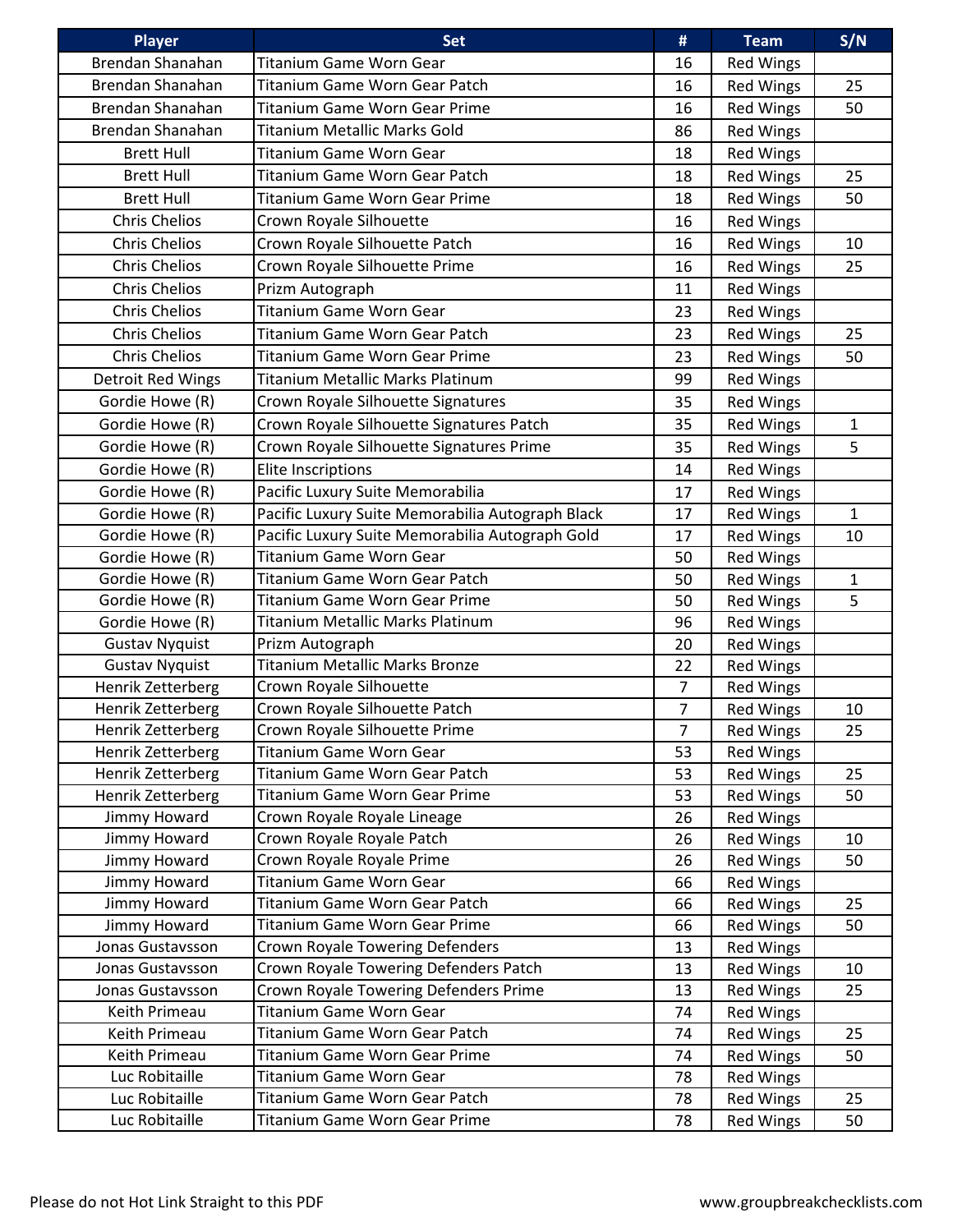| <b>Player</b>        | <b>Set</b>                                       | #              | <b>Team</b>      | S/N          |
|----------------------|--------------------------------------------------|----------------|------------------|--------------|
| Nicklas Lidstrom     | Pacific Luxury Suite Memorabilia                 | 32             | Red Wings        |              |
| Nicklas Lidstrom     | Pacific Luxury Suite Memorabilia Autograph Black | 32             | <b>Red Wings</b> | 1            |
| Nicklas Lidstrom     | Pacific Luxury Suite Memorabilia Autograph Gold  | 32             | <b>Red Wings</b> | 10           |
| Nicklas Lidstrom     | <b>Titanium Metallic Marks Gold</b>              | 94             | <b>Red Wings</b> |              |
| Pavel Datsyuk        | Crown Royale Lords of the NHL                    | 10             | Red Wings        |              |
| Pavel Datsyuk        | Crown Royale Lords of the NHL Patch              | 10             | <b>Red Wings</b> | 10           |
| Pavel Datsyuk        | Crown Royale Lords of the NHL Prime              | 10             | <b>Red Wings</b> | 25           |
| Pavel Datsyuk        | Crown Royale Royale Lineage                      | 26             | <b>Red Wings</b> |              |
| Pavel Datsyuk        | Crown Royale Royale Patch                        | 26             | <b>Red Wings</b> | 10           |
| Pavel Datsyuk        | Crown Royale Royale Prime                        | 26             | <b>Red Wings</b> | 50           |
| Pavel Datsyuk        | <b>Elite Inscriptions</b>                        | $\overline{2}$ | <b>Red Wings</b> |              |
| Pavel Datsyuk        | Pacific Luxury Suite Memorabilia                 | 35             | <b>Red Wings</b> |              |
| Pavel Datsyuk        | Pacific Luxury Suite Memorabilia Autograph Black | 35             | Red Wings        | $\mathbf{1}$ |
| Pavel Datsyuk        | Pacific Luxury Suite Memorabilia Autograph Gold  | 35             | <b>Red Wings</b> | 10           |
| Pavel Datsyuk        | Prizm Autograph                                  | 34             | <b>Red Wings</b> |              |
| Pavel Datsyuk        | <b>Titanium Game Worn Gear</b>                   | 98             | <b>Red Wings</b> |              |
| Pavel Datsyuk        | Titanium Game Worn Gear Patch                    | 98             | <b>Red Wings</b> | 25           |
| Pavel Datsyuk        | Titanium Game Worn Gear Prime                    | 98             | <b>Red Wings</b> | 50           |
| <b>Riley Sheahan</b> | Crown Royale Rookie Silhouette Holo Ruby         | 79             | <b>Red Wings</b> | $\mathbf{1}$ |
| <b>Riley Sheahan</b> | Crown Royale Rookie Silhouette Patch             | 79             | <b>Red Wings</b> | 25           |
| Riley Sheahan        | Crown Royale Rookie Silhouette Prime             | 79             | <b>Red Wings</b> | 99           |
| <b>Riley Sheahan</b> | Pacific Luxury Suite Rookie Autograph            | 73             | <b>Red Wings</b> | 99           |
| Riley Sheahan        | Pacific Luxury Suite Rookie Autograph Black      | 73             | <b>Red Wings</b> | $\mathbf{1}$ |
| Riley Sheahan        | Pacific Luxury Suite Rookie Autograph Gold       | 73             | <b>Red Wings</b> | 25           |
| Riley Sheahan        | Prizm Rookie Autograph                           | 73             | <b>Red Wings</b> |              |
| Riley Sheahan        | Rookie Treasures Level 2                         | 121            | <b>Red Wings</b> | 499          |
| <b>Riley Sheahan</b> | Rookie Treasures Level 2 Patch                   | 121            | <b>Red Wings</b> | 50           |
| Steve Yzerman        | Crown Royale Royale Lineage                      | 26             | <b>Red Wings</b> |              |
| Steve Yzerman        | Crown Royale Royale Patch                        | 26             | <b>Red Wings</b> | 10           |
| Steve Yzerman        | Crown Royale Royale Prime                        | 26             | <b>Red Wings</b> | 50           |
| <b>Steve Yzerman</b> | Crown Royale Silhouette Signatures               | 28             | Red Wings        |              |
| Steve Yzerman        | Crown Royale Silhouette Signatures Patch         | 28             | <b>Red Wings</b> | 5            |
| Steve Yzerman        | Crown Royale Silhouette Signatures Prime         | 28             | <b>Red Wings</b> | 10           |
| Steve Yzerman        | Elite Inscriptions                               | 28             | <b>Red Wings</b> |              |
| Steve Yzerman        | Pacific Luxury Suite Memorabilia                 | 42             | <b>Red Wings</b> |              |
| Steve Yzerman        | Pacific Luxury Suite Memorabilia Autograph Black | 42             | <b>Red Wings</b> | $\mathbf{1}$ |
| Steve Yzerman        | Pacific Luxury Suite Memorabilia Autograph Gold  | 42             | <b>Red Wings</b> | 10           |
| Steve Yzerman        | Prizm Autograph                                  | 52             | Red Wings        |              |
| Thomas McCollum      | Prizm Autograph                                  | 33             | Red Wings        |              |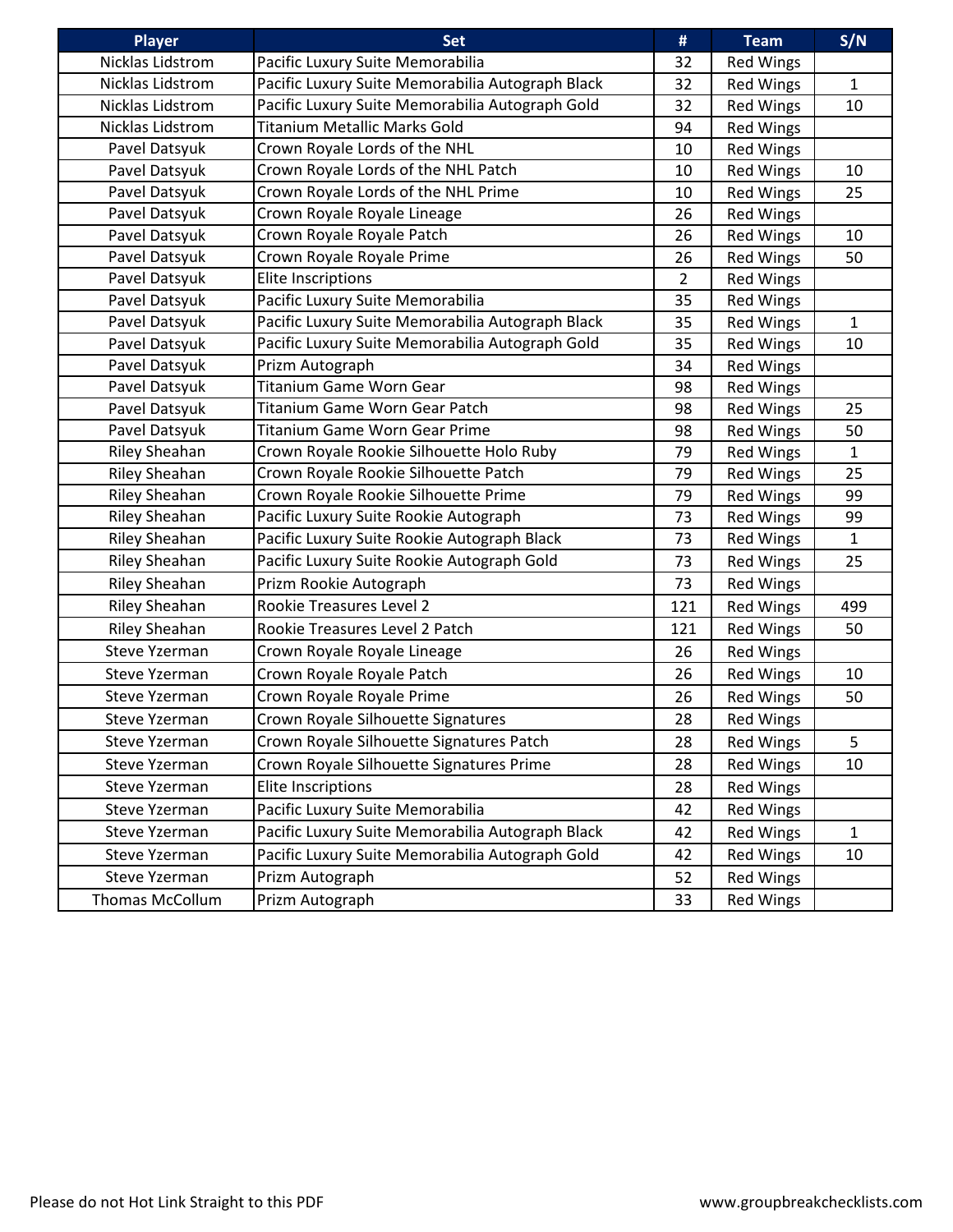| <b>Player</b>          | <b>Set</b>                                  | #              | <b>Team</b>   | S/N          |
|------------------------|---------------------------------------------|----------------|---------------|--------------|
| Brayden McNabb         | <b>Titanium Metallic Marks Bronze</b>       | 6              | Sabres        |              |
| Corey Tropp            | <b>Titanium Metallic Marks Bronze</b>       | 16             | Sabres        |              |
| Dave Andreychuk        | Crown Royale Royale Lineage                 | 13             | Sabres        |              |
| Dave Andreychuk        | Crown Royale Royale Patch                   | 13             | Sabres        | 10           |
| Dave Andreychuk        | Crown Royale Royale Prime                   | 13             | Sabres        | 50           |
| <b>Drew Stafford</b>   | <b>Titanium Game Worn Gear</b>              | 41             | Sabres        |              |
| Drew Stafford          | Titanium Game Worn Gear Patch               | 41             | Sabres        | 25           |
| Drew Stafford          | <b>Titanium Game Worn Gear Prime</b>        | 41             | Sabres        | 50           |
| Jason Pominville       | Crown Royale Royale Lineage                 | 13             | Sabres        |              |
| Jason Pominville       | Crown Royale Royale Patch                   | 13             | Sabres        | 10           |
| Jason Pominville       | Crown Royale Royale Prime                   | 13             | Sabres        | 50           |
| Jason Pominville       | Crown Royale Silhouette                     | $\overline{4}$ | Sabres        |              |
| Jason Pominville       | Crown Royale Silhouette Patch               | $\overline{4}$ | Sabres        | 10           |
| Jason Pominville       | Crown Royale Silhouette Prime               | 4              | Sabres        | 25           |
| Jason Pominville       | <b>Titanium Game Worn Gear</b>              | 61             | Sabres        |              |
| Jason Pominville       | Titanium Game Worn Gear Patch               | 61             | Sabres        | 25           |
| Jason Pominville       | <b>Titanium Game Worn Gear Prime</b>        | 61             | <b>Sabres</b> | 50           |
| Marcus Foligno         | <b>Elite Inscriptions</b>                   | $\overline{7}$ | Sabres        |              |
| Marcus Foligno         | Prizm Autograph                             | 28             | Sabres        |              |
| Pat LaFontaine         | Crown Royale Scratching the Surface         | 17             | Sabres        |              |
| Robyn Regehr           | Titanium Game Worn Gear                     | 82             | Sabres        |              |
| Robyn Regehr           | Titanium Game Worn Gear Patch               | 82             | Sabres        | 25           |
| Robyn Regehr           | <b>Titanium Game Worn Gear Prime</b>        | 82             | Sabres        | 50           |
| <b>Ryan Miller</b>     | Crown Royale Lords of the NHL               | 3              | Sabres        |              |
| <b>Ryan Miller</b>     | Crown Royale Lords of the NHL Patch         | $\overline{3}$ | Sabres        | 10           |
| <b>Ryan Miller</b>     | Crown Royale Lords of the NHL Prime         | 3              | Sabres        | 25           |
| <b>Ryan Miller</b>     | <b>Elite Inscriptions</b>                   | 20             | Sabres        |              |
| <b>Ryan Miller</b>     | <b>Titanium Metallic Marks Silver</b>       | 79             | Sabres        |              |
| T.J. Brennan           | <b>Titanium Metallic Marks Bronze</b>       | 53             | Sabres        |              |
| <b>Thomas Vanek</b>    | Crown Royale Royale Lineage                 | 13             | Sabres        |              |
| Thomas Vanek           | Crown Royale Royale Patch                   | 13             | Sabres        | 10           |
| Thomas Vanek           | Crown Royale Royale Prime                   | 13             | Sabres        | 50           |
| <b>Travis Turnbull</b> | Crown Royale Rookie Silhouette Holo Ruby    | 73             | Sabres        | $\mathbf{1}$ |
| <b>Travis Turnbull</b> | Crown Royale Rookie Silhouette Patch        | 73             | Sabres        | 25           |
| <b>Travis Turnbull</b> | Crown Royale Rookie Silhouette Prime        | 73             | Sabres        | 99           |
| <b>Travis Turnbull</b> | Pacific Luxury Suite Rookie Autograph       | 59             | Sabres        | 99           |
| <b>Travis Turnbull</b> | Pacific Luxury Suite Rookie Autograph Black | 59             | Sabres        | $\mathbf{1}$ |
| <b>Travis Turnbull</b> | Pacific Luxury Suite Rookie Autograph Gold  | 59             | Sabres        | 25           |
| <b>Travis Turnbull</b> | Prizm Rookie Autograph                      | 59             | Sabres        |              |
| <b>Travis Turnbull</b> | Rookie Treasures Level 2                    | 107            | Sabres        | 699          |
| <b>Travis Turnbull</b> | Rookie Treasures Level 2 Patch              | 107            | Sabres        | 99           |
| <b>Tyler Myers</b>     | <b>Crown Royale Towering Defenders</b>      | $\overline{2}$ | Sabres        |              |
| <b>Tyler Myers</b>     | Crown Royale Towering Defenders Patch       | $\overline{2}$ | Sabres        | 10           |
| <b>Tyler Myers</b>     | Crown Royale Towering Defenders Prime       | $\overline{2}$ | Sabres        | 25           |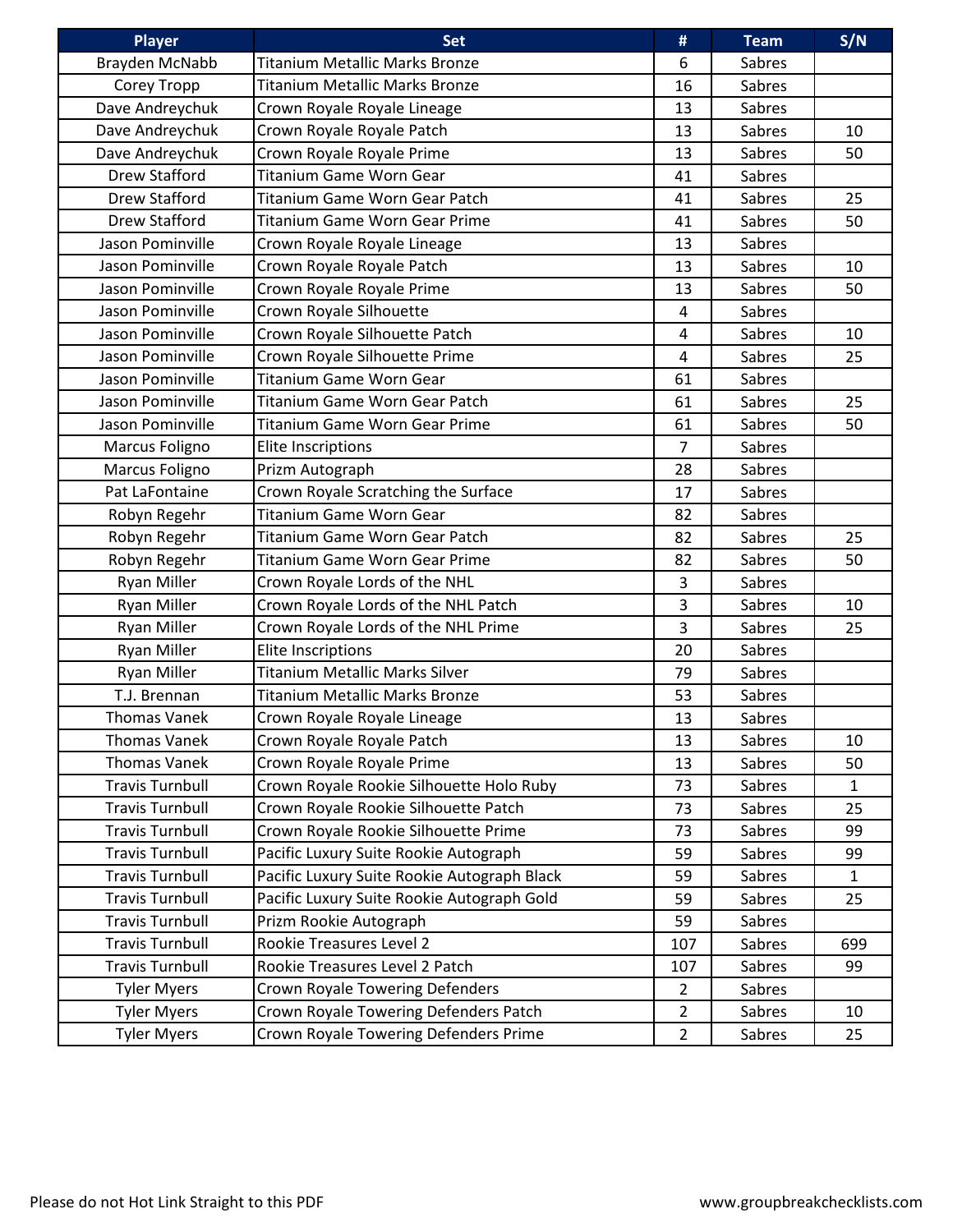| <b>Player</b>         | <b>Set</b>                                  | #   | <b>Team</b>     | S/N          |
|-----------------------|---------------------------------------------|-----|-----------------|--------------|
| <b>Colin Greening</b> | Prizm Autograph                             | 15  | Senators        |              |
| Craig Anderson        | Titanium Game Worn Gear                     | 29  | Senators        |              |
| Craig Anderson        | Titanium Game Worn Gear Patch               | 29  | <b>Senators</b> | 25           |
| Craig Anderson        | Titanium Game Worn Gear Prime               | 29  | Senators        | 50           |
| Daniel Alfredsson     | <b>Titanium Game Worn Gear</b>              | 32  | Senators        |              |
| Daniel Alfredsson     | Titanium Game Worn Gear Patch               | 32  | Senators        | 25           |
| Daniel Alfredsson     | <b>Titanium Game Worn Gear Prime</b>        | 32  | Senators        | 50           |
| Erik Karlsson         | Crown Royale Lords of the NHL               | 20  | Senators        |              |
| Erik Karlsson         | Crown Royale Lords of the NHL Patch         | 20  | Senators        | 10           |
| Erik Karlsson         | Crown Royale Lords of the NHL Prime         | 20  | Senators        | 25           |
| Erik Karlsson         | <b>Titanium Game Worn Gear</b>              | 44  | Senators        |              |
| Erik Karlsson         | Titanium Game Worn Gear Patch               | 44  | Senators        | 25           |
| Erik Karlsson         | <b>Titanium Game Worn Gear Prime</b>        | 44  | Senators        | 50           |
| Jakob Silfverberg     | Crown Royale Rookie Silhouette Holo Ruby    | 50  | Senators        | $\mathbf{1}$ |
| Jakob Silfverberg     | Crown Royale Rookie Silhouette Patch        | 50  | <b>Senators</b> | 25           |
| Jakob Silfverberg     | Crown Royale Rookie Silhouette Prime        | 50  | Senators        | 99           |
| Jakob Silfverberg     | Crown Royale Scratching the Surface         | 4   | <b>Senators</b> |              |
| Jakob Silfverberg     | Pacific Luxury Suite Rookie Autograph       | 88  | Senators        | 99           |
| Jakob Silfverberg     | Pacific Luxury Suite Rookie Autograph Black | 88  | Senators        | $\mathbf{1}$ |
| Jakob Silfverberg     | Pacific Luxury Suite Rookie Autograph Gold  | 88  | Senators        | 25           |
| Jakob Silfverberg     | Prizm Rookie Autograph                      | 88  | Senators        |              |
| Jakob Silfverberg     | Rookie Treasures Level 2                    | 136 | Senators        | 499          |
| Jakob Silfverberg     | Rookie Treasures Level 2 Patch              | 136 | Senators        | 50           |
| Jared Cowen           | Crown Royale Towering Defenders             | 12  | Senators        |              |
| Jared Cowen           | Crown Royale Towering Defenders Patch       | 12  | Senators        | 10           |
| Jared Cowen           | Crown Royale Towering Defenders Prime       | 12  | Senators        | 25           |
| Jason Spezza          | <b>Titanium Game Worn Gear</b>              | 62  | <b>Senators</b> |              |
| Jason Spezza          | Titanium Game Worn Gear Patch               | 62  | Senators        | 25           |
| Jason Spezza          | Titanium Game Worn Gear Prime               | 62  | Senators        | 50           |
| Mark Stone            | Crown Royale Rookie Silhouette Holo Ruby    | 77  | Senators        | $\mathbf{1}$ |
| Mark Stone            | Crown Royale Rookie Silhouette Patch        | 77  | Senators        | 25           |
| Mark Stone            | Crown Royale Rookie Silhouette Prime        | 77  | Senators        | 99           |
| Mark Stone            | Pacific Luxury Suite Rookie Autograph       | 89  | Senators        | 99           |
| Mark Stone            | Pacific Luxury Suite Rookie Autograph Black | 89  | Senators        | $\mathbf{1}$ |
| Mark Stone            | Pacific Luxury Suite Rookie Autograph Gold  | 89  | Senators        | 25           |
| Mark Stone            | Prizm Rookie Autograph                      | 89  | Senators        |              |
| Mark Stone            | Rookie Treasures Level 2                    | 137 | Senators        | 499          |
| Mark Stone            | Rookie Treasures Level 2 Patch              | 137 | Senators        | 50           |
| Milan Michalek        | Titanium Game Worn Gear                     | 91  | Senators        |              |
| Milan Michalek        | Titanium Game Worn Gear Patch               | 91  | Senators        | 25           |
| Milan Michalek        | Titanium Game Worn Gear Prime               | 91  | Senators        | 50           |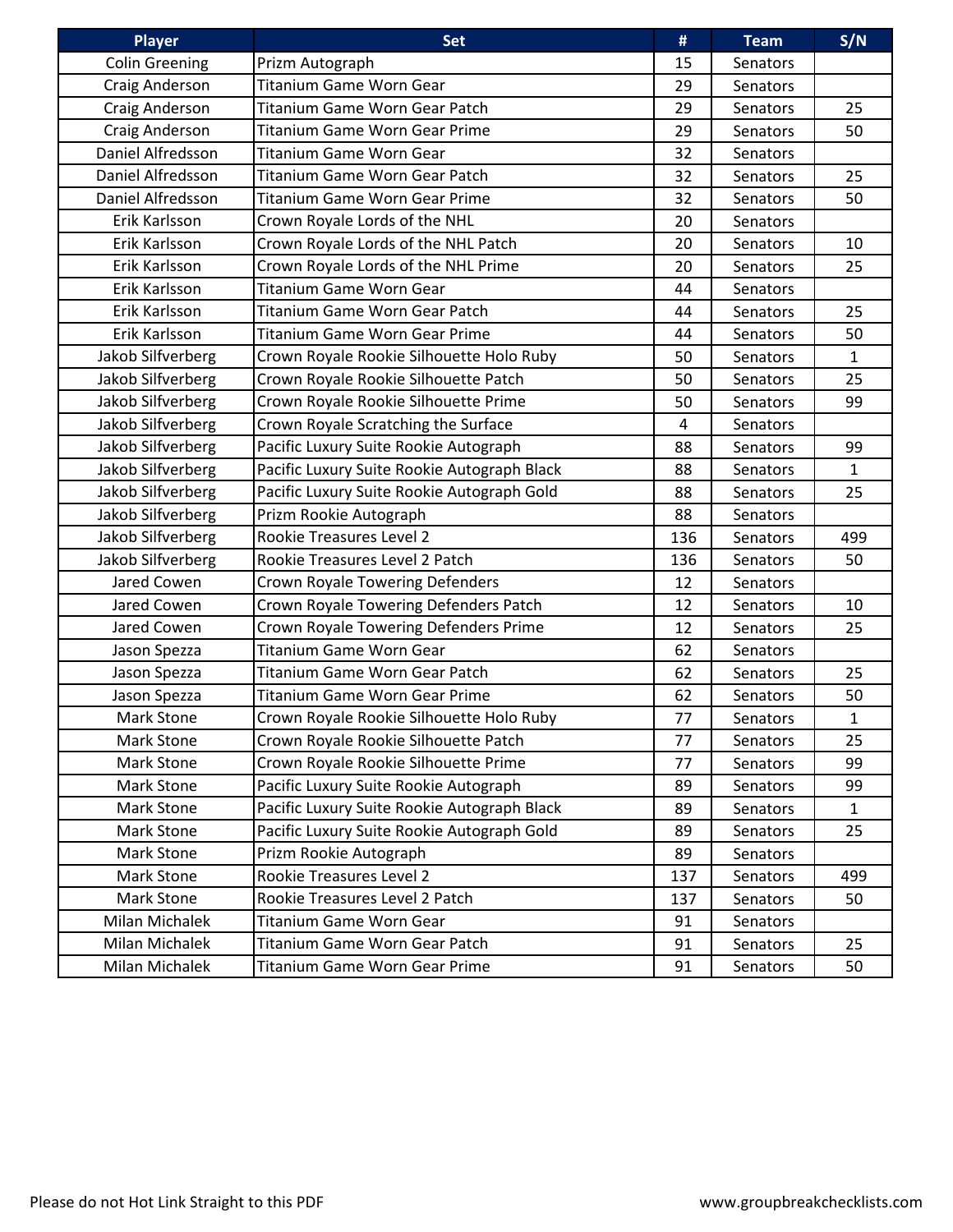| <b>Player</b>            | <b>Set</b>                                       | #                       | <b>Team</b>   | S/N          |
|--------------------------|--------------------------------------------------|-------------------------|---------------|--------------|
| Andrew Desjardins        | <b>Titanium Metallic Marks Bronze</b>            | $\overline{2}$          | <b>Sharks</b> |              |
| Antti Niemi              | Crown Royale Silhouette Signatures               | 34                      | <b>Sharks</b> |              |
| Antti Niemi              | Crown Royale Silhouette Signatures Patch         | 34                      | <b>Sharks</b> | 5            |
| Antti Niemi              | Crown Royale Silhouette Signatures Prime         | 34                      | <b>Sharks</b> | 10           |
| Antti Niemi              | <b>Titanium Game Worn Gear</b>                   | 8                       | <b>Sharks</b> |              |
| Antti Niemi              | Titanium Game Worn Gear Patch                    | 8                       | <b>Sharks</b> | 25           |
| Antti Niemi              | Titanium Game Worn Gear Prime                    | 8                       | <b>Sharks</b> | 50           |
| <b>Brandon Mashinter</b> | <b>Titanium Metallic Marks Bronze</b>            | $\overline{\mathbf{4}}$ | <b>Sharks</b> |              |
| <b>Brent Burns</b>       | Crown Royale Towering Defenders                  | $\overline{7}$          | <b>Sharks</b> |              |
| <b>Brent Burns</b>       | Crown Royale Towering Defenders Patch            | $\overline{7}$          | <b>Sharks</b> | 10           |
| <b>Brent Burns</b>       | Crown Royale Towering Defenders Prime            | $\overline{7}$          | <b>Sharks</b> | 25           |
| <b>Brent Burns</b>       | <b>Titanium Game Worn Gear</b>                   | 17                      | <b>Sharks</b> |              |
| <b>Brent Burns</b>       | Titanium Game Worn Gear Patch                    | 17                      | <b>Sharks</b> | 25           |
| <b>Brent Burns</b>       | Titanium Game Worn Gear Prime                    | 17                      | <b>Sharks</b> | 50           |
| Joe Pavelski             | Crown Royale Royale Lineage                      | 24                      | <b>Sharks</b> |              |
| Joe Pavelski             | Crown Royale Royale Patch                        | 24                      | <b>Sharks</b> | 10           |
| Joe Pavelski             | Crown Royale Royale Prime                        | 24                      | <b>Sharks</b> | 50           |
| Joe Thornton             | Crown Royale Lords of the NHL                    | 24                      | <b>Sharks</b> |              |
| Joe Thornton             | Crown Royale Lords of the NHL Patch              | 24                      | <b>Sharks</b> | 10           |
| Joe Thornton             | Crown Royale Lords of the NHL Prime              | 24                      | <b>Sharks</b> | 25           |
| Joe Thornton             | Crown Royale Royale Lineage                      | 24                      | <b>Sharks</b> |              |
| Joe Thornton             | Crown Royale Royale Patch                        | 24                      | <b>Sharks</b> | 10           |
| Joe Thornton             | Crown Royale Royale Prime                        | 24                      | <b>Sharks</b> | 50           |
| Joe Thornton             | <b>Titanium Game Worn Gear</b>                   | 68                      | <b>Sharks</b> |              |
| Joe Thornton             | Titanium Game Worn Gear Patch                    | 68                      | <b>Sharks</b> | 25           |
| Joe Thornton             | <b>Titanium Game Worn Gear Prime</b>             | 68                      | <b>Sharks</b> | 50           |
| Joe Thornton             | <b>Titanium Metallic Marks Silver</b>            | 71                      | <b>Sharks</b> |              |
| John McCarthy            | Titanium Metallic Marks Bronze                   | 29                      | <b>Sharks</b> |              |
| Jon Matsumoto            | <b>Titanium Metallic Marks Bronze</b>            | 31                      | <b>Sharks</b> |              |
| Logan Couture            | <b>Titanium Metallic Marks Silver</b>            | 73                      | <b>Sharks</b> |              |
| Patrick Marleau          | Pacific Luxury Suite Memorabilia                 | 33                      | <b>Sharks</b> |              |
| Patrick Marleau          | Pacific Luxury Suite Memorabilia Autograph Black | 33                      | <b>Sharks</b> | $\mathbf{1}$ |
| Patrick Marleau          | Pacific Luxury Suite Memorabilia Autograph Gold  | 33                      | <b>Sharks</b> | 10           |
| <b>Ryane Clowe</b>       | Crown Royale Royale Lineage                      | 24                      | <b>Sharks</b> |              |
| <b>Ryane Clowe</b>       | Crown Royale Royale Patch                        | 24                      | <b>Sharks</b> | 10           |
| <b>Ryane Clowe</b>       | Crown Royale Royale Prime                        | 24                      | <b>Sharks</b> | 50           |
| <b>Tommy Wingels</b>     | <b>Titanium Metallic Marks Bronze</b>            | 57                      | <b>Sharks</b> |              |
| Tyson Sexsmith           | Crown Royale Rookie Silhouette Holo Ruby         | 83                      | <b>Sharks</b> | $\mathbf{1}$ |
| Tyson Sexsmith           | Crown Royale Rookie Silhouette Patch             | 83                      | <b>Sharks</b> | 25           |
| Tyson Sexsmith           | Crown Royale Rookie Silhouette Prime             | 83                      | <b>Sharks</b> | 99           |
| Tyson Sexsmith           | Pacific Luxury Suite Rookie Autograph            | 92                      | <b>Sharks</b> | 99           |
| Tyson Sexsmith           | Pacific Luxury Suite Rookie Autograph Black      | 92                      | <b>Sharks</b> | $\mathbf{1}$ |
| <b>Tyson Sexsmith</b>    | Pacific Luxury Suite Rookie Autograph Gold       | 92                      | <b>Sharks</b> | 25           |
| Tyson Sexsmith           | Prizm Rookie Autograph                           | 92                      | <b>Sharks</b> |              |
| Tyson Sexsmith           | Rookie Treasures Level 2                         | 140                     | Sharks        | 699          |
| Tyson Sexsmith           | Rookie Treasures Level 2 Patch                   | 140                     | <b>Sharks</b> | 99           |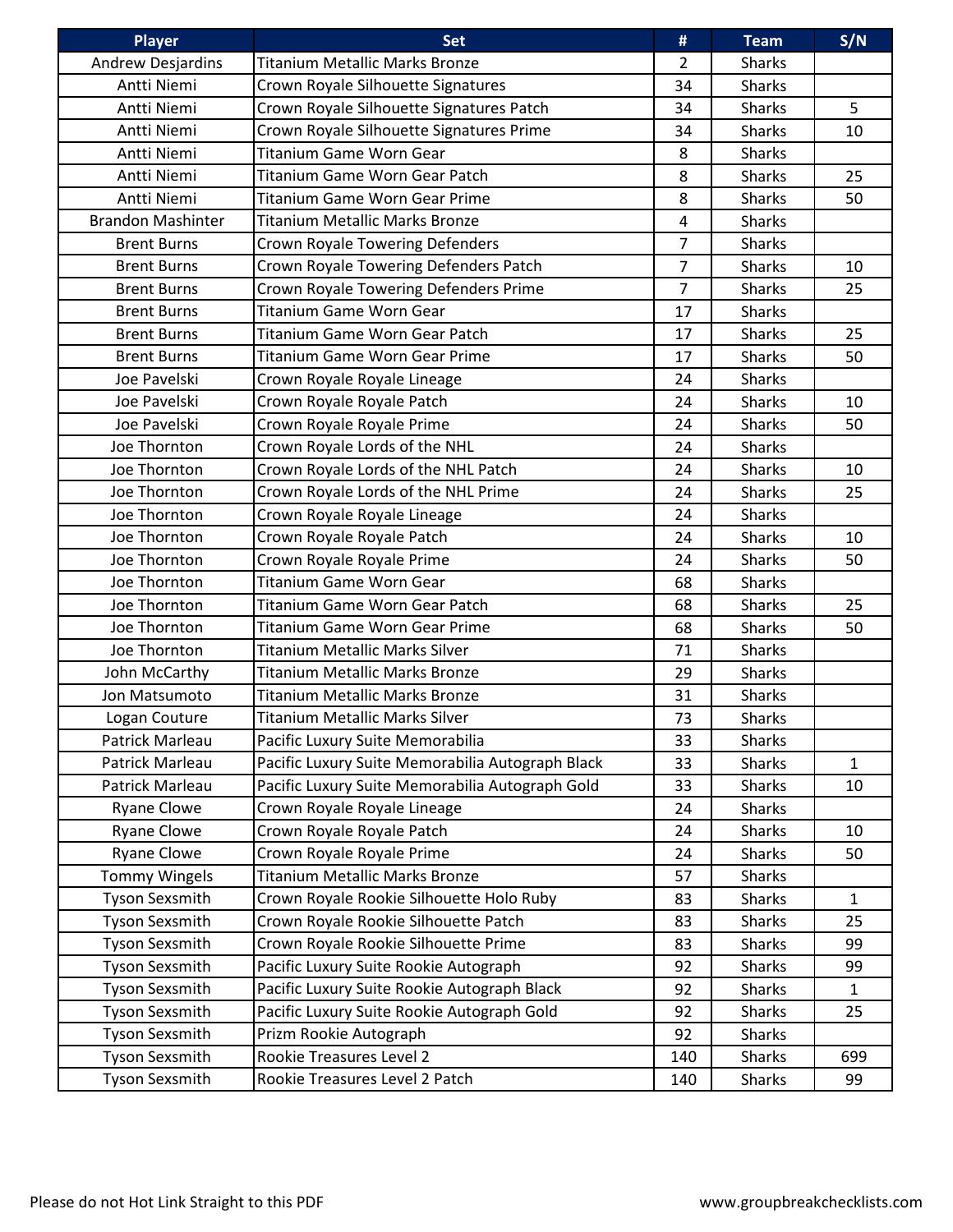| <b>Player</b>          | <b>Set</b>                                       | #                | <b>Team</b>  | S/N          |
|------------------------|--------------------------------------------------|------------------|--------------|--------------|
| <b>Brenden Dillon</b>  | Crown Royale Rookie Silhouette Holo Ruby         | 57               | <b>Stars</b> | $\mathbf{1}$ |
| <b>Brenden Dillon</b>  | Crown Royale Rookie Silhouette Patch             | 57               | <b>Stars</b> | 25           |
| <b>Brenden Dillon</b>  | Crown Royale Rookie Silhouette Prime             | 57               | <b>Stars</b> | 99           |
| <b>Brenden Dillon</b>  | Pacific Luxury Suite Rookie Autograph            | 72               | <b>Stars</b> | 99           |
| <b>Brenden Dillon</b>  | Pacific Luxury Suite Rookie Autograph Black      | 72               | <b>Stars</b> | $\mathbf{1}$ |
| <b>Brenden Dillon</b>  | Pacific Luxury Suite Rookie Autograph Gold       | 72               | <b>Stars</b> | 25           |
| <b>Brenden Dillon</b>  | Prizm Rookie Autograph                           | 72               | <b>Stars</b> |              |
| <b>Brenden Dillon</b>  | Rookie Treasures Level 2                         | 120              | <b>Stars</b> | 699          |
| <b>Brenden Dillon</b>  | Rookie Treasures Level 2 Patch                   | 120              | <b>Stars</b> | 99           |
| <b>Brenden Morrow</b>  | Crown Royale Royale Lineage                      | $\mathbf{1}$     | <b>Stars</b> |              |
| <b>Brenden Morrow</b>  | Crown Royale Royale Patch                        | $\mathbf{1}$     | <b>Stars</b> | 10           |
| <b>Brenden Morrow</b>  | Crown Royale Royale Prime                        | 1                | <b>Stars</b> | 50           |
| <b>Brenden Morrow</b>  | <b>Titanium Metallic Marks Silver</b>            | 67               | <b>Stars</b> |              |
| Cody Eakin             | Titanium Metallic Marks Bronze                   | 12               | <b>Stars</b> |              |
| <b>Colton Sceviour</b> | <b>Titanium Metallic Marks Bronze</b>            | 15               | <b>Stars</b> |              |
| Derek Roy              | <b>Titanium Game Worn Gear</b>                   | 37               | <b>Stars</b> |              |
| Derek Roy              | Titanium Game Worn Gear Patch                    | 37               | <b>Stars</b> | 25           |
| Derek Roy              | <b>Titanium Game Worn Gear Prime</b>             | 37               | <b>Stars</b> | 50           |
| Ed Belfour             | Pacific Luxury Suite Memorabilia                 | 14               | <b>Stars</b> |              |
| Ed Belfour             | Pacific Luxury Suite Memorabilia Autograph Black | 14               | <b>Stars</b> | $\mathbf{1}$ |
| Ed Belfour             | Pacific Luxury Suite Memorabilia Autograph Gold  | 14               | <b>Stars</b> | 10           |
| Jamie Benn             | <b>Elite Inscriptions</b>                        | 24               | <b>Stars</b> |              |
| Jamie Benn             | <b>Titanium Game Worn Gear</b>                   | 57               | <b>Stars</b> |              |
| Jamie Benn             | Titanium Game Worn Gear Patch                    | 57               | <b>Stars</b> | 25           |
| Jamie Benn             | <b>Titanium Game Worn Gear Prime</b>             | 57               | <b>Stars</b> | 50           |
| Jaromir Jagr           | <b>Titanium Game Worn Gear</b>                   | 58               | <b>Stars</b> |              |
| Jaromir Jagr           | Titanium Game Worn Gear Patch                    | 58               | <b>Stars</b> | 25           |
| Jaromir Jagr           | <b>Titanium Game Worn Gear Prime</b>             | 58               | <b>Stars</b> | 50           |
| Kari Lehtonen          | Crown Royale Silhouette                          | 6                | <b>Stars</b> |              |
| Kari Lehtonen          | Crown Royale Silhouette Patch                    | $\boldsymbol{6}$ | <b>Stars</b> | 10           |
| Kari Lehtonen          | Crown Royale Silhouette Prime                    | 6                | <b>Stars</b> | 25           |
| Kari Lehtonen          | <b>Crown Royale Towering Defenders</b>           | 16               | <b>Stars</b> |              |
| Kari Lehtonen          | Crown Royale Towering Defenders Patch            | 16               | <b>Stars</b> | 10           |
| Kari Lehtonen          | Crown Royale Towering Defenders Prime            | 16               | <b>Stars</b> | 25           |
| Lane MacDermid         | Pacific Luxury Suite Rookie Autograph            | 55               | <b>Stars</b> | 99           |
| Lane MacDermid         | Pacific Luxury Suite Rookie Autograph Black      | 55               | <b>Stars</b> | $\mathbf{1}$ |
| Lane MacDermid         | Pacific Luxury Suite Rookie Autograph Gold       | 55               | <b>Stars</b> | 25           |
| Lane MacDermid         | Rookie Treasures Level 2                         | 103              | <b>Stars</b> | 699          |
| Lane MacDermid         | Rookie Treasures Level 2 Patch                   | 103              | <b>Stars</b> | 99           |
| Loui Eriksson          | Crown Royale Lords of the NHL                    | 9                | <b>Stars</b> |              |
| Loui Eriksson          | Crown Royale Lords of the NHL Patch              | 9                | <b>Stars</b> | 10           |
| Loui Eriksson          | Crown Royale Lords of the NHL Prime              | 9                | <b>Stars</b> | 25           |
| Loui Eriksson          | Crown Royale Royale Lineage                      | $\mathbf{1}$     | <b>Stars</b> |              |
| Loui Eriksson          | Crown Royale Royale Patch                        | $\mathbf{1}$     | <b>Stars</b> | 10           |
| Loui Eriksson          | Crown Royale Royale Prime                        | $\mathbf{1}$     | <b>Stars</b> | 50           |
| Loui Eriksson          | Crown Royale Silhouette Signatures               | 23               | <b>Stars</b> |              |
| Loui Eriksson          | Crown Royale Silhouette Signatures Patch         | 23               | <b>Stars</b> | 5            |
| Loui Eriksson          | Crown Royale Silhouette Signatures Prime         | 23               | <b>Stars</b> | 10           |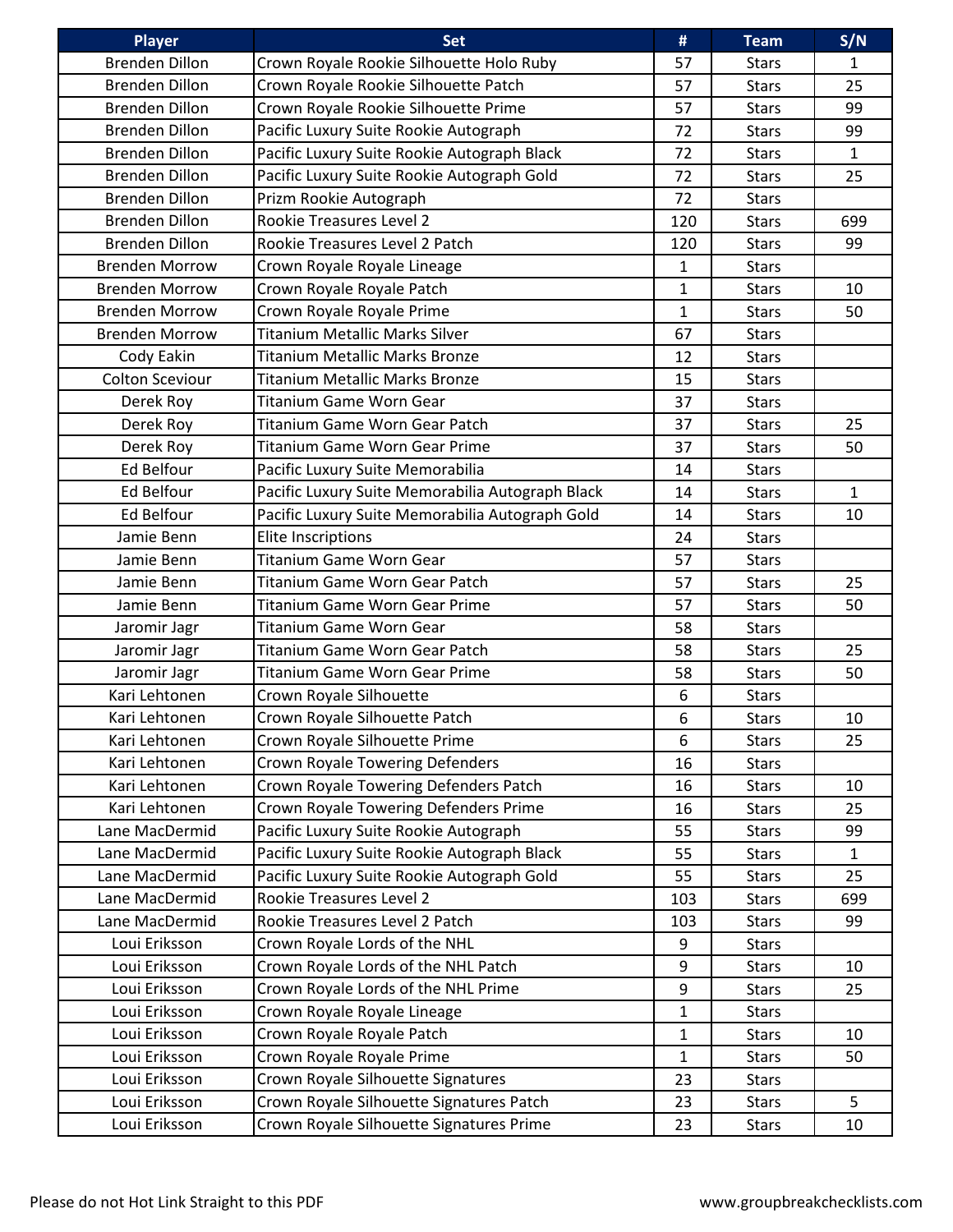| <b>Player</b>        | <b>Set</b>                                  | #            | <b>Team</b>  | S/N          |
|----------------------|---------------------------------------------|--------------|--------------|--------------|
| Reilly Smith         | Crown Royale Rookie Silhouette Holo Ruby    | 48           | <b>Stars</b> | $\mathbf{1}$ |
| <b>Reilly Smith</b>  | Crown Royale Rookie Silhouette Patch        | 48           | <b>Stars</b> | 25           |
| <b>Reilly Smith</b>  | Crown Royale Rookie Silhouette Prime        | 48           | <b>Stars</b> | 99           |
| <b>Reilly Smith</b>  | Crown Royale Scratching the Surface         | 21           | <b>Stars</b> |              |
| <b>Reilly Smith</b>  | Pacific Luxury Suite Rookie Autograph       | 70           | <b>Stars</b> | 99           |
| <b>Reilly Smith</b>  | Pacific Luxury Suite Rookie Autograph Black | 70           | <b>Stars</b> | $\mathbf{1}$ |
| <b>Reilly Smith</b>  | Pacific Luxury Suite Rookie Autograph Gold  | 70           | <b>Stars</b> | 25           |
| <b>Reilly Smith</b>  | Prizm Rookie Autograph                      | 70           | <b>Stars</b> |              |
| <b>Reilly Smith</b>  | Rookie Treasures Level 2                    | 118          | <b>Stars</b> | 499          |
| <b>Reilly Smith</b>  | Rookie Treasures Level 2 Patch              | 118          | <b>Stars</b> | 50           |
| <b>Ryan Garbutt</b>  | Crown Royale Rookie Silhouette Holo Ruby    | 78           | <b>Stars</b> | $\mathbf{1}$ |
| Ryan Garbutt         | Crown Royale Rookie Silhouette Patch        | 78           | <b>Stars</b> | 25           |
| <b>Ryan Garbutt</b>  | Crown Royale Rookie Silhouette Prime        | 78           | <b>Stars</b> | 99           |
| <b>Ryan Garbutt</b>  | Pacific Luxury Suite Rookie Autograph       | 69           | <b>Stars</b> | 99           |
| <b>Ryan Garbutt</b>  | Pacific Luxury Suite Rookie Autograph Black | 69           | <b>Stars</b> | $\mathbf{1}$ |
| Ryan Garbutt         | Pacific Luxury Suite Rookie Autograph Gold  | 69           | <b>Stars</b> | 25           |
| <b>Ryan Garbutt</b>  | Prizm Rookie Autograph                      | 69           | <b>Stars</b> |              |
| Ryan Garbutt         | Rookie Treasures Level 2                    | 117          | <b>Stars</b> | 699          |
| <b>Ryan Garbutt</b>  | Rookie Treasures Level 2 Patch              | 117          | <b>Stars</b> | 50           |
| <b>Scott Glennie</b> | Crown Royale Rookie Silhouette Holo Ruby    | 52           | <b>Stars</b> | $\mathbf{1}$ |
| <b>Scott Glennie</b> | Crown Royale Rookie Silhouette Patch        | 52           | <b>Stars</b> | 25           |
| <b>Scott Glennie</b> | Crown Royale Rookie Silhouette Prime        | 52           | <b>Stars</b> | 99           |
| <b>Scott Glennie</b> | Crown Royale Royale Lineage                 | 1            | <b>Stars</b> |              |
| <b>Scott Glennie</b> | Crown Royale Royale Patch                   | $\mathbf{1}$ | <b>Stars</b> | 10           |
| <b>Scott Glennie</b> | Crown Royale Royale Prime                   | $\mathbf{1}$ | <b>Stars</b> | 50           |
| <b>Scott Glennie</b> | Crown Royale Scratching the Surface         | $\mathbf{1}$ | <b>Stars</b> |              |
| <b>Scott Glennie</b> | Pacific Luxury Suite Rookie Autograph       | 71           | <b>Stars</b> | 99           |
| <b>Scott Glennie</b> | Pacific Luxury Suite Rookie Autograph Black | 71           | <b>Stars</b> | $\mathbf{1}$ |
| <b>Scott Glennie</b> | Pacific Luxury Suite Rookie Autograph Gold  | 71           | <b>Stars</b> | 25           |
| <b>Scott Glennie</b> | Prizm Rookie Autograph                      | 71           | <b>Stars</b> |              |
| <b>Scott Glennie</b> | <b>Rookie Treasures Level 2</b>             | 119          | <b>Stars</b> | 499          |
| Scott Glennie        | Rookie Treasures Level 2 Patch              | 119          | <b>Stars</b> | 50           |